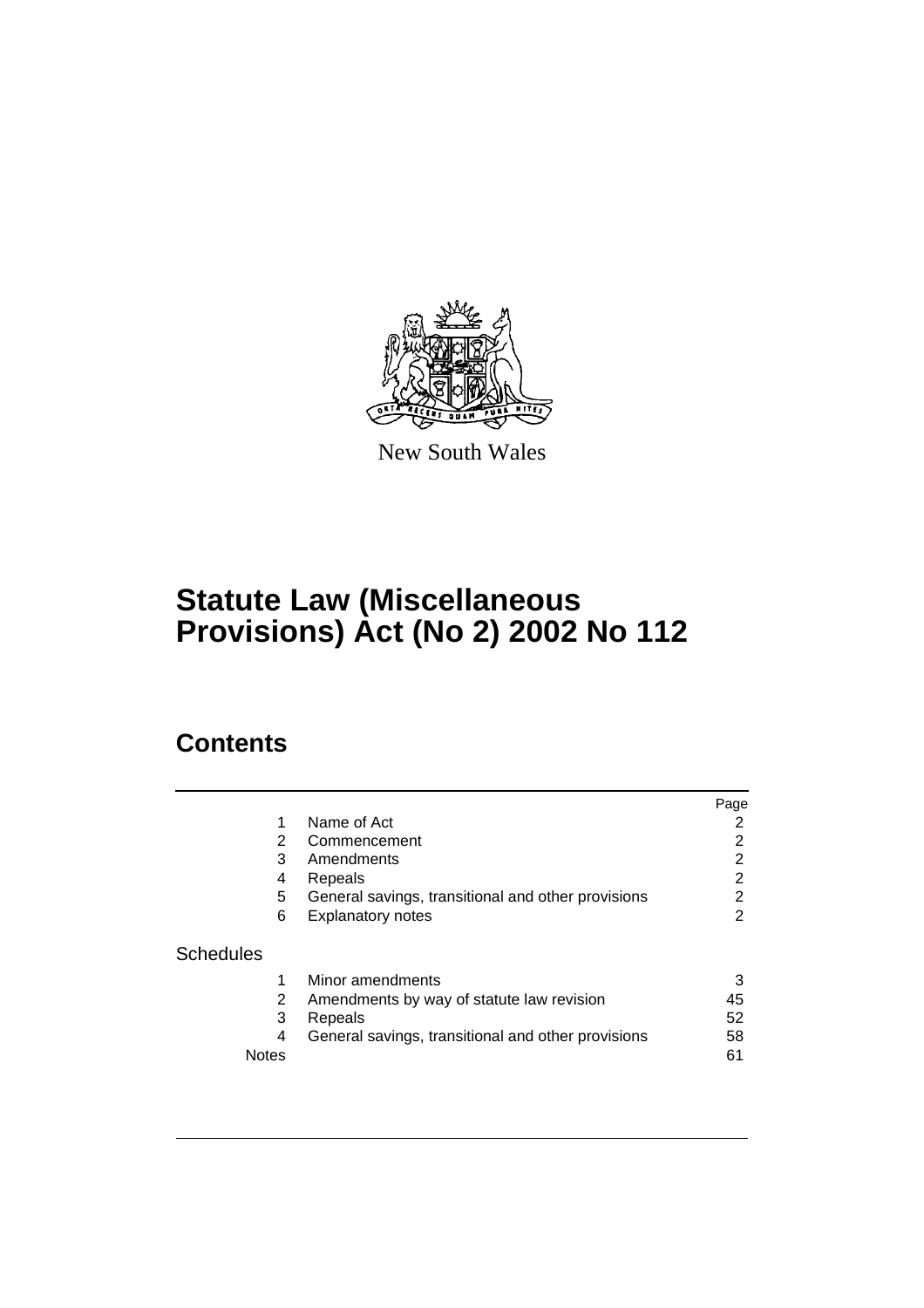

New South Wales

# **Statute Law (Miscellaneous Provisions) Act (No 2) 2002 No 112**

Act No 112, 2002

An Act to repeal certain Acts and provisions of Acts and certain statutory rules and to amend certain other Acts and instruments in various respects and for the purpose of effecting statute law revision; and to make certain savings. [Assented to 29 November 2002]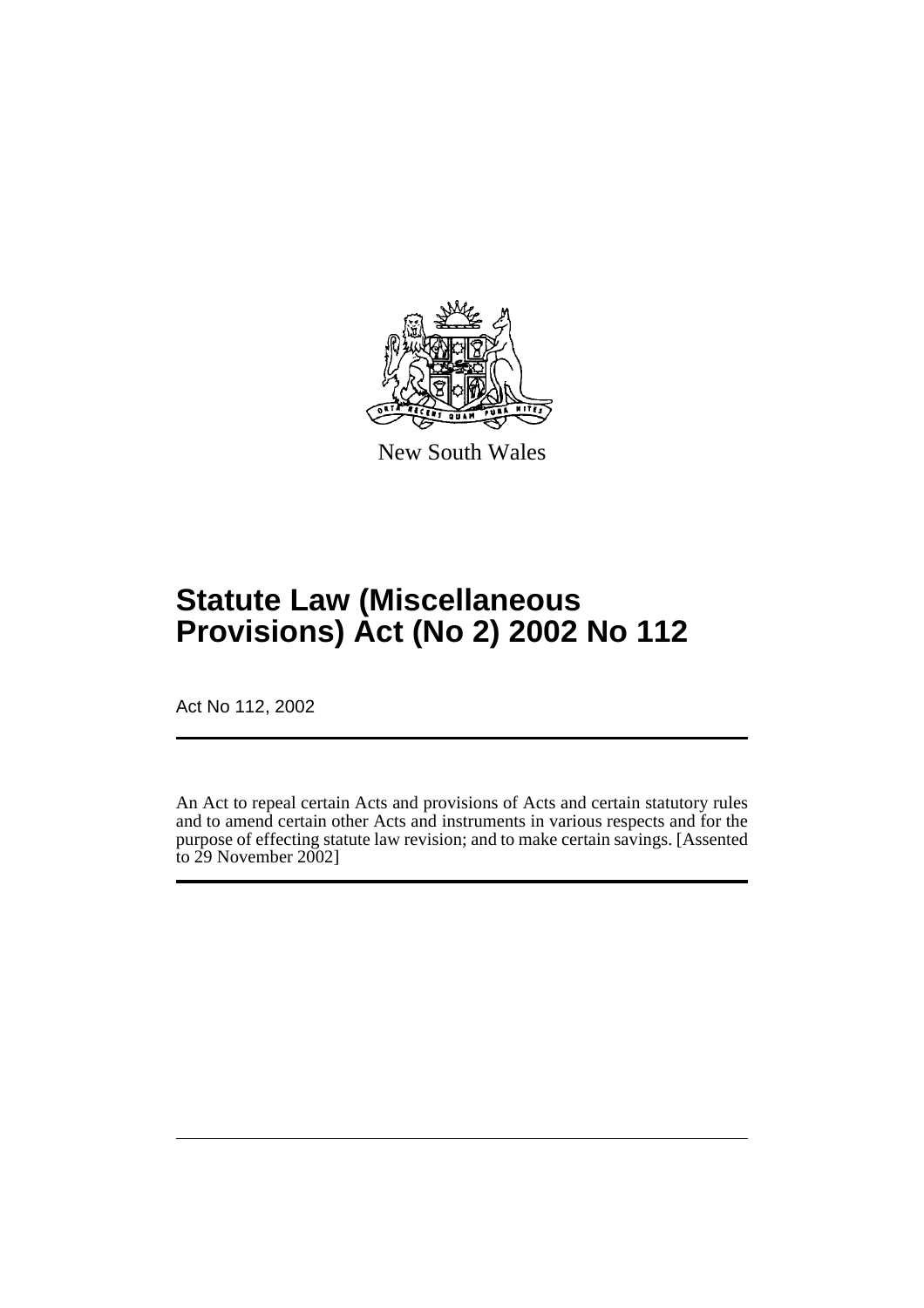### <span id="page-2-0"></span>**The Legislature of New South Wales enacts:**

### **1 Name of Act**

This Act is the *Statute Law (Miscellaneous Provisions) Act (No 2) 2002*.

### <span id="page-2-1"></span>**2 Commencement**

- (1) This Act commences on the date of assent, except as provided by subsections (2) and (3).
- (2) Section 4 (2) commences on a day to be appointed by proclamation.
- (3) The amendments made by Schedules 1 and 2 commence on the day or days specified in those Schedules in relation to the amendments concerned. If a commencement day is not specified, the amendments commence on the date of assent.

### <span id="page-2-2"></span>**3 Amendments**

Each Act and instrument specified in Schedules 1 and 2 is amended as set out in those Schedules.

# <span id="page-2-3"></span>**4 Repeals**

- (1) Each Act and statutory rule specified in Schedule 3 is, to the extent indicated in that Schedule, repealed.
- (2) The *Unhealthy Building Land Act 1990* and the *Unhealthy Building Land Regulation 2001* are repealed.

### <span id="page-2-4"></span>**5 General savings, transitional and other provisions**

Schedule 4 has effect.

### <span id="page-2-5"></span>**6 Explanatory notes**

The matter appearing under the heading "Explanatory note" in any of the Schedules does not form part of this Act.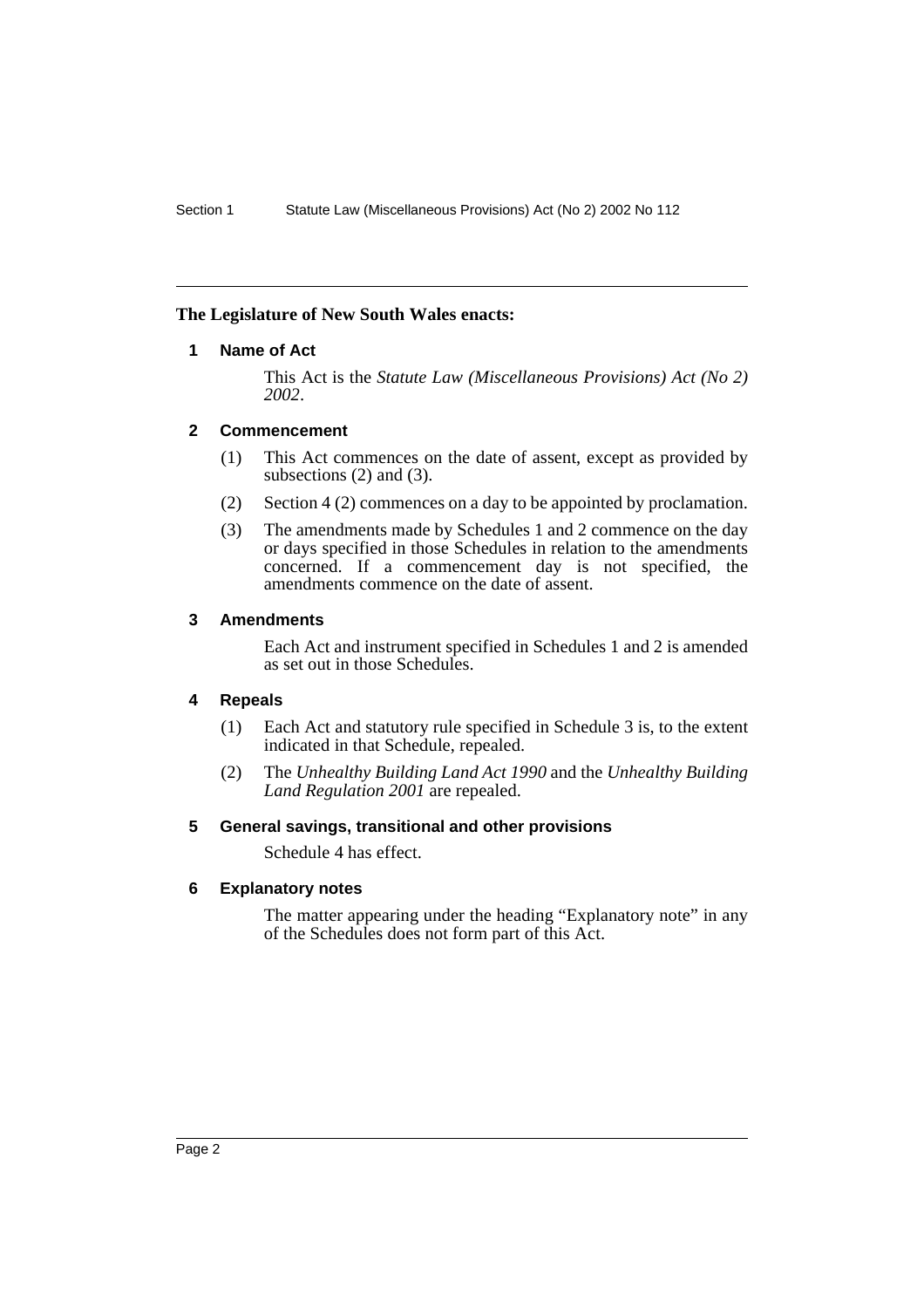Minor amendments **Schedule 1** and the state of the state of the Schedule 1

(Section 3)

# <span id="page-3-0"></span>**Schedule 1 Minor amendments**

### **1.1 Adoption Act 2000 No 75**

**[1] The whole Act (other than clause 3 (3) of Schedule 3)**

Omit "adoption agency" wherever occurring.

Insert instead "adoption service provider".

#### **[2] The whole Act and notes to the Act (other than the heading to clause 3 of Schedule 3)**

Omit "adoption agencies" wherever occurring.

Insert instead "adoption service providers".

### **[3] Sections 15 (2) (a) and (b) and (4), 16, 17 (1) (d), 20 (1) and (2), 21 (2), (3) and (4), 43 and 193 (1) (d)**

Omit "the agency" wherever occurring.

Insert instead "the adoption service provider".

### **[4] Sections 15 (4) and 20 (2)**

Omit "an agency" wherever occurring.

Insert instead "an adoption service provider".

### **[5] Section 17 (3)**

Omit "such agencies". Insert instead "such adoption service providers".

### **[6] Section 33 Aboriginal participation in decision making**

Omit section 33 (a). Insert instead:

(a) a person approved in accordance with section 195, or

### **[7] Section 37 Torres Strait Islander participation in decision making**

Omit section 37 (a). Insert instead:

(a) a person approved in accordance with section 196, or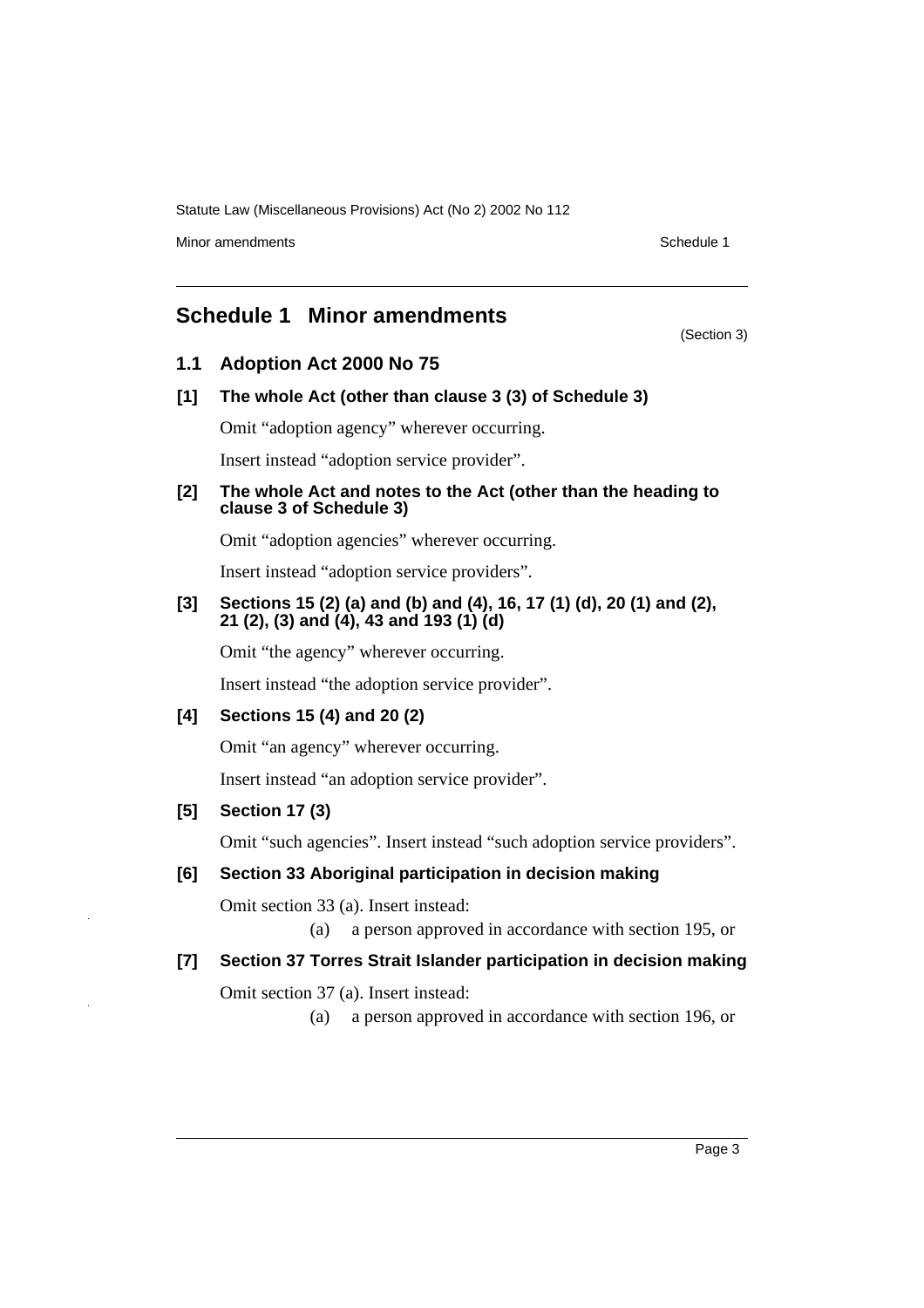Schedule 1 Minor amendments

### **[8] Section 64 Consent to adoption of Aboriginal child**

Omit "an Aboriginal adoption consultative organisation" from section 64 (1) (a).

Insert instead "a person approved in accordance with section 195".

### **[9] Section 64 (1) (b)**

Omit "such an organisation". Insert instead "such a person".

### **[10] Section 64 (1) (b) (i)**

Omit "the organisation". Insert instead "the person".

### **[11] Section 65 Consent to adoption of Torres Strait Islander child**

Omit "a Torres Strait Islander adoption consultative organisation" from section 65 (1) (a).

Insert instead "a person approved in accordance with section 196".

### **[12] Section 65 (1) (b)**

Omit "such an organisation". Insert instead "such a person".

### **[13] Section 65 (1) (b) (i)**

Omit "the organisation". Insert instead "the person".

### **[14] Sections 195 and 196**

Omit the sections. Insert instead:

### **195 Consultation with Aboriginal persons**

- (1) The Director-General may approve an Aboriginal person as a person who may provide advice and assistance to Aboriginal families or kinship groups in relation to care options for Aboriginal children for the purposes of this Act.
- (2) The Director-General must not approve a person under this section unless the Director-General is satisfied that the person has relevant experience in working with Aboriginal children, whether or not in connection with their families or kinship groups.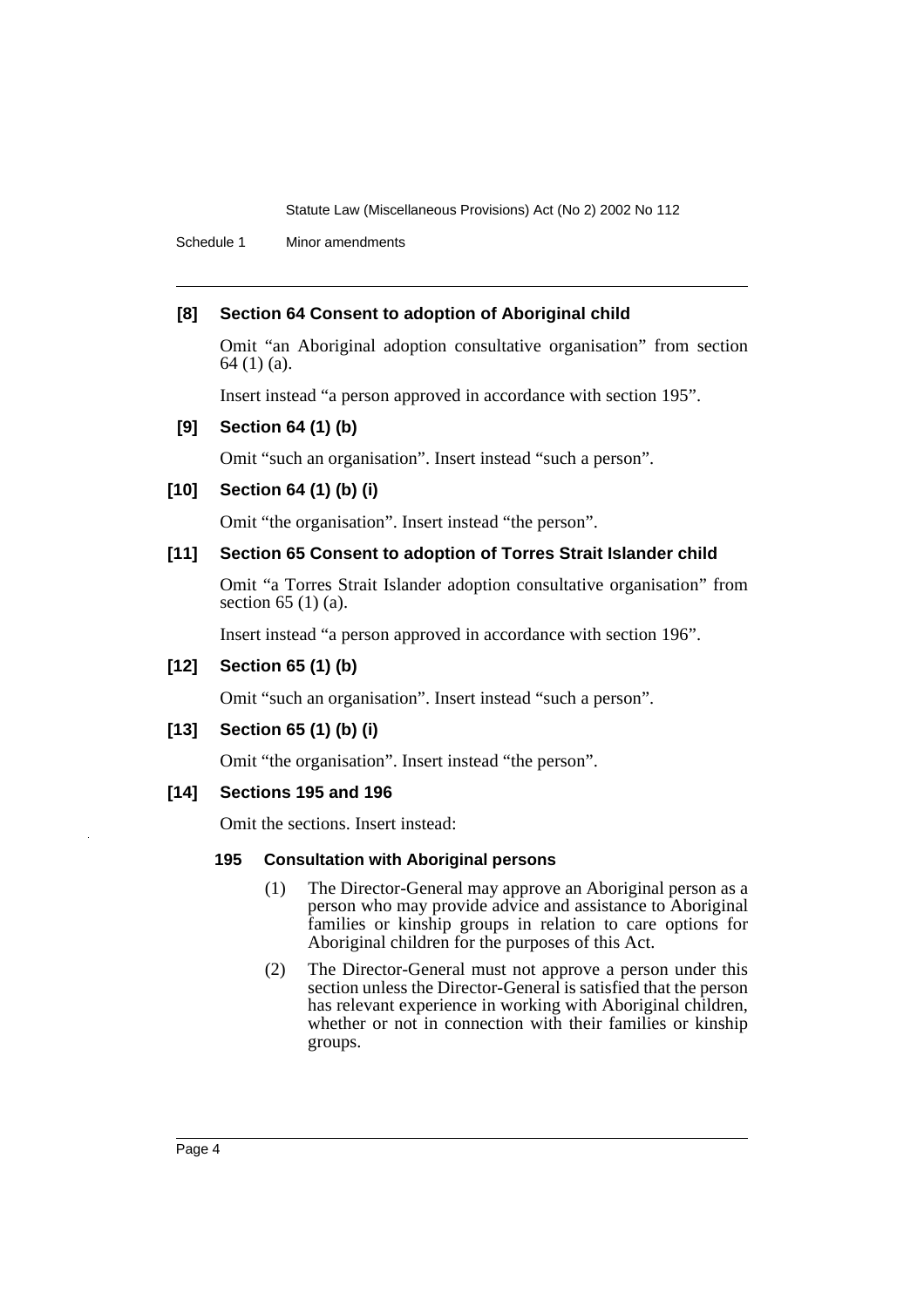Minor amendments **Schedule 1** and the state of the state of the state of the Schedule 1

#### **196 Consultation with Torres Strait Islanders**

- (1) The Director-General may approve a Torres Strait Islander as a person who may provide advice and assistance to Torres Strait Islander families or kinship groups in relation to care options for Torres Strait Islander children for the purposes of this Act.
- (2) The Director-General must not approve a person under this section unless the Director-General is satisfied that the person has relevant experience in working with Torres Strait Islander children, whether or not in connection with their families or kinship groups.

### **[15] Dictionary**

# Omit the definitions of *Aboriginal adoption consultative organisation* and *Torres Strait Islander adoption consultative organisation*.

#### **Explanatory note**

Items [1]–[5] of the proposed amendments replace the term "adoption agency" with the term "adoption service provider" throughout the Adoption Act 2000 (**the Act**). The term "adoption agency" has traditionally been applied only to organisations that arrange placements for children to be adopted. The new term makes it clear that the Act will apply also to organisations that provide post-adoption services such as post-adoption order information, support services and reunion services.

Items [6]–[15] of the proposed amendments remove references to approved "Aboriginal adoption consultative organisations" and "Torres Strait Islander adoption consultative organisations" throughout the Act (and make consequential amendments). These references are replaced with references to persons approved by the Director-General of the Department of Community Services under sections 195 and 196 of that Act to provide advice and assistance to Aboriginal and Torres Strait Islander families or kinship groups in relation to care options for Aboriginal and Torres Strait Islander children for the purposes of the Act.

### **1.2 Casino Control Act 1992 No 15**

### **[1] Section 72A Provision of problem counselling services**

Omit "classes of persons" from section 72A (2) (a).

Insert instead "persons or bodies".

### **[2] Section 72A (2) (b)**

Insert "or bodies" after "persons".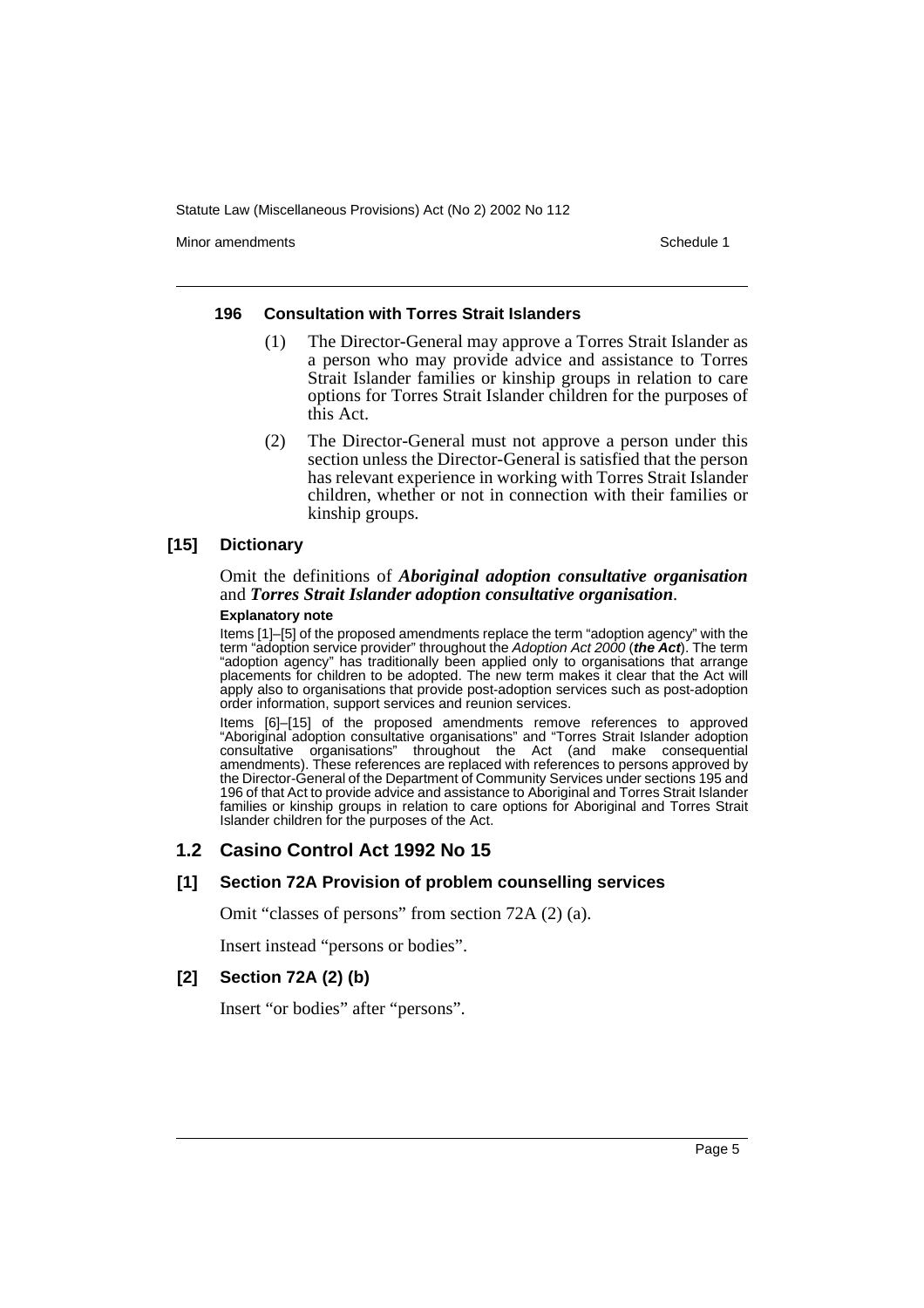Schedule 1 Minor amendments

## **[3] Section 72A (2) (d)**

Omit "is". Insert instead "in".

#### **Explanatory note**

Section 72A of the Casino Control Act 1992, which was inserted by the Gaming Machines Act 2001, provides that it is a condition of a casino licence that the casino operator is to enter into arrangements for problem gambling counselling services to be made available to patrons of the casino. Section 46 of the Gaming Machines Act 2001 requires hoteliers and registered clubs to enter into arrangements for such services to be made available to patrons of hotels and registered clubs.

Section 72A (2) provides that the regulations may make provision for or with respect to (among other things) the "classes of persons" who are to provide the counselling services. Section 46 of the Gaming Machines Act 2001 was originally in the same terms, but an amendment made by the Gaming Machines Amendment Act 2002 altered that section so as to allow the regulations to make provision for or with respect to (among other things) the "persons or bodies" who are to provide the counselling services. Item [1] of the proposed amendments makes the same amendment to section 72A of the Casino Control Act 1992.

Item [2] makes a consequential amendment. Item [3] corrects a typographical error.

### **1.3 Children and Young Persons (Care and Protection) Act 1998 No 157**

#### **[1] Section 14 Records relating to Aboriginals and Torres Strait Islanders**

Omit "report" from section 14 (3). Insert instead "record".

#### **[2] Section 29 Protection of persons who make reports**

Insert "or a class of children or young persons" after "a child or young person" wherever occurring in section  $\overline{29}$  (1) and (1A).

### **[3] Section 29 (1)**

Insert "or the class of children or young persons" after "the child or young person".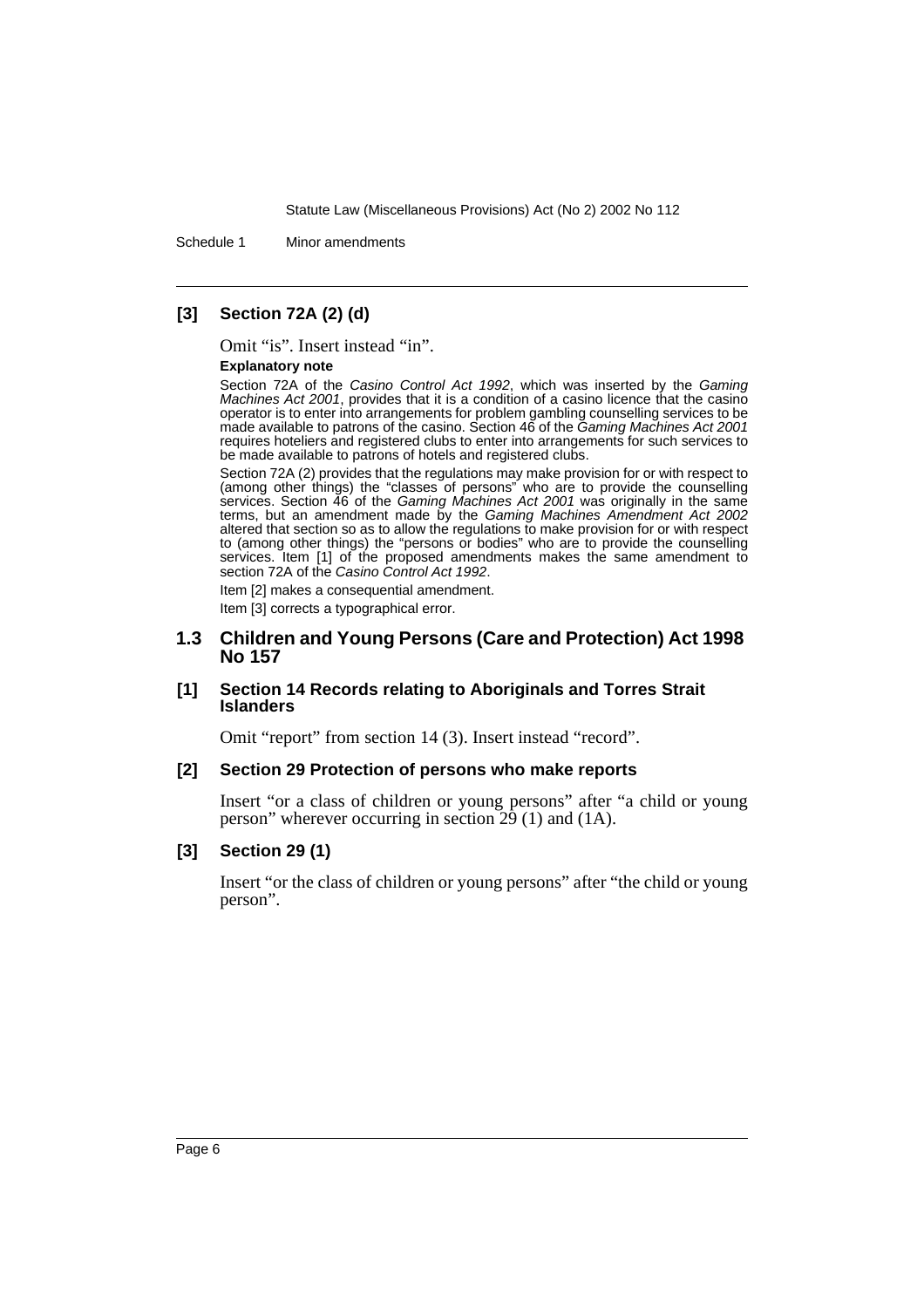Minor amendments **Schedule 1** and the state of the state of the state of the Schedule 1

### **[4] Section 29 (6)**

Omit the subsection. Insert instead:

(6) In this section:

*court* includes a court exercising federal jurisdiction.

*report* includes a report under sections 24, 25, 27 and 122.

#### **Explanatory note**

Items [2] and [3] of the proposed amendments amend section 29 (1) and (1A) of the Children and Young Persons (Care and Protection) Act 1998 (**the Act**) to clarify that the protections set out in that section granted to persons making reports under that Act apply to reports relating to classes of children or young persons and not solely to reports relating to an individual child or young person.

Item [4] of the proposed amendments amends section 29 (6) of the Act to make it clear that section 29 applies to reports relating to homeless children under section 122 of that Act in addition to reports relating to children at risk of harm under Part 2 of Chapter 3 of that Act.

Item [1] of the proposed amendments corrects an incorrect reference.

### **1.4 Community Services (Complaints, Reviews and Monitoring) Act 1993 No 2**

### **[1] Long title and sections 7 (4), 9 and 10 (1)**

Omit "Community Visitors" wherever occurring.

Insert instead "Official Community Visitors".

### **[2] Part 2, heading**

Omit the heading. Insert instead:

# **Part 2 Official Community Visitors**

### **[3] Section 7 and sections 47 (1) (c) and 48 (a) (as renumbered by the Community Services Legislation Amendment Act 2002)**

Omit "a Community Visitor" wherever occurring.

Insert instead "an Official Community Visitor".

### **[4] Sections 7 (3) and 8**

Omit "A Community Visitor" wherever occurring.

Insert instead "An Official Community Visitor".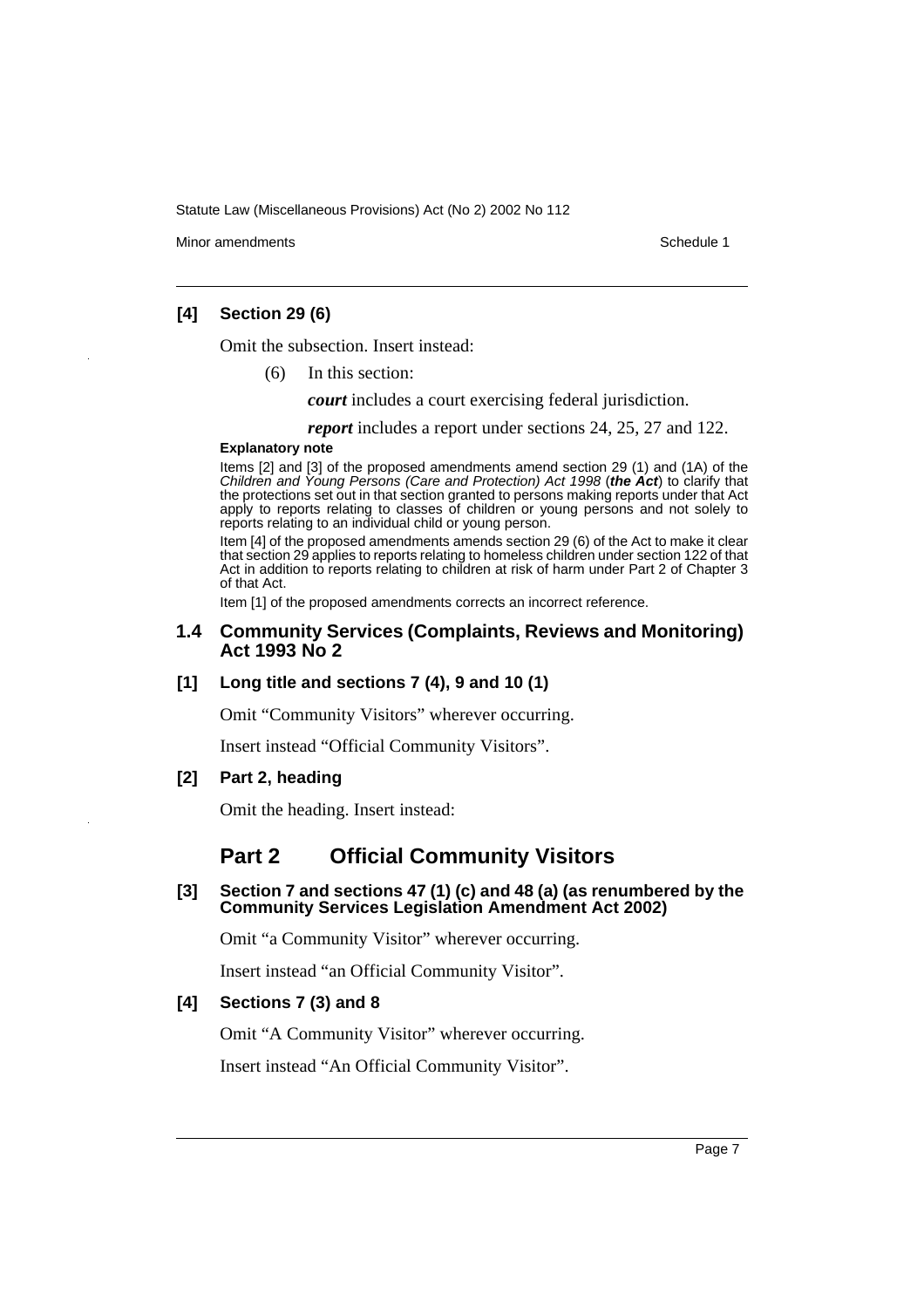Schedule 1 Minor amendments

#### **[5] Section 7 (6) (as inserted by the Community Services Legislation Amendment Act 2002), 8 (2) and 48 (as renumbered by the Community Services Legislation Amendment Act 2002)**

Omit "the Community Visitor" wherever occurring.

Insert instead "the Official Community Visitor".

#### **[6] Section 43A**

Insert after section 43:

#### **43A Exemption from Freedom of Information Act 1989**

The Ombudsman is, in the exercise of functions under this Part, exempt from the operation of the *Freedom of Information Act 1989*.

#### **[7] Section 47 (1) (as renumbered by the Community Services Legislation Amendment Act 2002)**

Omit "Community Visitor" from section 47 (a).

Insert instead "an Official Community Visitor".

#### **[8] Schedule 1 Savings and transitional provisions (as amended by the Community Services Legislation Amendment Act 2002)**

Omit "a Community Visitor" where firstly occurring from clause 3 (1).

Insert instead "an Official Community Visitor".

#### **[9] Schedule 1, clause 3 (3)**

Insert after clause 3 (2):

(3) A reference in another Act or in an instrument made under an Act or in any document to a Community Visitor appointed under this Act is to be read as a reference to an Official Community Visitor appointed under this Act.

#### **Commencement**

The amendments to the Community Services (Complaints, Reviews and Monitoring) Act 1993 commence, or are taken to have commenced, on the commencement of the Community Services Legislation Amendment Act 2002.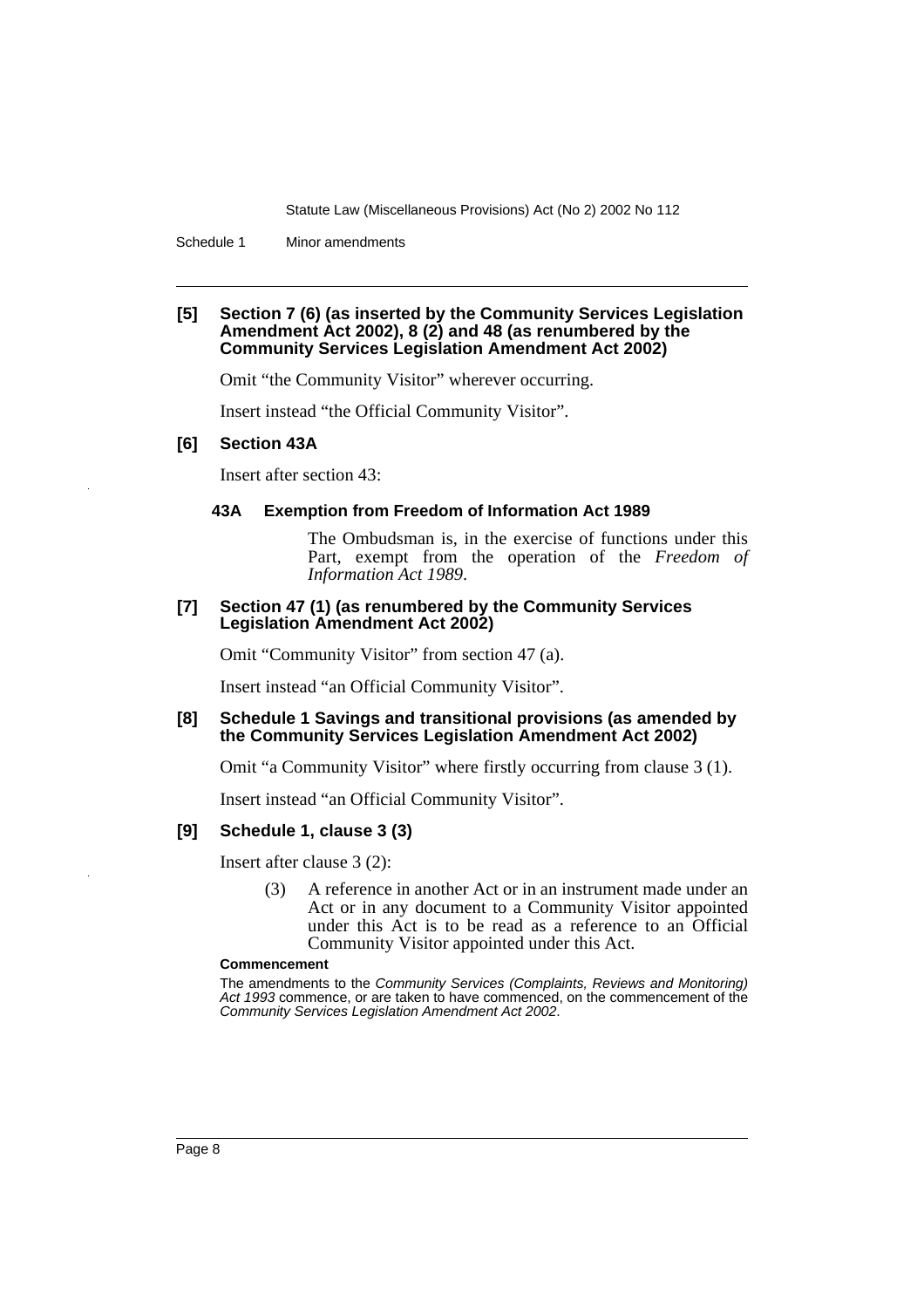Minor amendments **Schedule 1** and the state of the state of the state of the Schedule 1

#### **Explanatory note**

#### **Official Community Visitors**

The proposed amendments change the title of Community Visitors appointed under the Community Services (Complaints, Reviews and Monitoring) Act 1993 to Official Community Visitors, to avoid confusion with community visitors appointed under unofficial programs, and make consequential amendments.

Item [9] is a transitional provision that converts references to Community Visitors in other Acts, instruments and other documents.

#### **Exemption from Freedom of Information Act 1989**

The Community Services Legislation Amendment Act 2002 amends various Acts to confer powers on the Ombudsman relating to certain deaths of children and other persons in care. Among other things, it removes from the Child Death Review Team and confers on the Ombudsman the power to review and report on the deaths of children arising from abuse or neglect or that occur in suspicious circumstances while leaving power to review other child deaths.

Currently, under the Freedom of Information Act 1989, all functions of the Child Death Review Team are exempt from the operation of that Act. The proposed section 43A, inserted on the request of the Ombudsman, is a consequential amendment extending the previous exemption to the Ombudsman so as to reflect the changes to the Ombudsman's functions and the current exemption relating to reviews of child deaths.

#### **1.5 Crown Lands Act 1989 No 6**

#### **[1] Section 3 Definitions**

Omit the definition of *Department* from section 3 (1). Insert instead:

*Department* means the Department of Land and Water Conservation.

#### **[2] Section 3 (1)**

Insert in alphabetical order:

*Director-General* means the Director-General of the Department.

#### **[3] Section 3 (1), definition of "Secretary"**

Omit the definition.

#### **[4] Section 34 Powers of Minister**

Omit section 34 (2).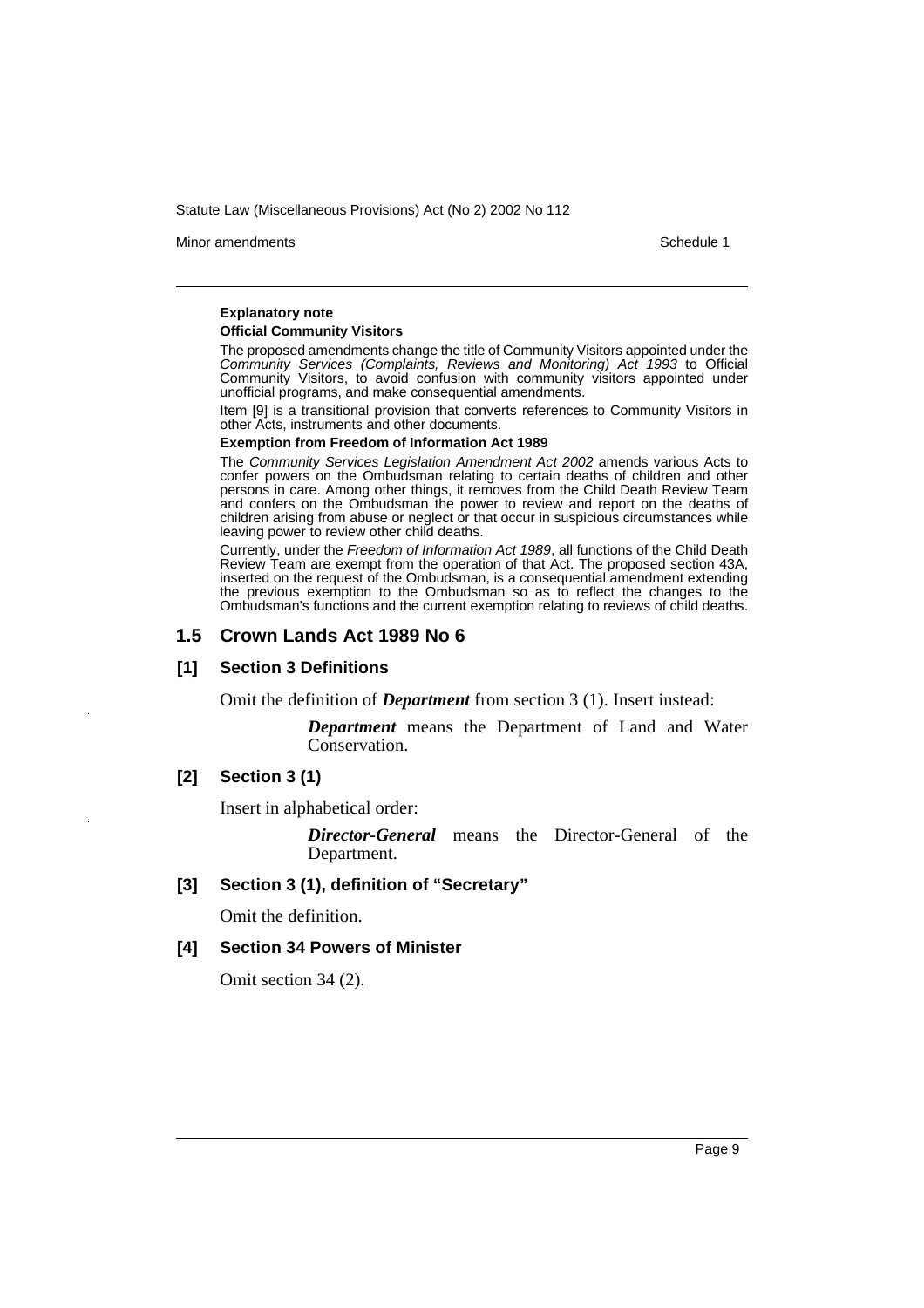Schedule 1 Minor amendments

#### **[5] Section 78 Definitions**

Omit "*Commons Regulation Act 1898*" from paragraph (a) of the definition of *reserve*.

Insert instead "*Commons Management Act 1989*".

#### **[6] Section 92 Reserve trusts**

Omit section 92 (3). Insert instead:

- (3) The Minister may, by notification in the Gazette:
	- (a) dissolve a reserve trust, or
	- (b) alter the corporate name of a reserve trust, or
	- (c) revoke the appointment of the reserve trust as trustee of any one or more specified reserves or any one or more parts of a reserve.

#### **[7] Section 157 Compensation**

Omit "Secretary" from section 157 (2).

Insert instead "Director-General".

### **[8] Section 180 Delegation**

Omit "Secretary" wherever occurring from section 180 (3).

Insert instead "Director-General".

### **[9] Section 180 (3)**

Omit "Secretary's". Insert instead "Director-General's".

### **Explanatory note**

Item [1] of the proposed amendments updates a reference to a Department.

The Department concerned does not have a Secretary. Instead, it has a Director-General. Accordingly, item [2] of the proposed amendments inserts a definition of **Director-General**, item [3] omits the definition of **Secretary** and items [7]–[9] make consequential amendments.

Item [4] of the proposed amendments omits a requirement that the Minister, when exercising certain functions in relation to land in an irrigation area, have regard to the views of the Water Administration Ministerial Corporation (a statutory body representing the Crown). That body has been replaced, in relation to **irrigation scheme areas** (within the meaning of the repealed Irrigation Corporations Act 1994), by various now-privatised irrigation corporations.

Item [5] of the proposed amendments updates a reference to an Act.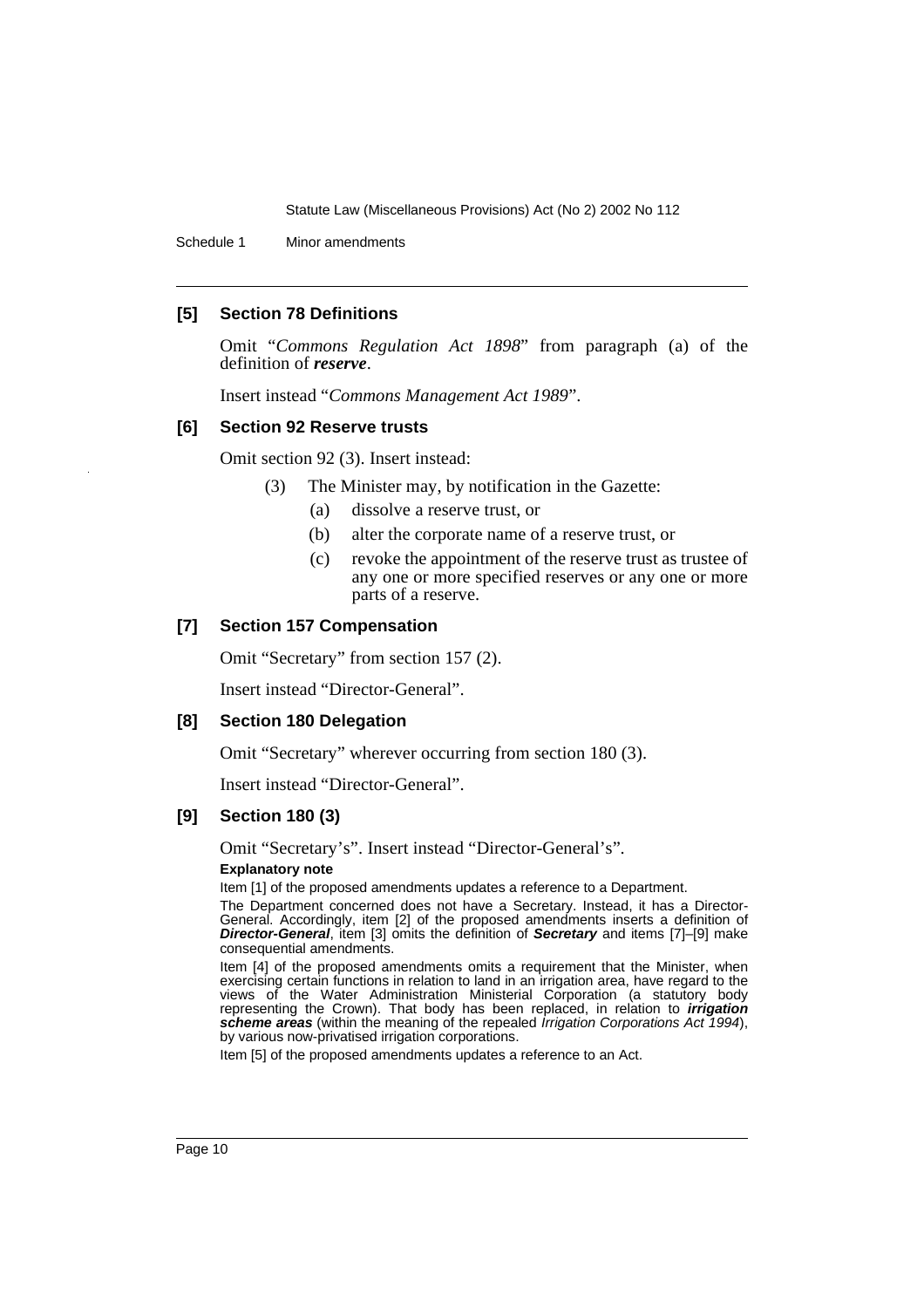Minor amendments **Schedule 1** and the state of the state of the state of the Schedule 1

Item [6] of the proposed amendments enables the Minister to revoke the appointment of a reserve trust as trustee of any one or more specified reserves or any one or more parts of a reserve. At present, this can only be done by the cumbersome method of dissolving the reserve trust and re-establishing it in respect only of those reserves (or parts of reserves) in relation to which it is desired that the reserve trust be a trustee.

# **1.6 Crown Lands (Continued Tenures) Act 1989 No 7**

### **[1] Section 3 Definitions**

Omit the definition of *Department* from section 3 (1). Insert instead:

*Department* means the Department of Land and Water Conservation.

### **[2] Schedule 4 Subdivision of holdings**

Omit "(including the condition imposed by subclause (8))" from clause 2 (5).

#### **Explanatory note**

Item [1] of the proposed amendments updates a reference to a Department. Item [2] of the proposed amendments omits a reference to a repealed subclause.

# **1.7 Education (Ancillary Staff) Act 1987 No 240**

### **[1] The whole Act (except the matter dealt with in items [2]–[4] below)**

Omit "ancillary staff" wherever occurring.

Insert instead "school administrative and support staff".

### **[2] Long title**

Omit "ancillary staff in the Department of Education".

Insert instead "school administrative and support staff in the Department of Education and Training".

### **[3] Section 1 Name of Act**

Omit "*Education (Ancillary Staff) Act 1987*".

Insert instead "*Education (School Administrative and Support Staff) Act 1987*".

### **[4] Section 3 Definitions**

Omit the definition of *ancillary staff* from section 3 (1).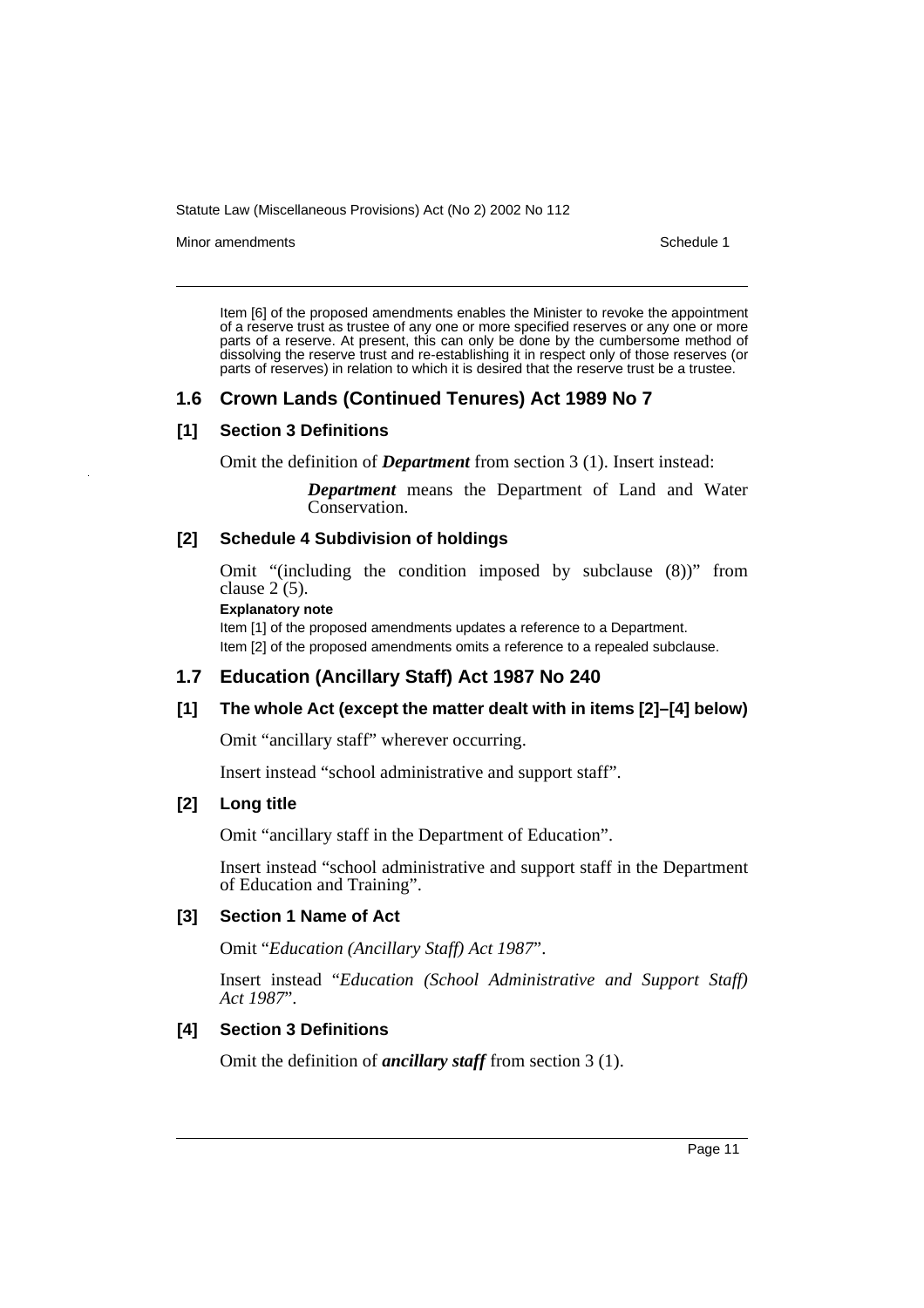Schedule 1 Minor amendments

### **[5] Section 3 (1)**

Insert in alphabetical order:

*Department* means the Department of Education and Training.

*school administrative and support staff* means school administrative and support staff of the Department.

#### **[6] Section 3 (1), definition of "Director-General"**

Omit "Education". Insert instead "the Department".

### **[7] Sections 4 (1), 5 (1), 8, 17 (1), 18 (1) and 21 (1)**

Omit "of Education" wherever occurring.

#### **Explanatory note**

The proposed amendments change the name of the Education (Ancillary Staff) Act 1987 to the Education (School Administrative and Support Staff) Act 1987 and update references in that Act to the Department of Education (now the Department of Education and Training). They also make the necessary consequential amendments.

# **1.8 Education (Ancillary Staff) Regulation 1998**

### **[1] Clause 1 Name of Regulation**

Omit "*Education (Ancillary Staff) Regulation 1998*".

Insert instead "*Education (School Administrative and Support Staff) Regulation 1998*".

### **[2] Clause 3 Definitions**

Omit "*Education (Ancillary Staff) Act 1987*" from the definition of *the Act*.

Insert instead "*Education (School Administrative and Support Staff) Act 1987*".

#### **Explanatory note**

The proposed amendments are consequential on the change of name of the Education (Ancillary Staff) Act 1987 proposed to be made elsewhere in this Schedule.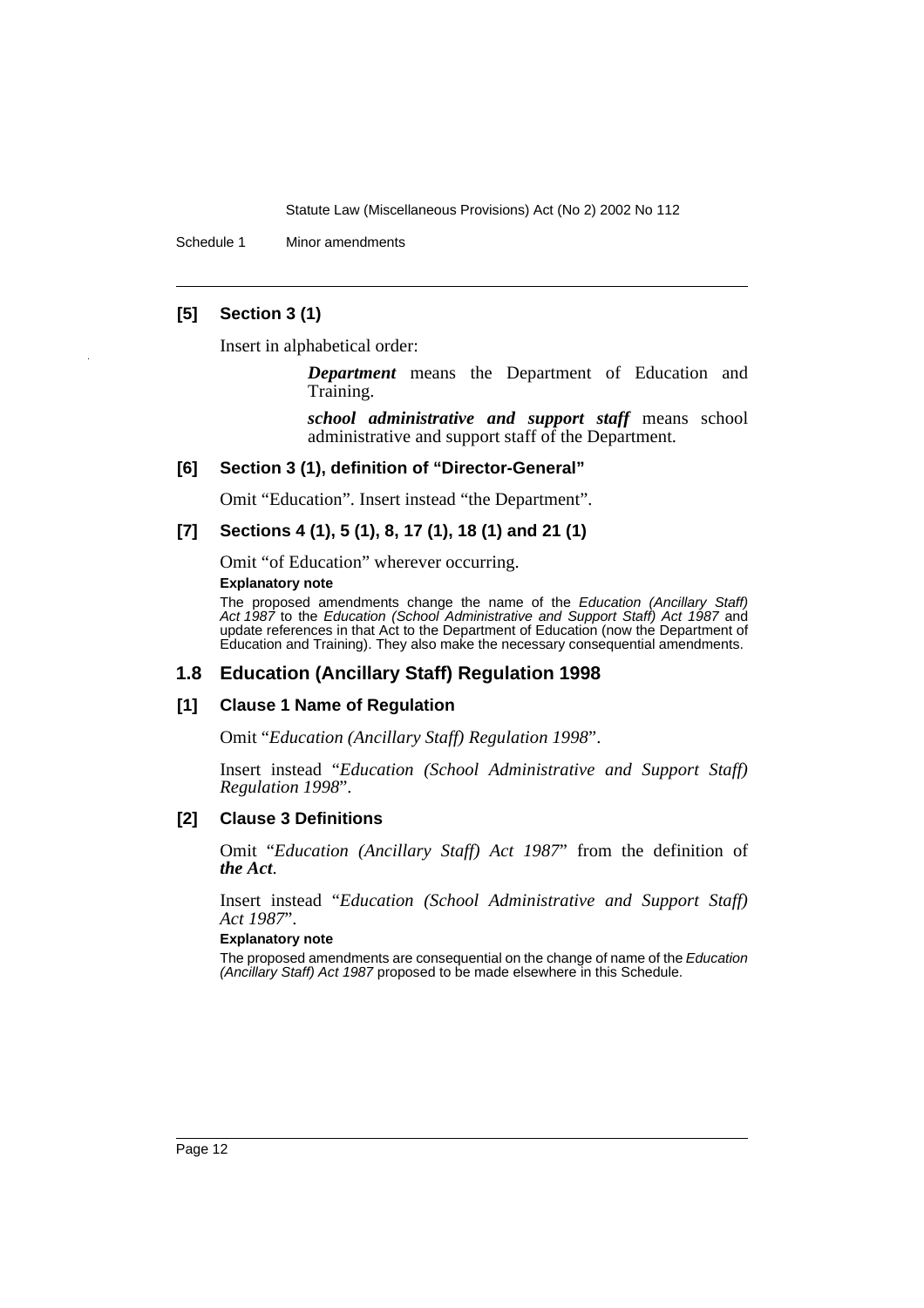Minor amendments **Schedule 1** and the state of the state of the state of the Schedule 1

## **1.9 Fisheries Management Act 1994 No 38**

#### **[1] Section 7C Fishery management strategy for designated activities**

Insert after section 7C (3):

(4) A draft fishery management strategy becomes the existing fishery management strategy when it is approved by the Minister. However, the first fishery management strategy to be approved in respect of a designated fishing activity must be approved in accordance with section 7F.

#### **[2] Section 7F Revision of draft strategy and publication of approved strategy following environmental assessment**

Omit section 7F (1). Insert instead:

(1) Following a determination under Division 5 of Part 5 of the EPA Act, the Minister is to revise the draft fishery management strategy for the designated fishing activity concerned and make any amendment that is necessary to reflect the result of the determination.

### **[3] Section 7F (2)**

Omit "resource". Insert instead "Resource".

#### **[4] Section 50 Method of determining eligibility and entitlement to shares**

Omit "became a share management fishery" from section 50 (4).

Insert instead "ceased to be a restricted fishery".

#### **[5] Section 50 (4)**

Insert "or, if a person is entitled to take fish for sale in the restricted fishery as the employee or nominee of some other person, that other person" after "entitled to take fish for sale in the restricted fishery".

#### **[6] Section 77A Rental charge for access to category 2 share management fishery**

Insert "or, if a person is authorised to take fish in the fishery as the employee or nominee of some other person, that other person" after "a person authorised to take fish in the fishery" in section 77A (8) (b).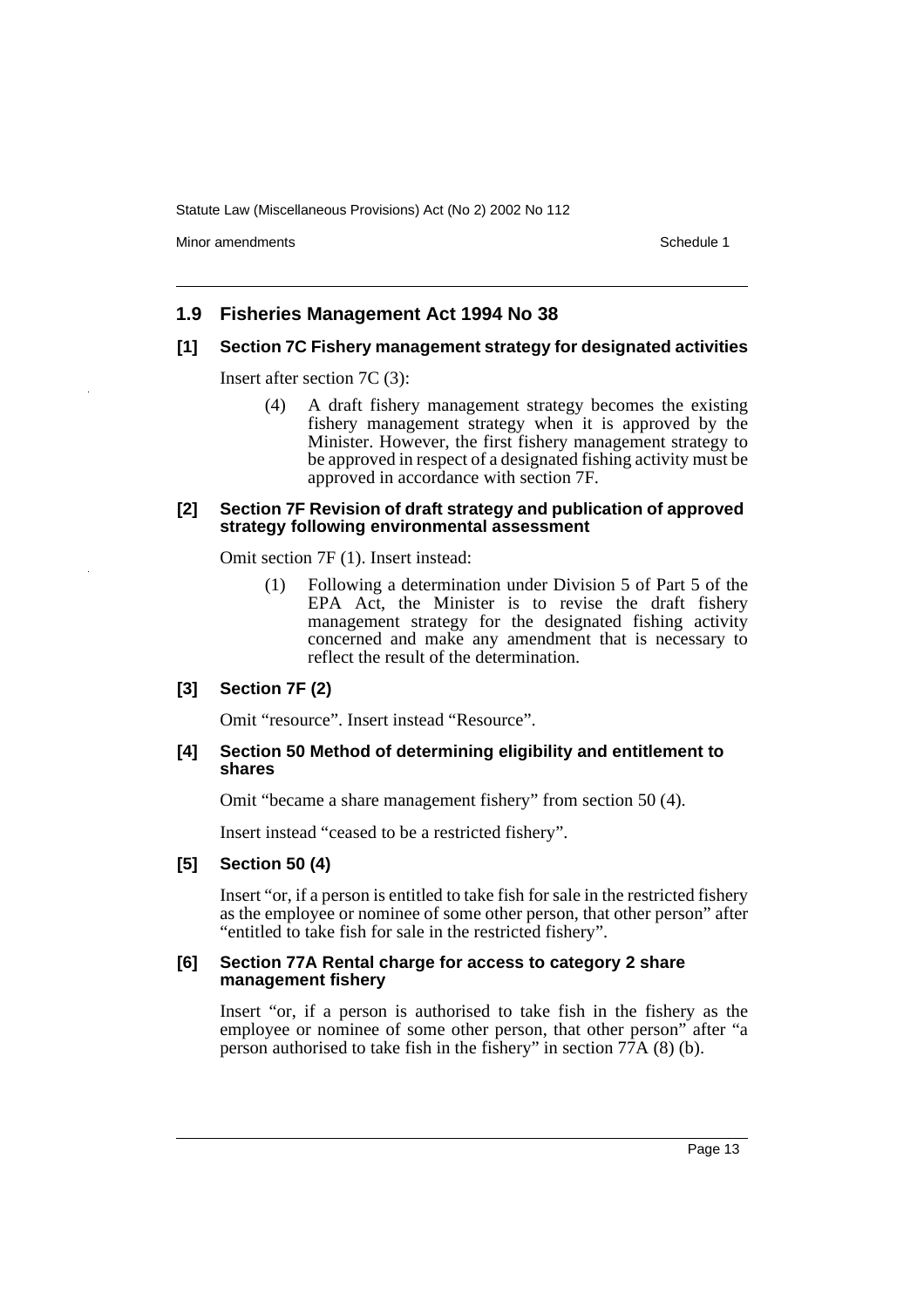Schedule 1 Minor amendments

#### **Explanatory note**

#### **Fishery management strategies**

Item [1] of the proposed amendments makes it clear that a draft fishery management strategy under Part 1A of the Fisheries Management Act 1994 (**the Act**) becomes the actual fishery management strategy when it is approved by the Minister.

Item [2] of the proposed amendments makes it clear that the revision of a draft fishery management strategy that is required after a determination is made under Division 5 of Part 5 of the Environmental Planning and Assessment Act 1979 in respect of the designated fishing activity to which the draft strategy relates will not necessarily give rise to any amendments to the draft strategy. The proposed amendment also allows other amendments to be made to the draft strategy before it is approved (even if those amendments do not arise out of the determination) provided that the Minister has consulted the Fisheries Resource Conservation and Assessment Council in relation to them.

#### **Allocation of shares in share management fishery**

Section 50 (4) of the Act provides for the allocation of shares in a share management fishery that is also a restricted fishery. It provides that if a restricted fishery becomes a share management fishery, the persons entitled to shares in the fishery are the persons who, immediately before the restricted fishery became a share management fishery, were entitled to take fish for sale in the restricted fishery. The provision aims to preserve the entitlements of fishers in the restricted fishery. Under section 55 of the Act, a share management fishery that is a restricted fishery ceases to be a restricted fishery when the limited access stage of the share management fishery commences.

Item [4] of the proposed amendments makes it clear that a restricted fishery "becomes" a share management fishery when it ceases to be a restricted fishery, so as to ensure that shares are allocated on the basis of the fishing entitlements held by fishers in the restricted fishery immediately before the fishery ceases to be a restricted fishery (and to recognise any transfers of restricted fishery entitlements that take place before the start of the limited access stage of the share management fishery).

Under the current regulations relating to restricted fisheries, persons who are entitled to take fish for sale in a restricted fishery may in some circumstances nominate other persons to take fish in the fishery on their behalf. Item [5] of the proposed amendments makes it clear that, in such circumstances, it is the person who is entitled to nominate the fisher, and not a nominee or employee of the person so entitled, who is to be allocated shares in the share management fishery. Similarly, item [6] makes it clear that, if a person is entitled to nominate a fisher to take fish in a category 2 share management fishery, it is the person who is entitled to nominate that other person, and not the nominee or an employee of the person, who is liable to pay a rental charge under that provision.

#### **Statute law revision**

Item [3] of the proposed amendments corrects a typographical error.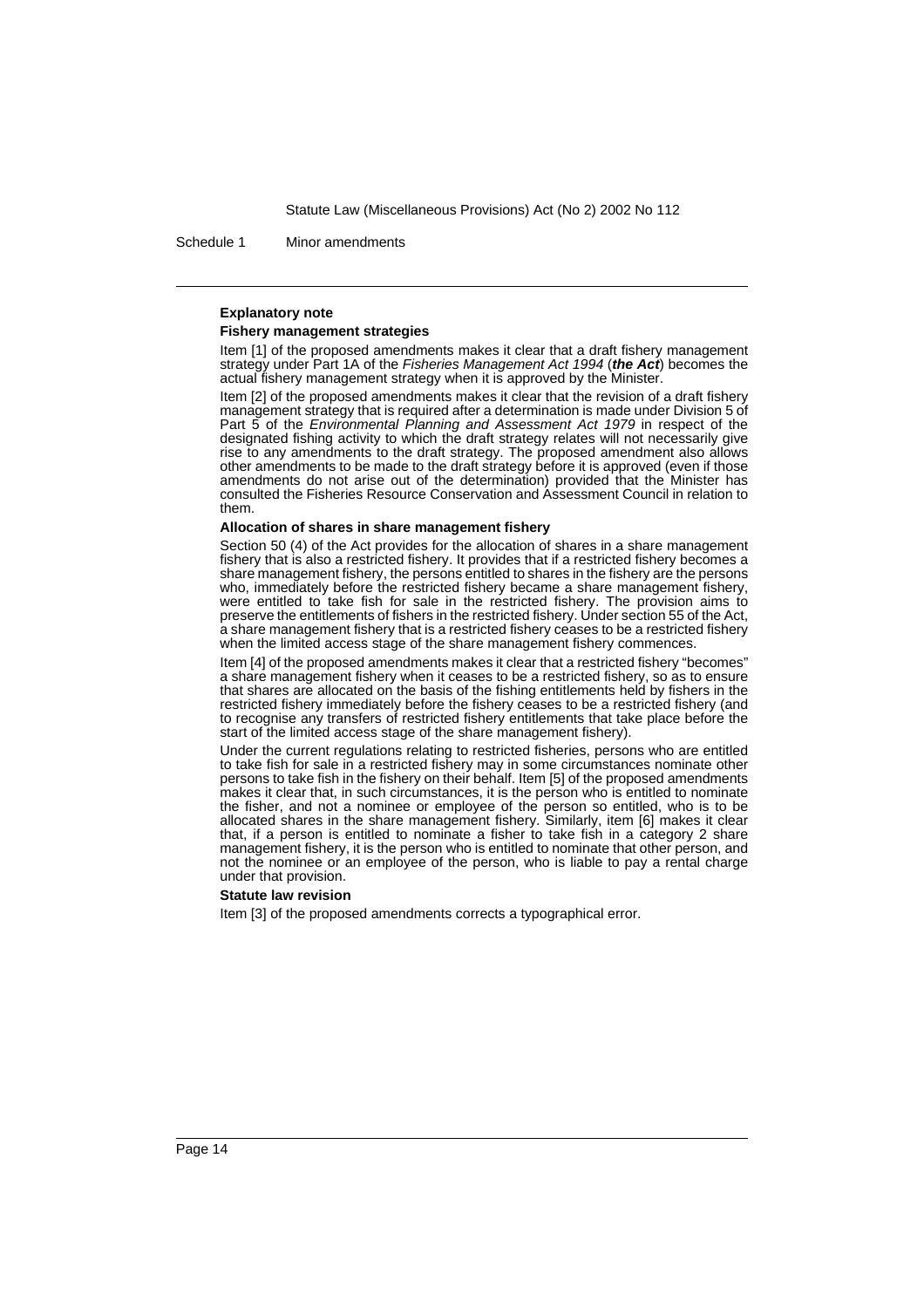Minor amendments **Schedule 1** and the state of the state of the state of the Schedule 1

### **1.10 Gas Supply Act 1996 No 38**

#### **[1] Sections 27 (1) (e), 33C (1) (b) and 4 (b) and 33J (paragraphs (a) and (d) of the definition of "retail market business system") and clause 19 (1) (e) of Schedule 2**

Omit "distribution system" wherever occurring.

Insert instead "distribution pipeline".

### **[2] Section 33C (4) (b)**

Omit "the system". Insert instead "the pipeline".

### **[3] Section 33K Market operations rules**

Omit "distribution systems" wherever occurring from section 33K (1) (a) and (c).

Insert instead "distribution pipelines".

### **[4] Dictionary**

Omit "distribution system" from paragraph (a) of the definition of *ancillary market participant*.

Insert instead "distribution pipeline".

### **[5] Dictionary, definition of "distribution pipeline"**

Omit the definition. Insert instead:

*distribution pipeline* means the gas pipes and associated equipment that are used to convey and control the conveyance of natural gas to the premises of customers, but does not include:

- (a) any pipeline in respect of which a licence is in force under the *Pipelines Act 1967* (other than a pipeline that the regulations declare to be, or to form part of, a distribution pipeline), or
- (b) any gas installation, or
- (c) any gas pipe or associated equipment that is wholly situated on land owned by the person who owns or controls the gas pipe or equipment, or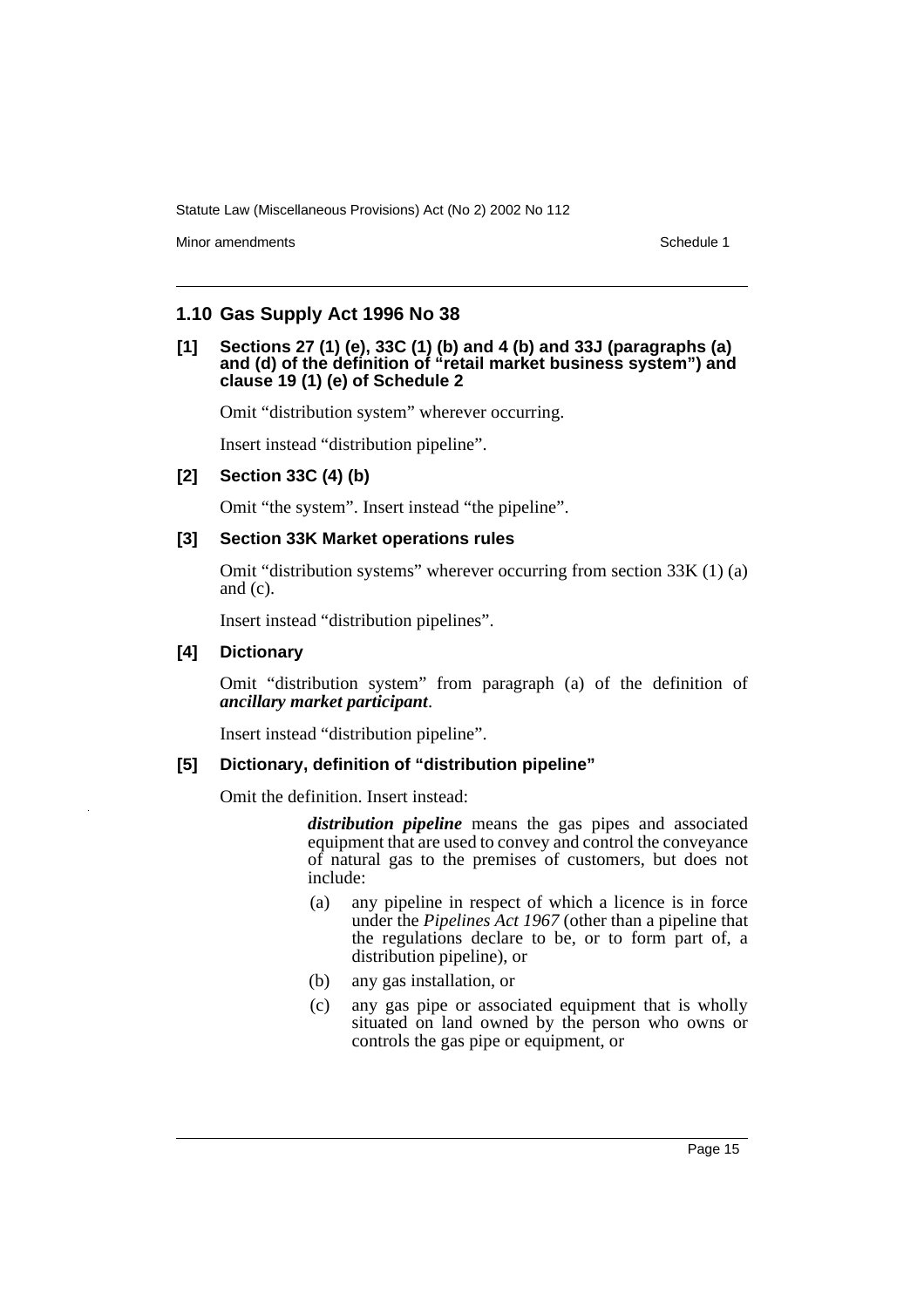Schedule 1 Minor amendments

(d) any gas pipe or associated equipment that the regulations declare not to be, or not to form part of, a distribution pipeline.

#### **Explanatory note**

Section 5 of the Gas Supply Act 1996 (**the Act**) prohibits a person from operating a distribution pipeline for the purpose of conveying natural gas to any other person, and from supplying natural gas to any other person by means of such a pipeline, otherwise than under the authority of an **authorisation** (within the meaning of the Act). Section 34 of the Act imposes a similar prohibition in respect of the conveyance of certain other gases by way of a **distribution system** otherwise than under the authority of a **distributor's licence** (within the meaning of the Act).

At present, the Dictionary to the Act provides that the term **distribution pipeline** has the same meaning as it has in the Gas Pipelines Access (New South Wales) Law. However, certain small distribution networks do not fall within the ambit of that definition. To ensure that those distribution networks are subject to the authorisation requirement (and the other relevant provisions of the Act), item [5] of the proposed amendments repeals and re-enacts the definition of **distribution pipeline** in terms that parallel the definition of **distribution system**.

As the scheme of the Act is to use the term **distribution pipeline** in relation to the conveyance and supply of natural gas, and the term **distribution system** in relation to the conveyance of gases other than natural gas, the remaining proposed amendments correct the incorrect use of the term **distribution system** in provisions relating to natural gas (items [1]–[4]).

#### **1.11 Gas Supply (Natural Gas Retail Competition) Regulation 2001**

#### **Clause 7 Small retail customers who are entitled to apply to be supplied under the standard form customer supply contract**

Omit "distribution system" wherever occurring.

Insert instead "distribution pipeline".

#### **Explanatory note**

The proposed amendment is consequential on the amendment proposed to be made to section 33C of the Gas Supply Act 1996 elsewhere in this Schedule.

#### **1.12 Hay Irrigation Act 1902 No 57**

#### **Section 5 Definitions**

Omit the definitions of *Domestic use*, *Irrigated lot*, *Justice* and *Stock*.

#### **Explanatory note**

The proposed amendment omits definitions of terms that are no longer used in the Hay Irrigation Act 1902.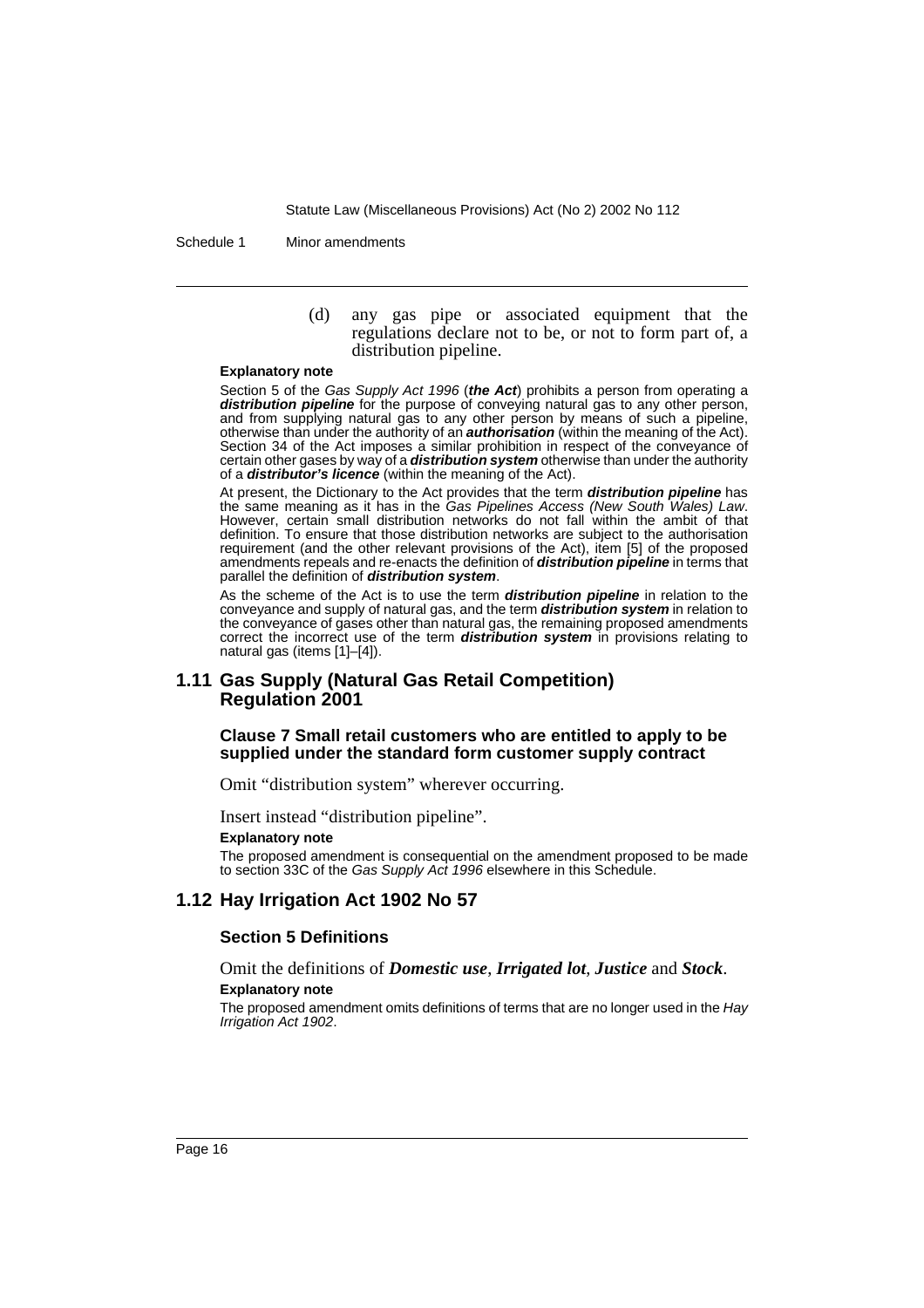Minor amendments **Schedule 1** and the state of the state of the Schedule 1

## **1.13 Licensing and Registration (Uniform Procedures) Act 2002 No 28**

## **[1] Section 25 Periodic administration fees for continuing licences**

Insert at the end of the section:

- (2) If payment is made by means of electronic communication, the licence administration fee otherwise payable:
	- (a) is to be reduced by \$5, or
	- (b) is to be reduced by 10 per cent, and rounded to the nearest whole dollar,

whichever results in the greater reduction.

#### **[2] Section 54 Periodic administration fees for continuing registration**

Insert at the end of the section:

- (2) If payment is made by means of electronic communication, the registration administration fee otherwise payable:
	- (a) is to be reduced by \$5, or
	- (b) is to be reduced by 10 per cent, and rounded to the nearest whole dollar,

whichever results in the greater reduction.

### **[3] Schedule 4 Amendment of other Acts and statutory rules**

Omit item [2] of Schedule 4.11 (*Pawnbrokers and Second-hand Dealers Act 1996*).

Insert instead:

### **[2] Sections 10 and 10A**

Omit the sections. Insert instead:

#### **10 Duration of licence**

A licence remains in force for a period of 12 months from the date of its grant.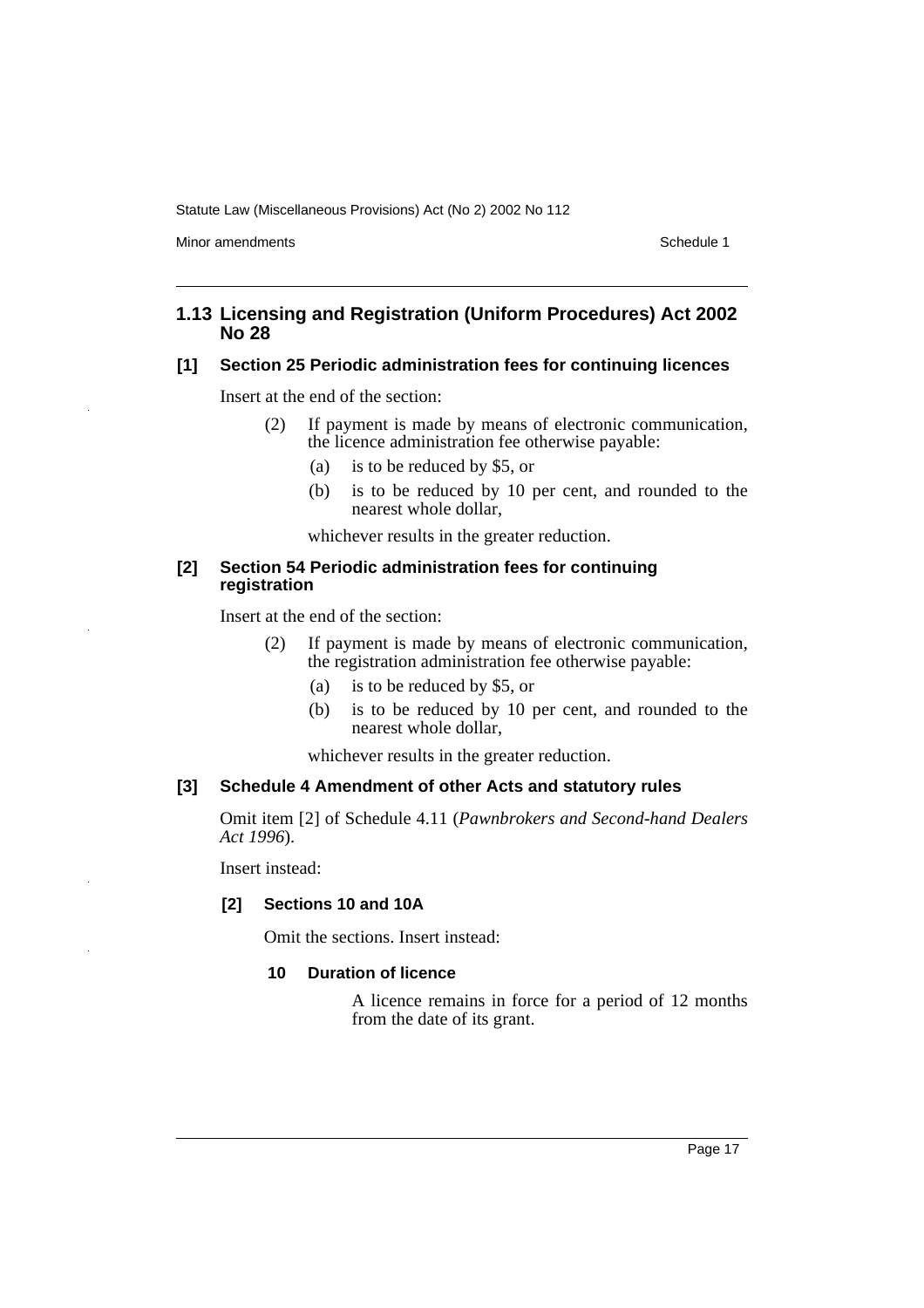Schedule 1 Minor amendments

### **[4] Schedule 4.30 Motor Dealers Act 1974 No 52**

Insert at the end of Schedule 4.30:

#### **[2] Section 20 Annual fee and annual statement**

Omit section 20 (10) and (11).

### **[5] Schedule 4.32 Travel Agents Act 1986 No 5**

Insert at the end of Schedule 4.32:

### **[2] Section 17 Annual fee and annual statement**

Omit section 17 (12) and (13).

#### **Explanatory note**

Sections 13 and 42 of the Licensing and Registration (Uniform Procedures) Act 2002 (**the Act**) currently provide for a reduction in processing fees for applications for licences and registration that are made by means of electronic communication. Items [1] and [2] of the proposed amendments amend sections 25 and 54 of that Act so as to provide similar reductions for periodic administration fees that are paid by electronic communication.

Schedule 4.11 [2] to the Act omits sections 10 and 10A of the Pawnbrokers and Second-hand Dealers Act 1996. Item [3] of the proposed amendments amends Schedule 4.11 [2] so as to replace the repealed sections with a new section that retains a provision that specifies the period for which a licence under the 1996 Act has effect.

Schedule 4.30 and 4.32 of the Act amend the Motor Dealers Act 1974 and the Travel Agents Act 1986. Items [4] and [5] of the proposed amendments make further amendments to those Acts so as to omit provisions that create offences of giving false information. The giving of false information is to be dealt with under the Crimes Act 1900 as a consequence of the amendments to that Act that are made by Schedule 4.27 to the Licensing and Registration (Uniform Procedures) Act 2002.

### **1.14 Local Government Act 1993 No 30**

### **[1] Section 22 Other functions**

Omit "those periods" from the matter relating to the *Rural Fires Act 1997* in the Note to the section.

Insert instead "bush fire danger periods".

#### **[2] Section 22, Note**

Omit the matter relating to the *Unhealthy Building Land Act 1990*.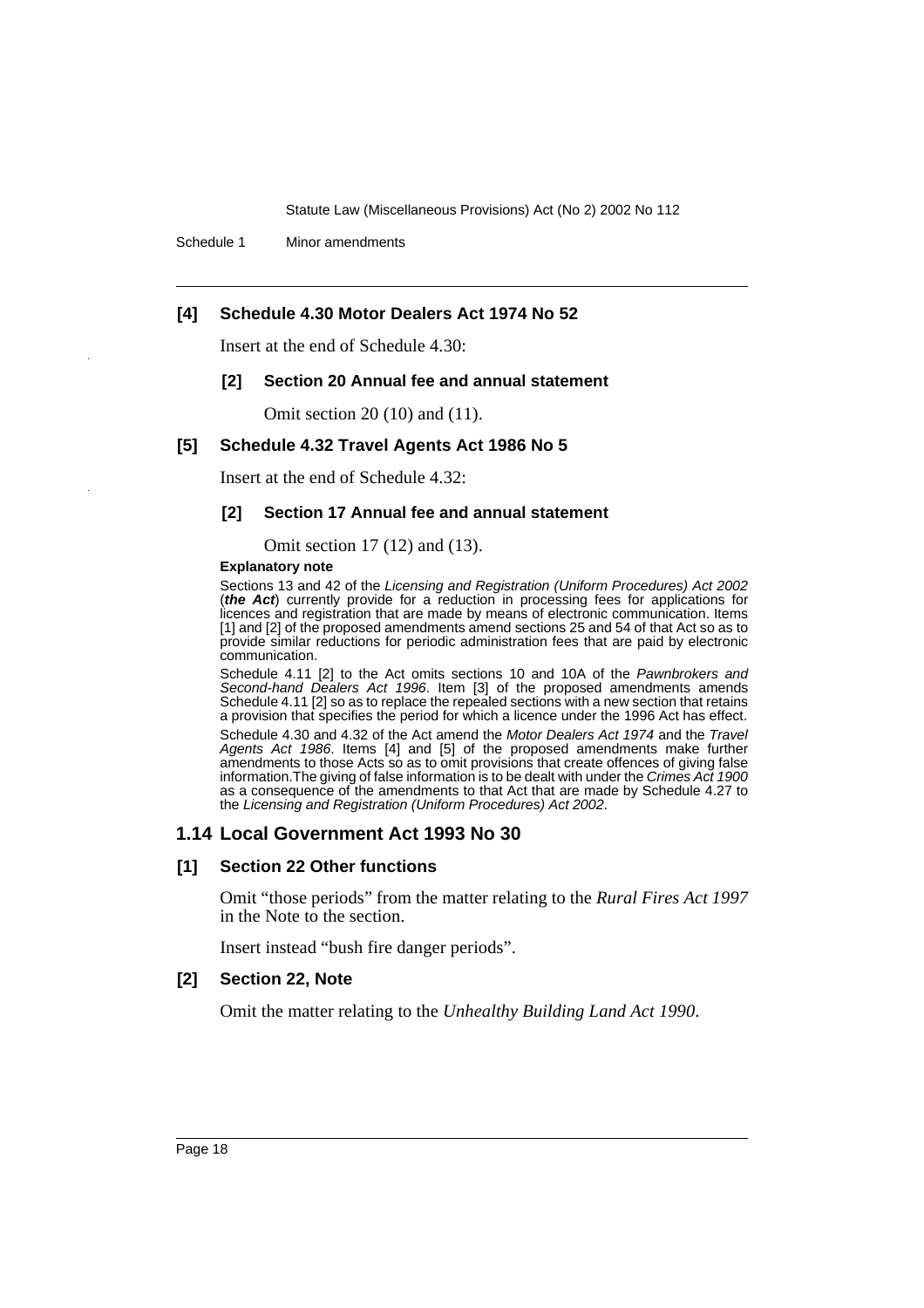Minor amendments **Schedule 1** and the state of the state of the state of the Schedule 1

#### **[3] Section 413 Preparation of financial reports**

Omit section 413 (3) (a). Insert instead:

- (a) the publications issued by the Australian Accounting Standards Board, as in force for the time being, subject to the regulations, and
- **[4] Schedule 8 Savings, transitional and other provisions consequent on the enactment of other Acts**

Insert at the end of the Schedule, with appropriate numbering:

# **Provision consequent on enactment of Statute Law (Miscellaneous Provisions) Act (No 2) 2002**

#### **Preparation of general purpose financial report**

Until such time as a publication issued by the Australian Accounting Standards Board supersedes a particular publication that was issued by the Australian Accounting Research Foundation (on behalf of the Australian Society of Certified Practising Accountants and the Institute of Chartered Accountants in Australia) under the title *Australian Accounting Standards*, section 413 (3) (a) is to be construed as if it referred to the latter publication rather than to the publication issued by the Australian Accounting Standards Board.

### **Explanatory note**

#### **Financial reports**

Item [3] of the proposed amendments amends section 413 (Preparation of financial reports) of the Act to reflect the fact that the Australian Accounting Standards Board, which was formerly part of the Australian Accounting Research Foundation (**the Foundation**), is now a separate body. That body is in the process of issuing accounting standards to replace those issued by the Foundation. Accordingly, the proposed amendment requires the general purpose financial report to be prepared in accordance with (among other things) the new standards. Item [4] inserts a transitional provision.

#### **Statute law revision**

Item [1] of the proposed amendments clarifies wording.

Item [2] of the proposed amendments repeals matter dealing with an Act that is to be repealed by section 4 (2).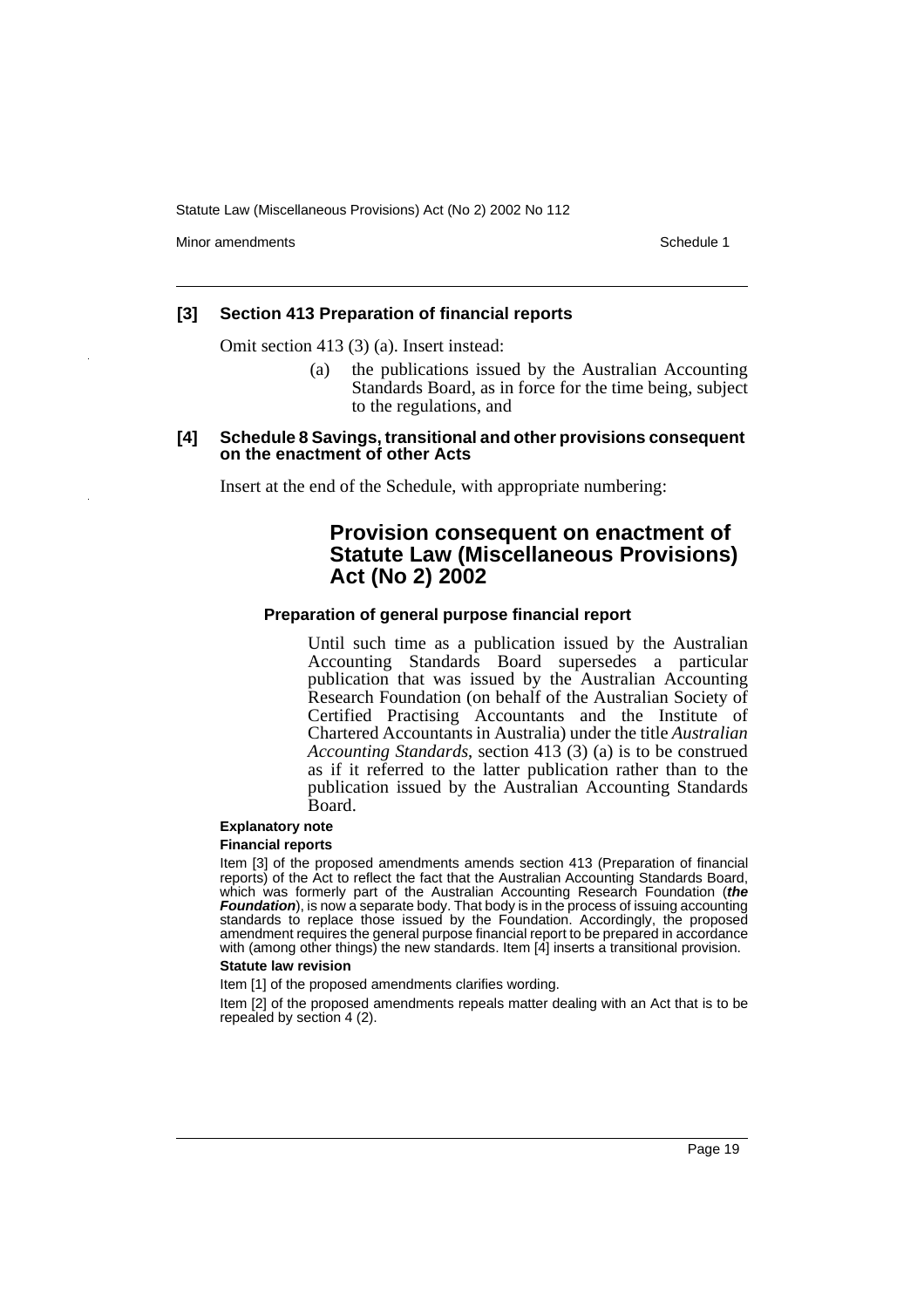Schedule 1 Minor amendments

# **1.15 Marine Safety Act 1998 No 121**

### **[1] Section 71 Definitions**

Insert "(and, if those services are provided by way of a subsidiary, includes the subsidiary)" after "the Port Corporation" in paragraph (a) of the definition of *pilotage service provider* in section 71 (1).

### **[2] Section 71 (1)**

Insert in alphabetical order:

*subsidiary*, in relation to a Port Corporation, means a body corporate that would be a subsidiary (as determined by the *Corporations Act 2001* of the Commonwealth) of the Port Corporation if the Port Corporation were a company.

### **[3] Schedule 3 Amendment of other Acts**

Omit Schedule 3.7 [4] and [12].

# **[4] Schedule 3.7 [7]**

Omit "under Division 3 of Part 2 of the *Ports Corporatisation and Waterways Management Act 1995*" from proposed section 26A (2).

Insert instead "(whether directly or by way of a subsidiary)".

#### **Explanatory note**

Amendments to the Ports Corporatisation and Waterways Management Act 1995 (**the 1995 Act**) proposed to be made elsewhere in this Schedule include certain amendments to and in relation to Part 6 (Pilotage) of that Act. Part 6 is to be repealed and replaced by Part 6 of the Marine Safety Act 1998 (**the 1998 Act**). Items [1], [2] and [4] of the proposed amendments to the 1998 Act ensure that the effect of the amendments relating to pilotage made to the 1995 Act are preserved. Item [4] also omits an unnecessary reference.

Item [3] of the proposed amendments repeals two uncommenced amendments. The amendment proposed to be made by Schedule 3.7 [4] is not necessary, and the amendment proposed to be made by Schedule 3.7 [12] has been superseded by item [5] of the amendments proposed to be made to the 1995 Act elsewhere in this Schedule.

# **1.16 National Parks and Wildlife Act 1974 No 80**

### **[1] Section 5 Definitions**

Renumber paragraph (d) of the definition of *Crown lands* in section 5 (1) as paragraph (a).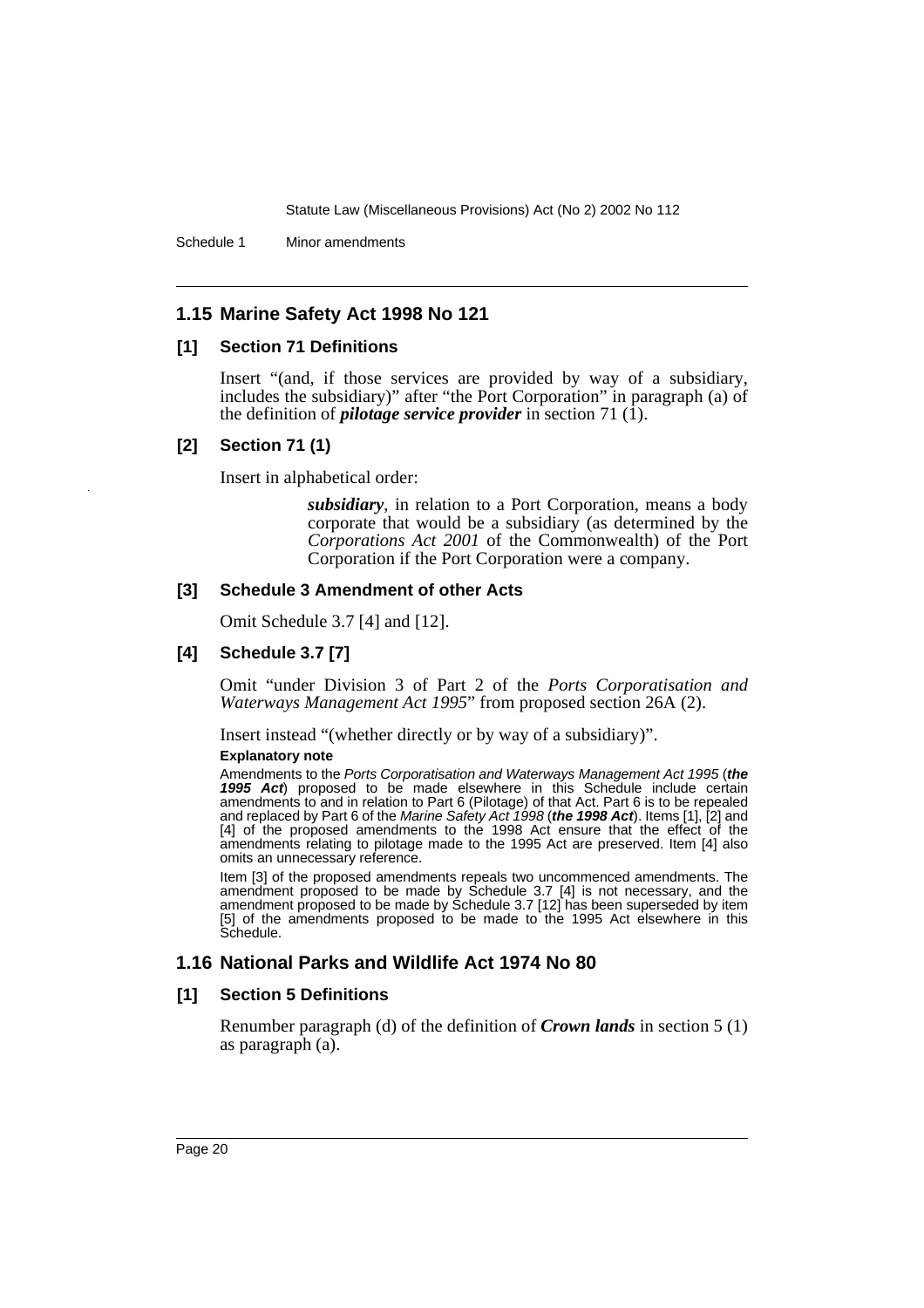Minor amendments **Schedule 1** and the state of the state of the state of the Schedule 1

- **[2] Section 5 (1), definition of "Jenolan Caves Reserve Trust lands"** Omit "dedicated" wherever occurring. Insert instead "reserved".
- **[3] Section 9 Audit and compliance**

Omit section 9 (4) (b).

**[4] Section 9 (5)**

Omit "subsection (2)". Insert instead "subsection (4)".

**[5] Section 47M Review of classification as state conservation area** Omit "natural reserve" from section 47M (2). Insert instead "nature reserve".

### **[6] Section 49 Reservation of nature reserves**

Omit "subsection (1) or (2)" from section 49 (6). Insert instead "Division 1".

**[7] Section 71BC Addition of lands not already reserved under Act** Insert "of" after "Part 2" in section 71BC (5) (b).

### **[8] Section 72 Plans of management**

Omit "state recreation areas" from section 72 (2A).

Insert instead "state conservation areas".

#### **[9] Section 164 Powers of entry and seizure**

Omit "relic" from section 164 (5) (b). Insert instead "Aboriginal object".

### **[10] Schedule 9A, Transfer of assets, rights and liabilities**

Omit "state recreation area" wherever occurring in the heading to clause 2 and in clause 3 (1).

Insert instead "state conservation area".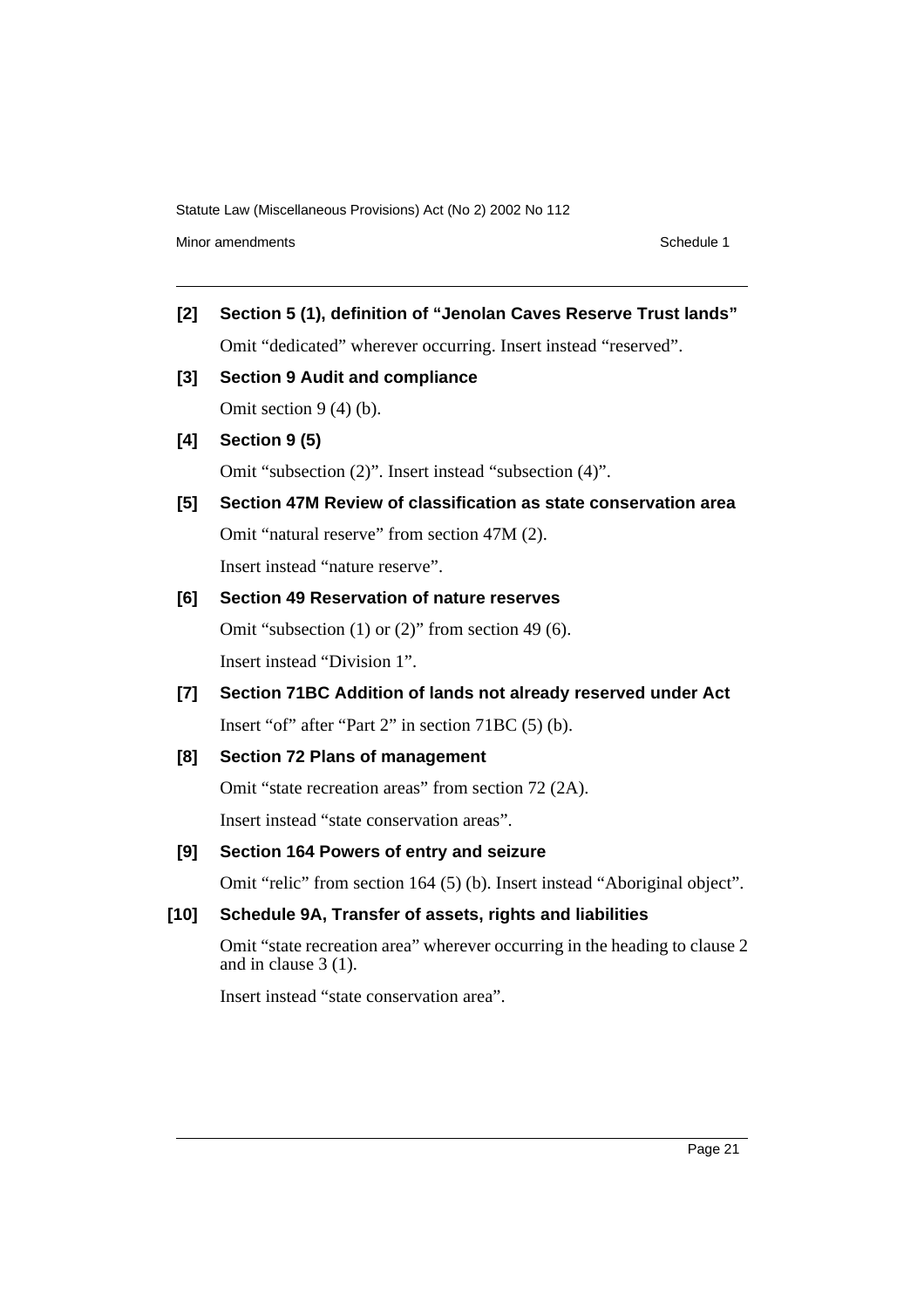Schedule 1 Minor amendments

# **[11] Schedule 9A, clause 2 (1) and (2)**

Omit "section 47B or 47O" wherever occurring.

Insert instead "section 30A in relation to a state conservation area or a regional park".

#### **[12] Schedule 9A, clause 2 (2) and 3 (1)**

Omit "an SRA trust" wherever occurring.

Insert instead "a state conservation area trust".

### **[13] Schedule 9A, clause 2 (2) (a) and (b) and heading to clause 3**

Omit "SRA trust" wherever occurring.

Insert instead "state conservation area trust".

#### **Explanatory note**

#### **Membership of Audit and Compliance Committee**

Item [3] of the proposed amendments omits a provision requiring the Audit and Compliance Committee established under section 9 of the National Parks and Wildlife Act 1974 (**the Act**) to include an officer of the New South Wales Audit Office. The provision was inserted by a non-Government amendment at the committee stage of the Bill for the National Parks and Wildlife Amendment Act 2001 (which inserted the new section 9 in the Act). However, after representations from the Auditor-General, both the mover of the amendment and the Minister administering the Act now agree that the provision is inappropriate.

#### **Statute law revision**

Item [1] of the proposed amendments corrects the numbering of a paragraph.

Items [2], [8]–[10], [12] and [13] of the proposed amendments update terminology used in the Act.

Item [7] of the proposed amendments inserts a missing word.

Item [5] of the proposed amendments corrects a typographical error.

Items [4], [6] and [11] of the proposed amendments correct incorrect cross-references.

# **1.17 Occupational Health and Safety Act 2000 No 40**

#### **Section 108 Penalty notices for certain offences**

Insert after section 108 (6) (c):

, and

(d) prescribe different amounts of penalties for the same penalty notice offence.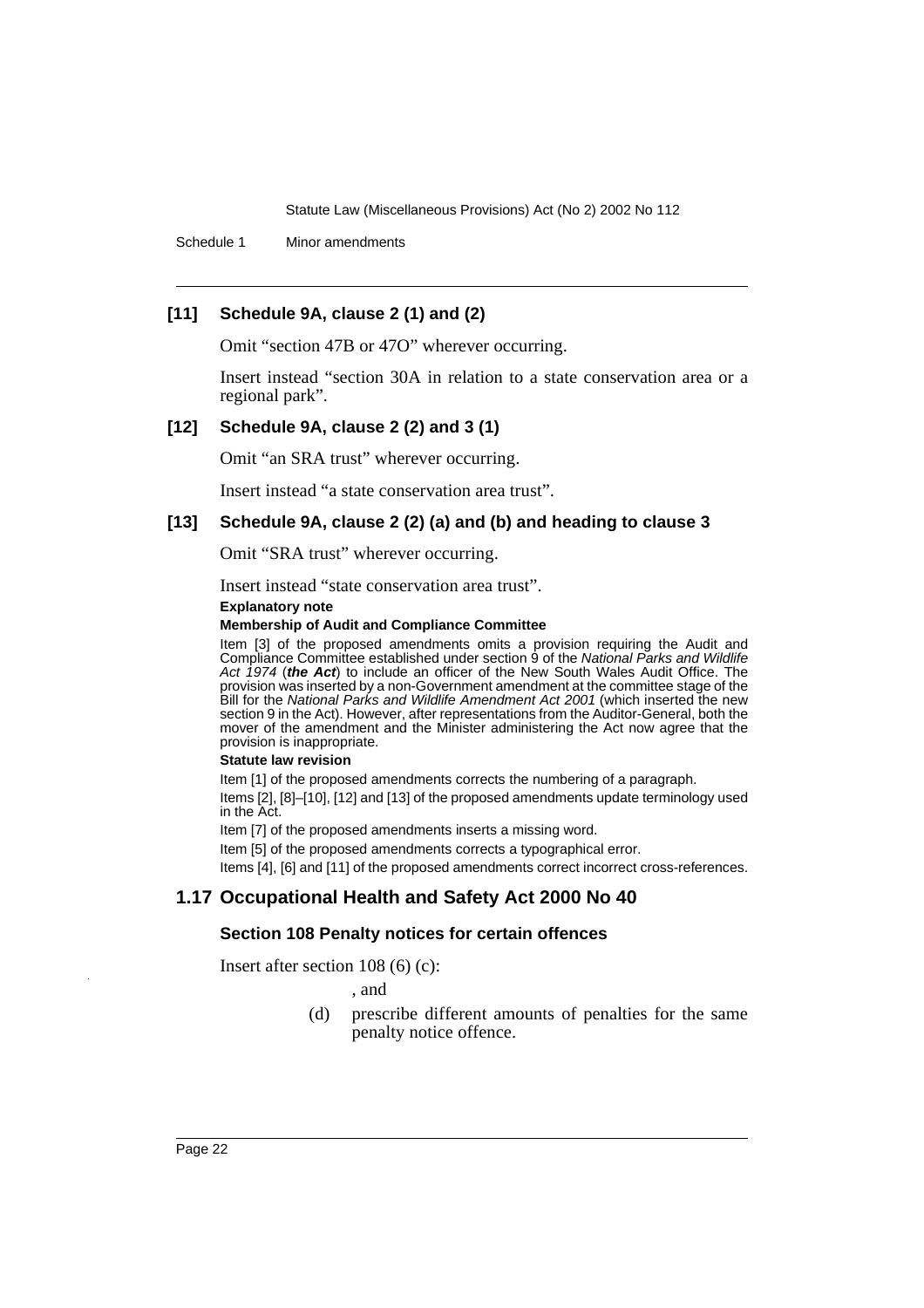Minor amendments **Schedule 1** and the state of the state of the state of the Schedule 1

#### **Explanatory note**

The proposed amendment enables regulations under the Occupational Health and Safety Act 2000 to prescribe different amounts of penalties for the same penalty notice offence under that Act (for example, according to whether the offender is a corporation or a natural person, or according to the circumstances in which the offence is committed).

#### **1.18 Ombudsman Act 1974 No 68**

#### **[1] Part 6**

Insert after Part 5:

# **Part 6 Complaint handling by relevant agencies**

#### **41 Definitions**

(1) In this Part:

*complaint* means a complaint (however described) that is made to a relevant agency.

*consent* includes consent that is given orally.

*relevant agency* means an agency specified in Schedule 1A.

*relevant complaints legislation*, in relation to a complaint, means the Act or statutory rule that governs the making of such a complaint.

*sensitive personal information*, in relation to a complainant, means information relating to the complainant's ethnic or racial origin, political opinions, religious or philosophical beliefs, trade union membership, health or sexual activities.

- (2) For the purposes of this Part:
	- (a) a reference to a complaint having been made to a relevant agency includes a reference to a complaint having been referred to the agency under section 42, and
	- (b) a reference to a complaint being within a relevant agency's jurisdiction is a reference to a complaint that a person is authorised by law to make to the agency or that the agency is authorised by law to deal with.
- (3) Schedule 1A may be amended or replaced by proclamation.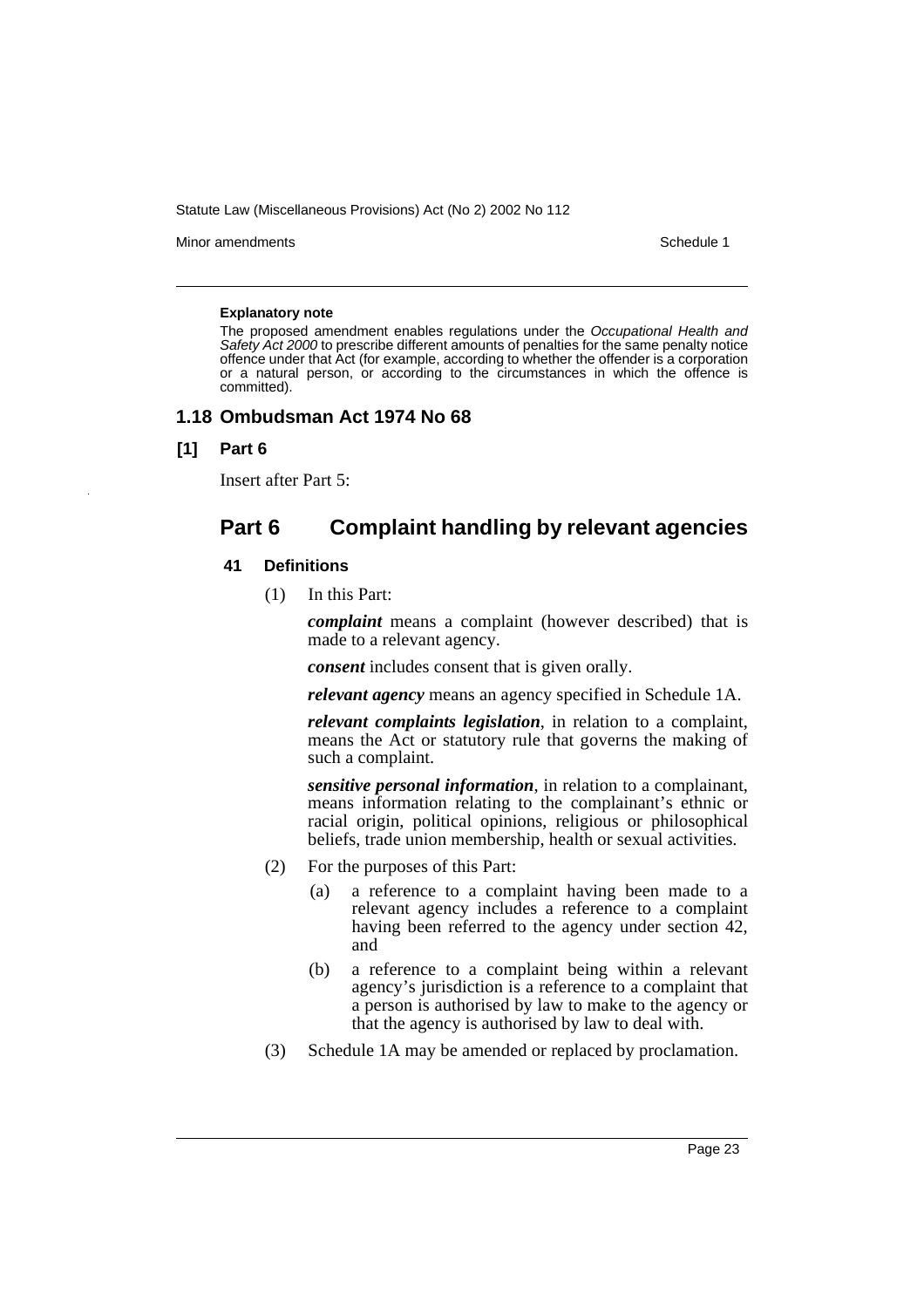Schedule 1 Minor amendments

#### **42 Referral of complaints between relevant agencies**

- (1) Two or more relevant agencies may enter into an arrangement for the referral of complaints between them (a *complaint referral arrangement*).
- (2) Under a complaint referral arrangement:
	- (a) any agency that is party to the arrangement may be authorised to refer to any other such agency any complaint received by it that appears to be within, or partly within, the other agency's jurisdiction, and
	- (b) a complaint that is within, or partly within, more than one agency's jurisdiction may be referred to one of them, some of them or all of them.
- (3) A complaint may be referred under a complaint referral arrangement regardless of any action that has been taken in relation to the complaint by the agency that received it.
- (4) Despite subsection (2), a complaint may not be referred from one agency to another except with the express consent of the complainant.
- (5) Subject to the terms of the complaint referral arrangement, the referral of a complaint discharges the agency that received the complaint from any further obligations with respect to the complaint to the extent to which the complaint is not within its jurisdiction, but does not prevent that agency from continuing to deal with the complaint to the extent to which the complaint is within its jurisdiction.
- (6) A complaint that is referred to an agency under this section is taken to have been duly made to that agency under the relevant complaints legislation.
- (7) An agency has the same immunities with respect to a complaint that it refers to another agency under this section as it has with respect to any complaint that it deals with under the relevant complaints legislation.
- (8) Any report in relation to complaints dealt with by a relevant agency that is prepared by the agency for the purposes of:
	- (a) the relevant complaints legislation, or
	- (b) the *Annual Reports (Departments) Act 1985*, or
	- (c) the *Annual Reports (Statutory Bodies) Act 1984*,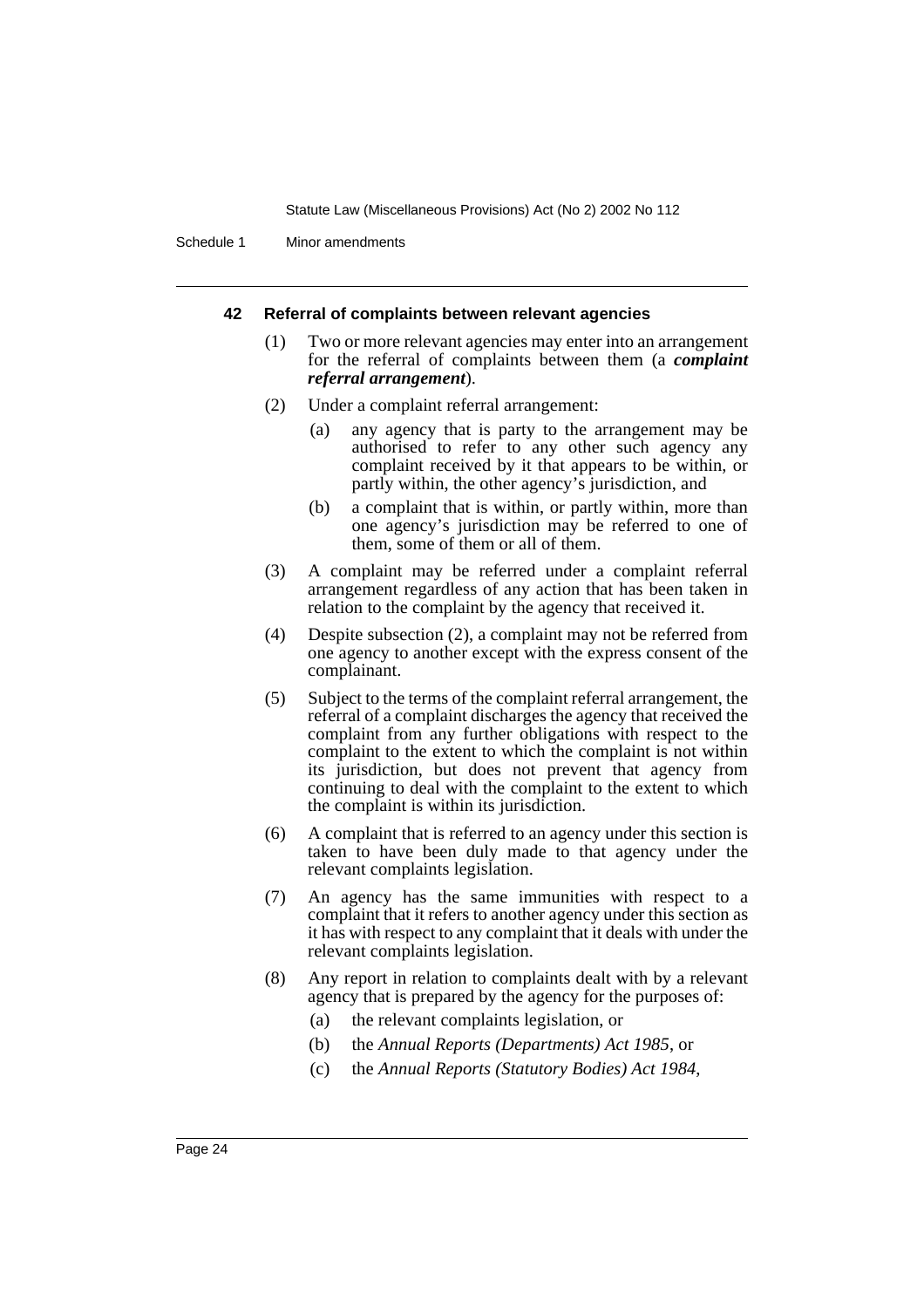Minor amendments **Schedule 1** and the state of the state of the state of the Schedule 1

must distinguish between those complaints that are made directly to the agency and those that are referred to the agency, whether under this Part or otherwise.

(9) This section does not limit the operation of any other Act under which an agency is authorised or required to refer complaints to another agency.

#### **43 Sharing of information by relevant agencies**

- (1) Two or more relevant agencies may enter into an arrangement for the sharing of information held by them (an *information sharing arrangement*).
- (2) Under an information sharing arrangement, any agency that is party to the arrangement may be authorised to do either or both of the following (but only to the extent that the activity concerned is reasonably necessary to assist the agency to carry out its functions):
	- (a) to receive information obtained by any other such agency with respect to a complaint dealt with by that other agency,
	- (b) to be present during any investigation or hearing conducted by any other such agency with respect to a complaint.
- (3) An agency that, under an information sharing arrangement, is authorised to receive information obtained by some other agency may do so, and the agency by which the information was obtained may provide the information to the agency so authorised, despite any other Act or law.
- (4) An agency that, under an information sharing arrangement, is authorised to be present during an investigation or hearing conducted by some other agency may do so, despite any other Act or law.
- (5) For the purpose of enabling an agency so authorised to be present during such an investigation, the agency may exercise any power of entry exercisable by the other agency, and has all the immunities of the other agency with respect to the exercise of any such power, despite any other Act or law.
- (6) Despite any other provision of this section, an agency must not, except with the complainant's express consent: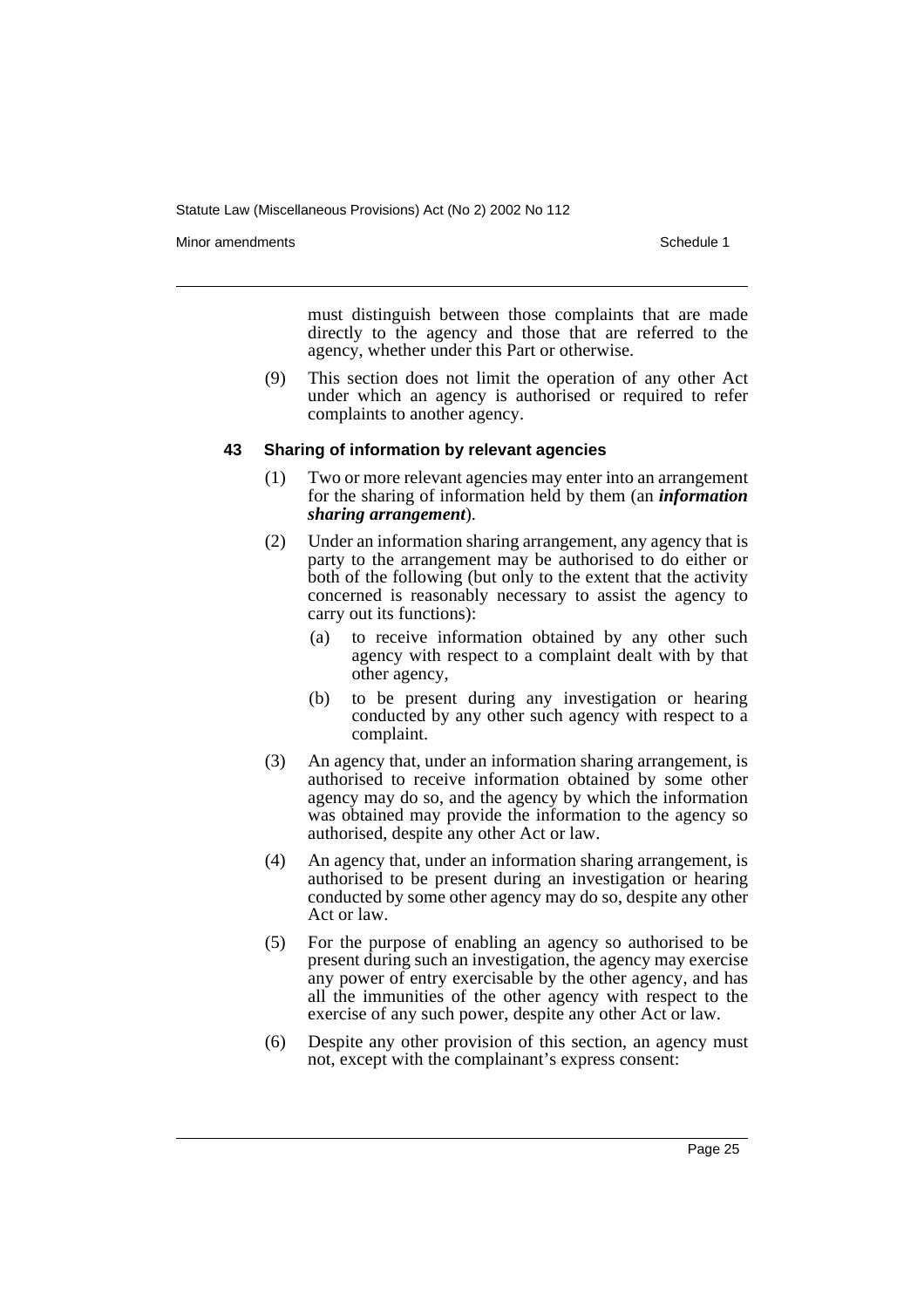- (a) disclose to any other agency any information obtained by it with respect to a complaint, or
- (b) permit any other agency to be present during any investigation or hearing conducted by it with respect to a complaint,

if the agency has (or should have) reason to suspect that the information is or includes sensitive personal information about the complainant.

(7) This section does not limit the operation of any other Act under which an agency is authorised or required to disclose information to another agency.

#### **44 Delegation**

Despite any other Act or law, a relevant agency may delegate any of its functions under this Part to an officer of the agency.

#### **45 Inter-agency agreements to be publicly available**

A relevant agency that enters into a complaint referral arrangement under section 42 or an information sharing arrangement under section 43 must ensure that copies of the arrangement are made available for public inspection at each of its offices.

# **[2] Schedule 1A**

Insert after Schedule 1:

# **Schedule 1A Agencies**

(Section 41)

Community Services Commission

Health Care Complaints Commission

Legal Services Commissioner

Ombudsman

President of the Anti-Discrimination Board

Privacy Commissioner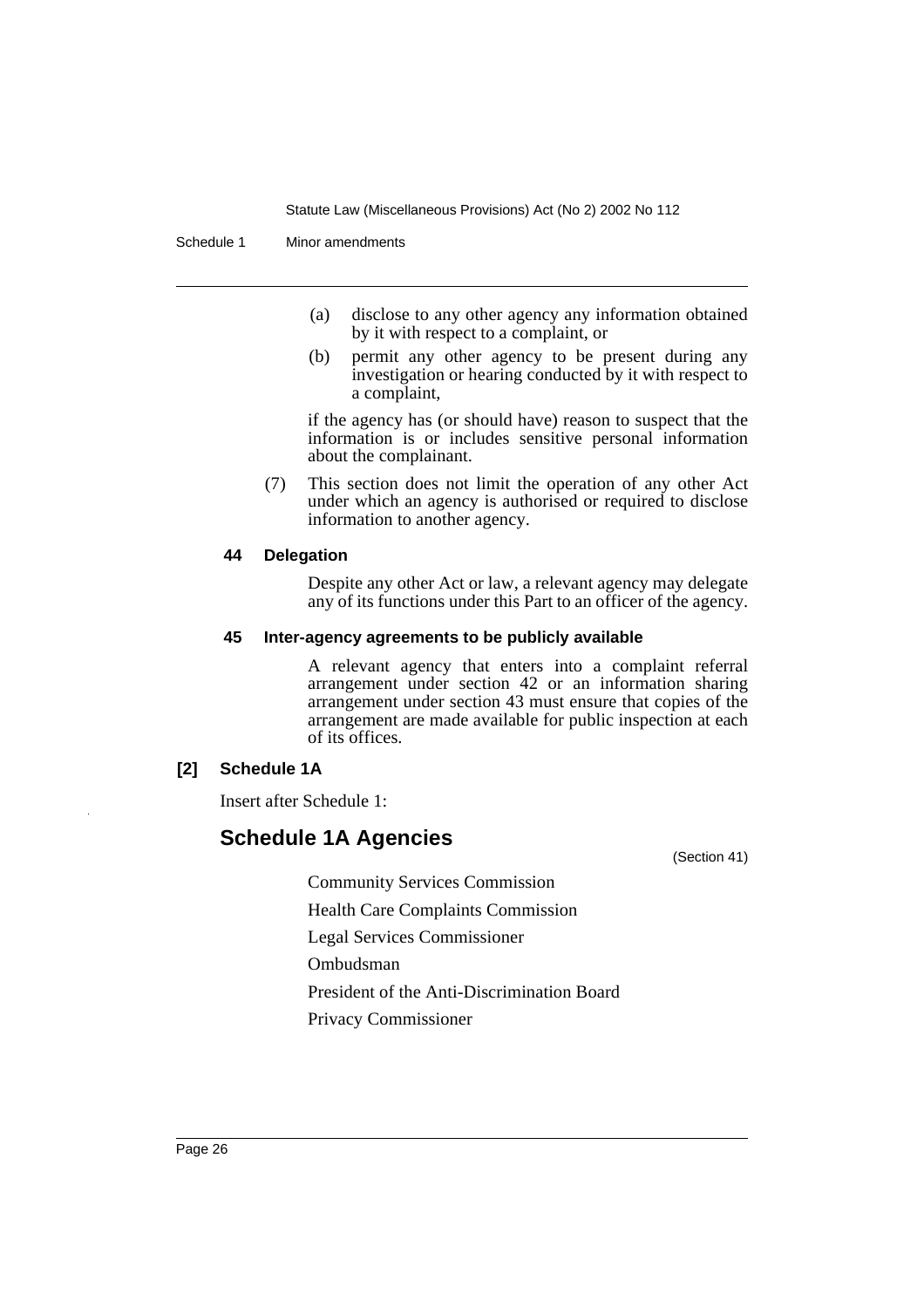Minor amendments **Schedule 1** and the state of the state of the state of the Schedule 1

#### **Explanatory note**

The proposed amendments permit the Community Services Commission, the Health Care Complaints Commission, the Legal Services Commissioner, the Ombudsman, the President of the Anti-Discrimination Board and the Privacy Commissioner (each of which is a **relevant agency**) to enter into arrangements:

- (a) for the referral of complaints among themselves, and
- (b) for the sharing of information held by them.

### **1.19 Passenger Transport Act 1990 No 39**

#### **Section 59 Penalty notices for certain offences**

Insert after section 59 (3):

- (3A) The regulations may:
	- (a) prescribe different amounts of penalties for different offences or classes of offences, and
	- (b) prescribe different amounts of penalties for the same penalty notice offence.

#### **Explanatory note**

The proposed amendment enables regulations under the Passenger Transport Act 1990 to prescribe different amounts of penalties for different offences or classes of offences and to prescribe different amounts of penalties for the same penalty notice offence under that Act (for example, according to whether the offender is a corporation or a natural person, or according to the circumstances in which the offence is committed).

### **1.20 Ports Corporatisation and Waterways Management Act 1995 No 13**

#### **[1] Section 3 Definitions**

Insert in alphabetical order in section 3 (1):

*subsidiary*, in relation to a Port Corporation, means a body corporate that would be a subsidiary (as determined by the *Corporations Act 2001* of the Commonwealth) of the Port Corporation if the Port Corporation were a company.

#### **[2] Section 6 Establishment of Newcastle Port Corporation as statutory SOC**

Omit section 6 (2).

#### **[3] Section 7 Establishment of Port Kembla Port Corporation as statutory SOC**

Omit section 7 (2).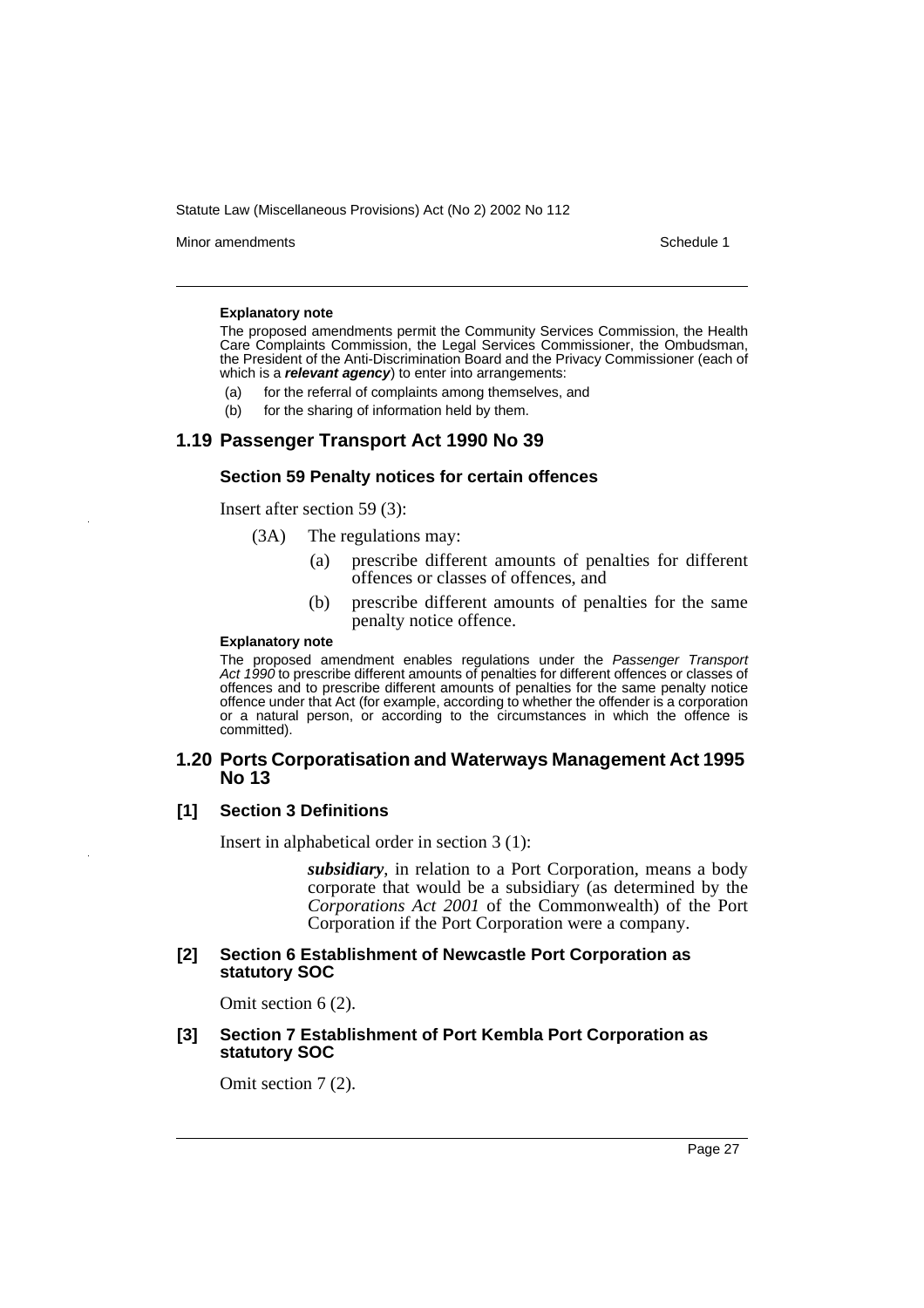Schedule 1 Minor amendments

### **[4] Section 50 Imposition of navigation service charge**

Omit section 50 (2). Insert instead:

- (2) Unless the regulations otherwise provide, the charge:
	- (a) is payable on each entry by the vessel into any designated port, and
	- (b) is to be calculated by reference to the gross tonnage of the vessel.

#### **[5] Section 59 Meaning of "site"**

Omit "office of the Minister" from section 59 (1).

Insert instead "office of the relevant port authority".

#### **[6] Section 60 Site occupation charge**

Insert after section 60 (3):

(4) This section does not apply in respect of so much of a site as is leased by the relevant port authority as lessor.

#### **[7] Section 61 Wharfage charge**

Omit "The charge" from section 61 (2).

Insert instead "Unless the regulations otherwise provide, the charge".

### **[8] Section 70 Interest on overdue payments**

Omit section 70 (1). Insert instead:

(1) The relevant port authority may charge interest, at a rate determined by the authority, on charges under this Part that are unpaid by the due date.

### **[9] Section 77 Definitions**

Insert after section 77 (2):

(3) A reference in this Part to pilotage services provided by a Port Corporation includes a reference to pilotage services provided by a subsidiary of the Port Corporation, and a reference to a pilotage service provider is to be construed as including a reference to any such subsidiary providing pilotage services.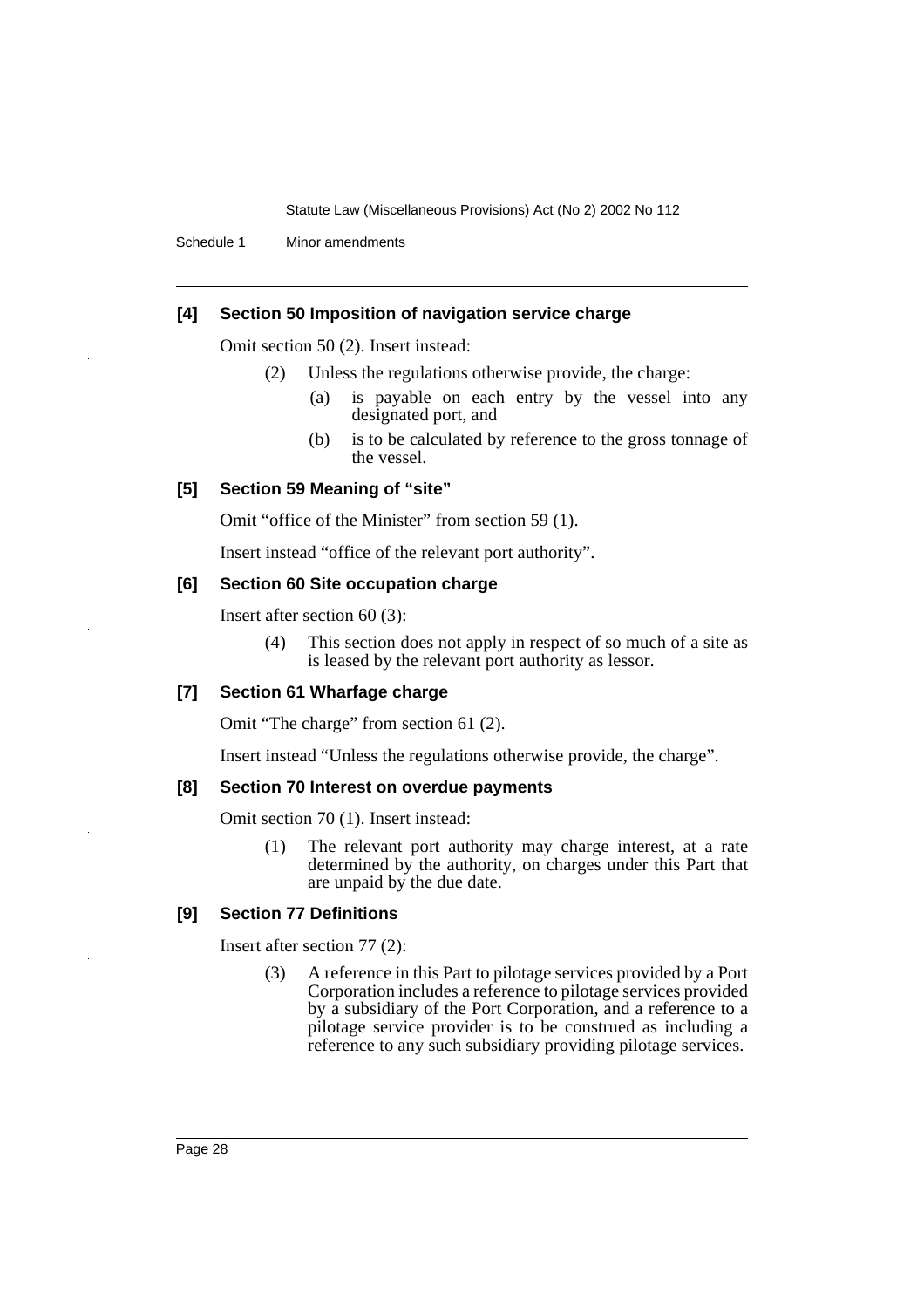Minor amendments **Schedule 1** and the state of the state of the state of the Schedule 1

#### **[10] Section 108 Service of documents**

Insert "a Port Corporation or" before "the Waterways Authority" wherever occurring in section 108 (1) and (2).

#### **[11] Section 108 (1) (a) and (b)**

Insert "relevant Port Corporation or the" before "Authority" wherever occurring.

#### **Explanatory note**

**Repeals**

Items [2] and [3] of the proposed amendments repeal provisions of the Ports Corporatisation and Waterways Management Act 1995 (**the Act**) that amended the State Owned Corporations Act 1989. The amendments have been incorporated in the latter Act, which is up-to-date on the Legislation Database maintained by the Parliamentary Counsel's Office and available electronically.

#### **Port charges**

At present, section 50 (2) of the Act provides that a navigation service charge is payable on each entry (by a vessel liable for the charge) into any **designated port** (within the meaning of Part 5 of the Act) and that, unless the regulations otherwise provide, the charge is to be calculated by reference to the gross tonnage of the vessel. Item [4] of the proposed amendments repeals and re-enacts section 50 (2) so as to permit the regulations to vary the requirement for payment on every entry to a designated port (as well as the method of calculation of the charge).

Item [7] of the proposed amendments amends section 61 of the Act so as to permit the regulations to vary the manner of calculation of wharfage charges payable under that section.

These proposed amendments mirror other provisions of the Act (for example, sections 56 (3), 60 (2) and 70 (3)).

Item [6] of the proposed amendments inserts a new subsection in section 60 (Site occupation charge) so as to make it clear that a site occupation charge payable under Part 5 of the Act is not payable by a lessee who leases the site from the **relevant port authority** (within the meaning of that Part). Item [5] amends the definition of **site** to reflect the fact that the map defining the area of a site is now kept at the office of the relevant port authority and not at that of the Minister.

#### **Miscellaneous**

At present, section 70 (1) of the Act provides that charges under Part 5 that are unpaid by the due date "attract interest" at a rate determined by the relevant port authority. Item [8] of the proposed amendments repeals and re-enacts section 70 (1) so as to provide for such interest to be charged at the discretion of the relevant port authority (rather than compulsorily).

Item [9] of the proposed amendments inserts a referential provision in Part 6 (Pilotage) of the Act to reflect the fact that **pilotage services** may be provided by a Port Corporation by means of a subsidiary. Item [1] inserts a definition of **subsidiary** in section 3 (Definitions) for the purposes of the Act.

At present, section 108 of the Act specifies certain ways in which documents might be served on the Waterways Authority. Items [10] and [11] of the proposed amendments extend the ambit of that section to include service of documents on Port Corporations.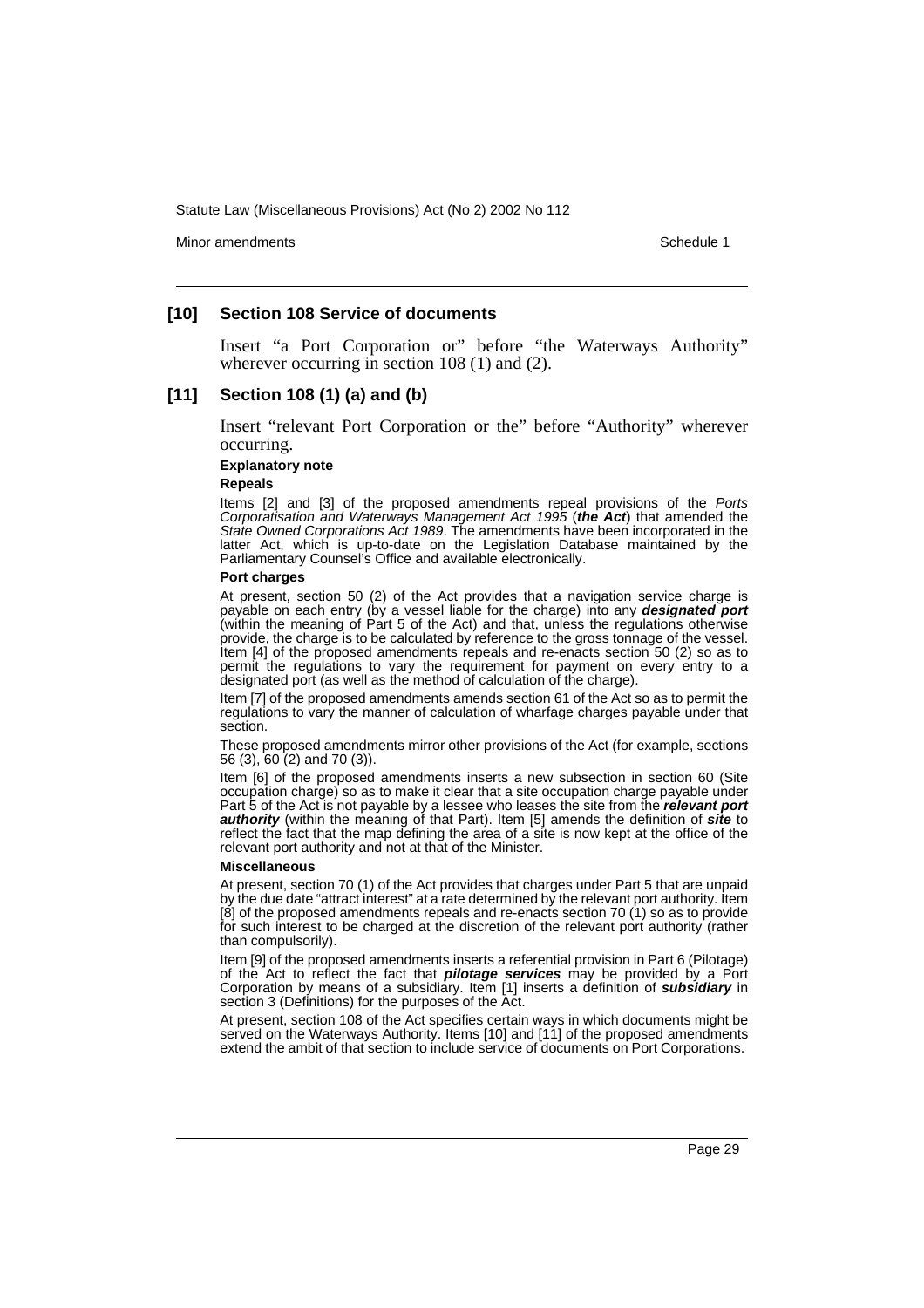Schedule 1 Minor amendments

### **1.21 Property, Stock and Business Agents Act 2002 No 66**

#### **[1] Section 86 Trust money to be paid into trust account**

Omit "licencee" from section 86 (1). Insert instead "licensee".

#### **[2] Schedule 2 Consequential amendments**

Omit so much of item [2] of Schedule 2.7 (*Property, Stock and Business Agents Act 2002*) as would insert section 17 (4), and renumber proposed section 17 (5) as section 17 (4).

### **[3] Schedule 2.7 [3]**

Omit the item. Insert instead:

#### **[3] Sections 18, 19 and 24**

Omit the sections. Insert instead:

#### **19 Certain applications to be refused**

An application must not be granted unless the applicant is eligible to be granted the licence or certificate of registration concerned (as provided by section 14).

#### **[4] Schedule 2.7 [5]**

Omit the item. Insert instead:

#### **[5] Section 26 Effect of applying for restoration of expired licence**

Omit section 26 (1)–(5).

#### **[5] Schedule 2.10 Strata Schemes Management Act 1996 No 138**

Omit "*Property, Stock and Business Agents Act 2001*" from Schedule 2.10 [8].

Insert instead "*Property, Stock and Business Agents Act 2002*".

**Explanatory note**

#### **Amendments relating to enactment of Licensing and Registration (Uniform Procedures) Act 2002**

Schedule 2.7 [2] to the Property, Stock and Business Agents Act 2002 repeals and reenacts section 17 of the Property, Stock and Business Agents Act 2002 (and inserts section 17A) as a consequence of the enactment of the Licensing and Registration (Uniform Procedures) Act 2002. Item [2] of the proposed amendments omits an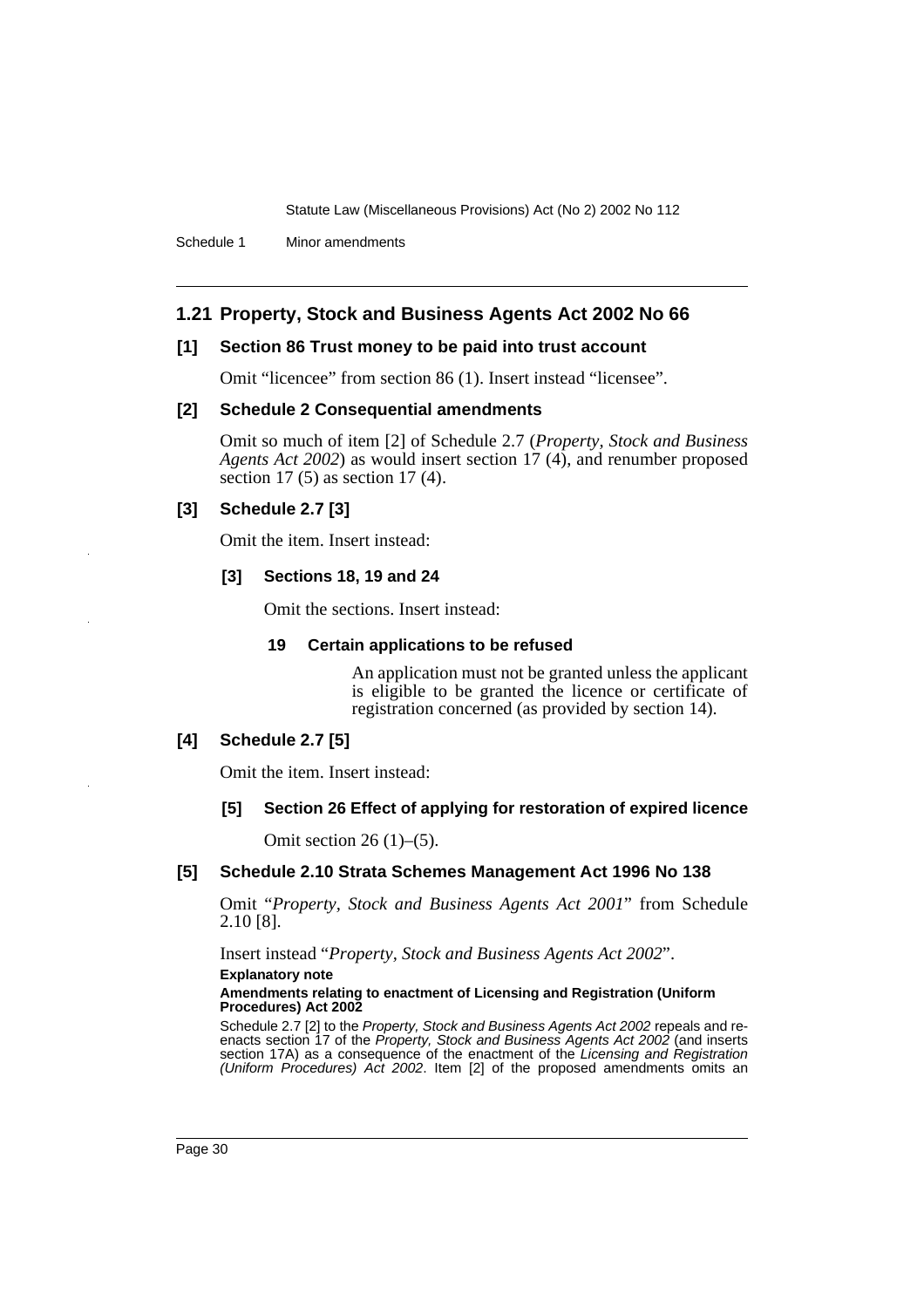#### Minor amendments **Schedule 1** and the state of the state of the state of the Schedule 1

unnecessary subsection of the new section 17 and re-numbers the following subsection in consequence of that omission.

Schedule 2.7 [3] to the Property, Stock and Business Agents Act 2002 omits sections 18, 19 and 24 of the Property, Stock and Business Agents Act 2002 as a consequence of the enactment of the Licensing and Registration (Uniform Procedures) Act 2002. Item [3] of the proposed amendments amends Schedule 2.7 [3] so as to replace the repealed sections with a new section 19 that restores a provision that currently specifies grounds on which an application for a licence or certificate of registration is to be refused.

Schedule 2.7 [5] to the Property, Stock and Business Agents Act 2002 omits sections 26 and 27 of the Property, Stock and Business Agents Act 2002 as a consequence of the enactment of the Licensing and Registration (Uniform Procedures) Act 2002. Item [4] of the proposed amendments amends Schedule 2.7 [5] so as to restore section 27 (dealing with appeals to the Administrative Decisions Tribunal) and so as to keep a provision that currently resurrects an expired licence, for limited purposes, when an application to restore the licence is made.

#### **Statute law amendments**

Item [1] of the proposed amendments corrects a typographical error. Item [5] of the proposed amendments corrects the citation of an Act.

### **1.22 Protected Disclosures Act 1994 No 92**

### **[1] Section 8 Disclosure must be made by public officials**

Omit section 8 (1) (c). Insert instead:

 $(c)$  to:

- (i) another officer of the public authority or investigating authority to which the public official belongs, or
- (ii) an officer of the public authority or investigating authority to which the disclosure relates,

in accordance with any procedure established by the authority concerned for the reporting of allegations of corrupt conduct, maladministration or serious and substantial waste of public money by that authority or any of its officers, or

#### **[2] Section 14 Disclosures to public officials**

Insert "or by another public authority or any of its officers" after "by the authority or any of its officers" in section 14 (1).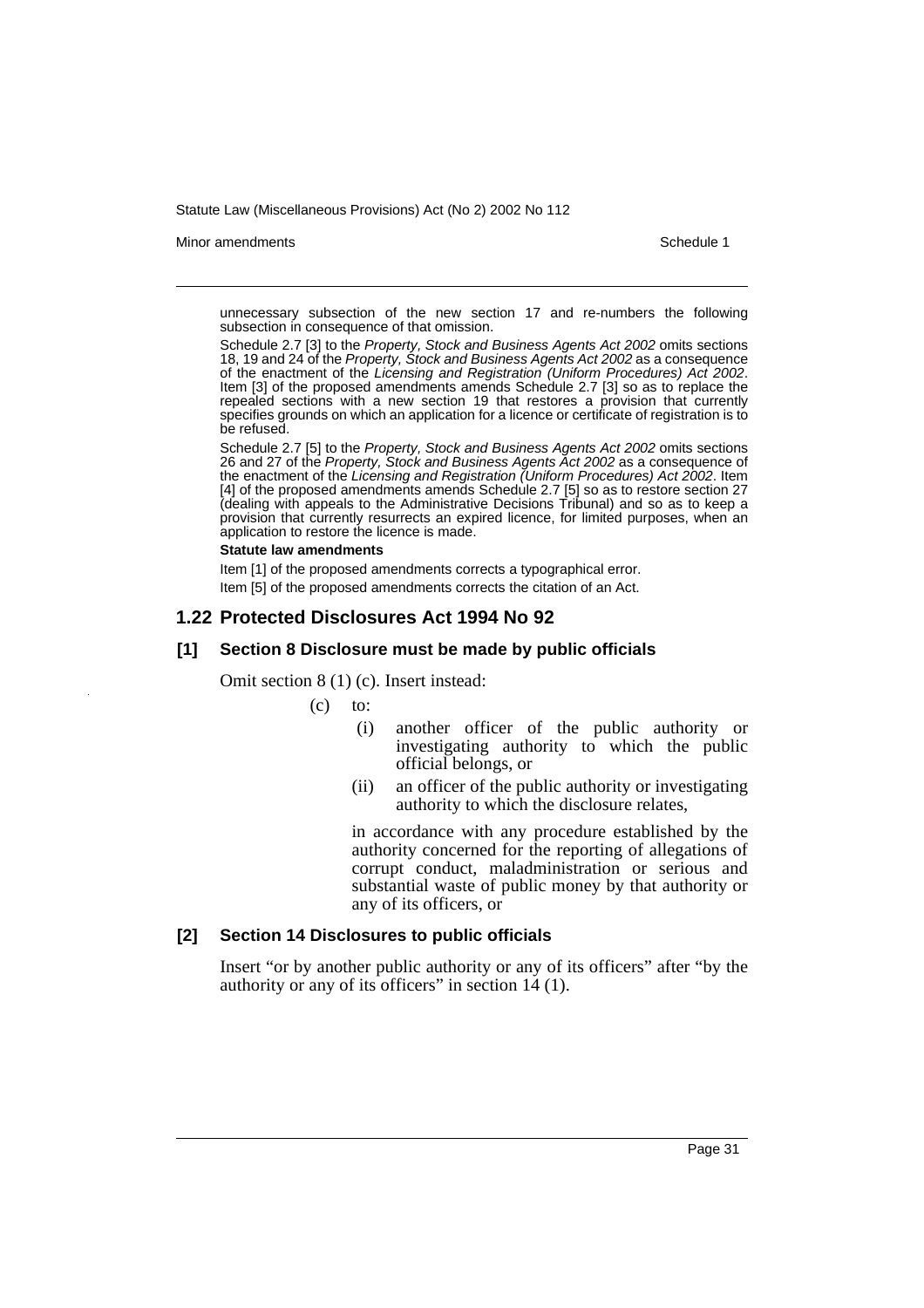Schedule 1 Minor amendments

#### **[3] Section 14 (2)**

Omit the subsection. Insert instead:

- (2) To be protected by this Act, a disclosure by a public official to:
	- (a) another officer of the public authority to which the public official belongs, or
	- (b) an officer of the public authority to which the disclosure relates,

in accordance with any procedure established by the authority concerned for the reporting of allegations of corrupt conduct, maladministration or serious and substantial waste of public money by that authority or any of its officers must be a disclosure of information that shows or tends to show such corrupt conduct, maladministration or serious and substantial waste (whether by that authority or any of its officers or by another public authority or any of its officers).

#### **[4] Section 26 Referral of disclosures by public officials**

Insert after section 26 (1):

(1A) If the public official to whom the disclosure referred to in subsection (1) was made does not belong to the public authority or investigating authority to which the disclosure relates, the public official must refer the disclosure to the principal officer of, or officer who constitutes, the authority concerned, or to an investigating authority, for investigation or other action.

#### **Explanatory note**

The Protected Disclosures Act 1994 (**the Act**) currently provides protection to a public official (as defined in the Act) who makes a disclosure of information that shows or tends to show corrupt conduct, maladministration or serious and substantial waste of public money by a **public authority** or **investigating authority** (both of which are defined in the Act) or any of its officers if the disclosure is made to certain persons specified in the Act. Those persons include the principal officer of (or officer who constitutes) the authority the subject of the disclosure. However, protection is afforded to a public official who discloses such information to the principal officer (or another officer, in accordance with internal procedure) of the authority to which the public official belongs only if the disclosure is in respect of that authority. Protection is not afforded if the disclosure relates to another authority.

Item [1] of the proposed amendments provides for a public official to make a disclosure to an officer of the authority to which the disclosure relates in accordance with any procedure established by the authority concerned for that purpose.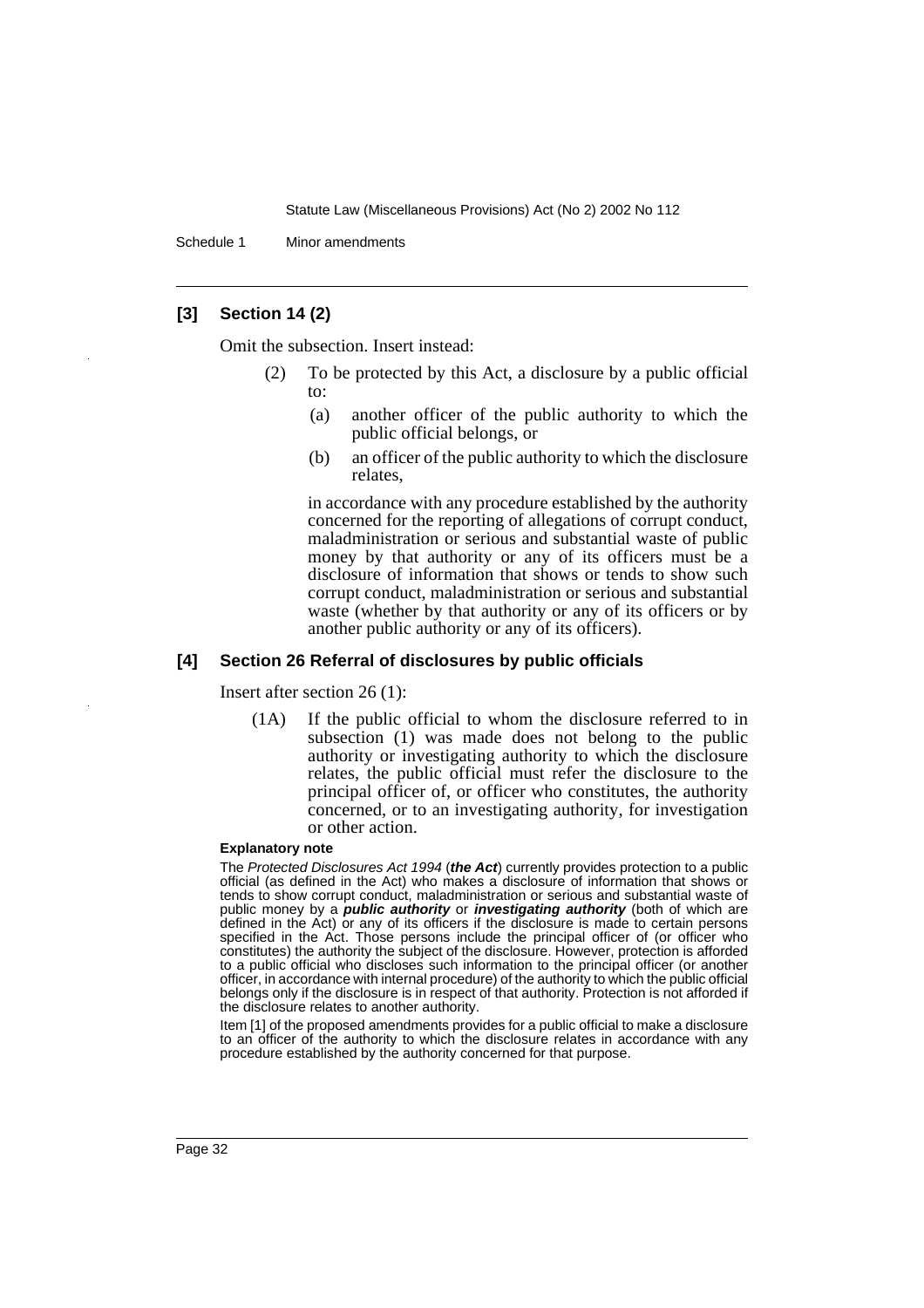Minor amendments **Schedule 1** and the state of the state of the state of the Schedule 1

Item [2] of the proposed amendments protects a disclosure made by a public official to the principal officer of, or officer who constitutes, the public or investigating authority to which the disclosing officer belongs even if it is a disclosure relating to another public or investigating authority.

Item [3] of the proposed amendments provides the same protection in respect of such a disclosure when it is made to another officer of the authority to which the disclosure relates in accordance with any procedure established by the authority concerned for that purpose.

Item [4] of the proposed amendments inserts a new subsection in section 26 of the Act so as to require a public official to whom a disclosure under Part 2 (Protected disclosures) of the Act is made in respect of another public authority to refer the disclosure to the principal officer of (or officer who constitutes) the public authority to which the disclosure relates.

#### **1.23 Protection of the Environment Operations Act 1997 No 156**

# **[1] Section 187 Appointment of authorised officers**

Renumber section 187 (3) (as inserted by the *Statute Law (Miscellaneous Provisions) Act 2002*) as section 187 (2A).

#### **[2] Section 244 Orders generally**

Insert after section 244 (2):

#### (3) **Other action not required**

Orders may be made under this Part regardless of whether any penalty is imposed, or other action taken, in relation to the offence.

#### **Explanatory note**

Item [1] of the proposed amendments corrects duplicate numbering.

Section 244 in Part 8.3 of the Protection of the Environment Operations Act 1997 (*the Act*) provides for the making of orders of various kinds under that Part in relation to offences against the Act (or the regulations made under the Act) that a court finds proved. (The orders that may be made under Part 8.3 include orders to make good any environmental damage caused by the offence, orders requiring the offender to pay certain costs and expenses, and orders requiring the offender to carry out a specified project for the restoration or enhancement of the environment in a public place or for the public benefit.) Section 244 (2) provides that orders may be made under Part 8.3 in addition to any penalty that may be imposed or any other action that may be taken in relation to the offence concerned.

Item [2] of the proposed amendments inserts an additional subsection in section 244 to make it clear that the imposition of a penalty, or the taking of any other action, in relation to the offence is not a prerequisite to the making of such an order.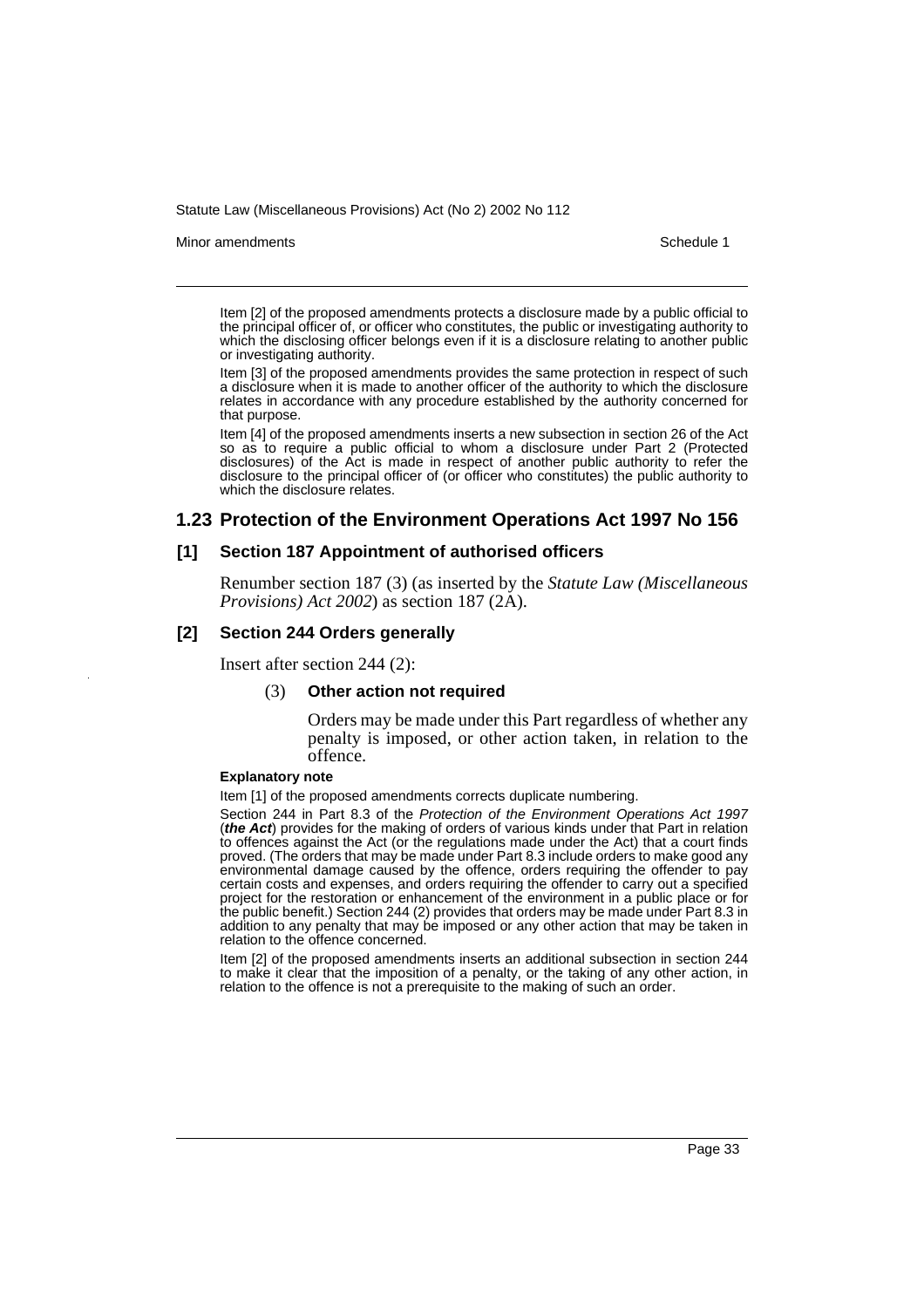Schedule 1 Minor amendments

### **1.24 Public Trustee Act 1913 No 19**

#### **Section 5 Office of Public Trustee**

Insert after section 5 (1):

(1A) Subject to this Act, the person appointed to the office of Public Trustee holds office for such period (not exceeding 5 years) as is specified in his or her instrument of appointment, but is eligible (if otherwise qualified) for re-appointment.

#### **Explanatory note**

At present, the person appointed to the office of Public Trustee under section 5 of the Public Trustee Act 1913 is appointed for an indefinite term. The appointee ceases to hold that office only in the circumstances specified in the section (for example, if he or she resigns or dies, or is removed by the Governor for misbehaviour or incompetence after a resolution of each House of Parliament declaring that he or she ought to be removed).

The proposed amendment inserts a new subsection in section 5 to provide that the appointee is to be appointed for a specified term (which is not to exceed 5 years). However, there is no limit on the number of times that an appointee may be reappointed (if otherwise qualified) to the office.

As the office is currently vacant, there is no need for a transitional provision.

#### **1.25 Real Property Act 1900 No 25**

#### **[1] Section 74F Lodgment of caveats against dealings, possessory applications, plans and applications for cancellation of easements or extinguishment of restrictive covenants**

Insert "(and, if that address is a box at a document exchange, an alternative address in New South Wales that is not such a box)" after "the caveator" in section  $74F(5)$  (b) (viii).

#### **[2] Section 74I Lapse of caveat where dealing etc subsequently lodged for recording**

Omit "the caveator takes the action referred to in subsection (3), the caveat will lapse to the extent provided by that subsection and the dealing or plan will be recorded or registered." from section 74I (1).

Insert instead:

the caveator has:

(c) obtained from the Supreme Court an order extending the operation of the caveat for such further period as is specified in the order or until the further order of that Court, and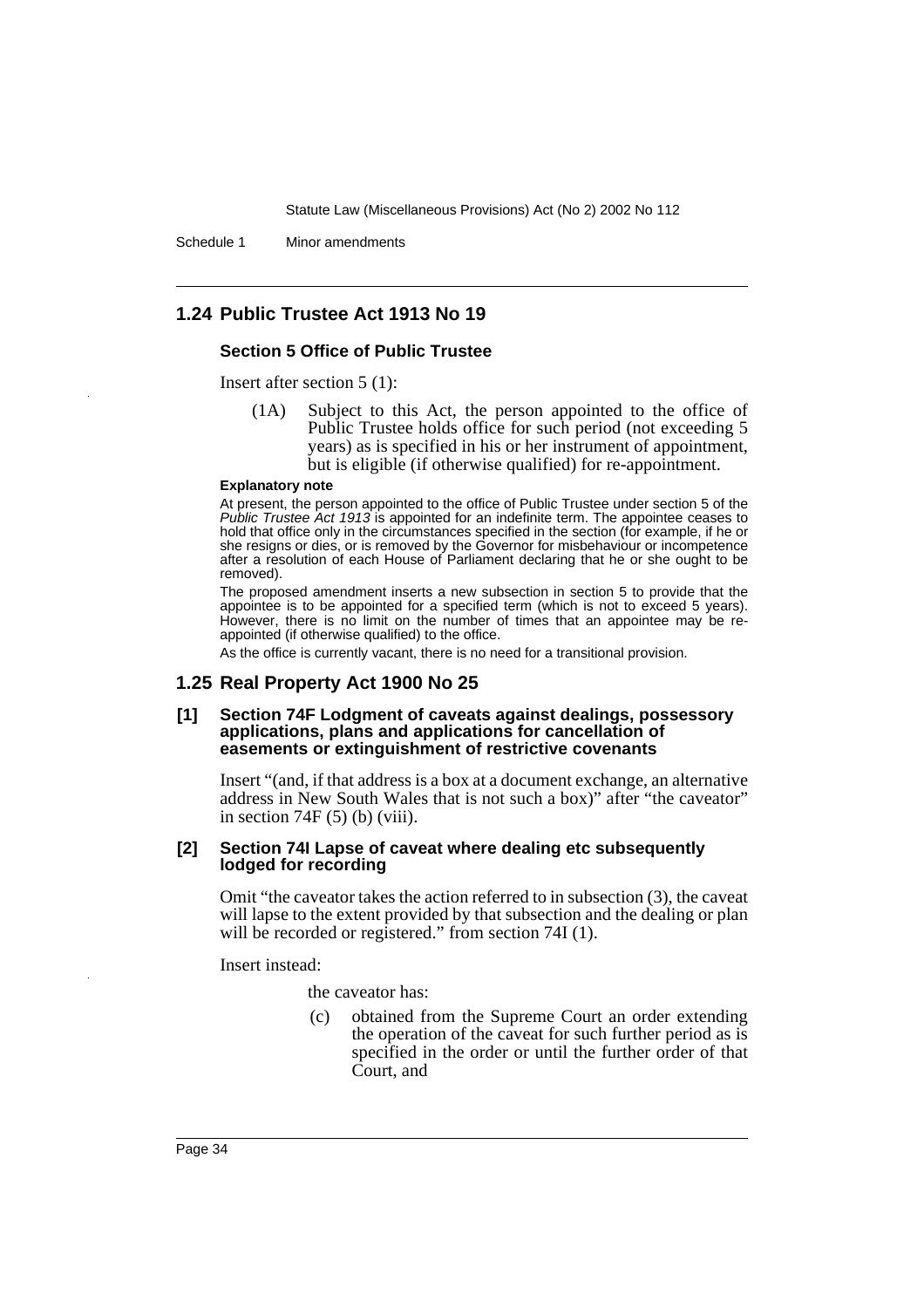Minor amendments **Schedule 1** and the state of the state of the state of the Schedule 1

(d) lodged with the Registrar-General the order or an office copy of the order,

the caveat will (subject to evidence of due service of the notice on the caveator) lapse in accordance with subsection (5) and the dealing or plan will be recorded or registered.

### **[3] Section 74I (2)**

Omit "the caveator takes the action referred to in subsection (3), the caveat will lapse to the extent provided by that subsection and the possessory application may be granted.".

Insert instead:

the caveator has:

- (a) obtained from the Supreme Court an order extending the operation of the caveat for such further period as is specified in the order or until the further order of that Court, and
- (b) lodged with the Registrar-General the order or an office copy of the order,

the caveat will (subject to evidence of due service of the notice on the caveator) lapse in accordance with subsection (5) and the possessory application may be granted.

# **[4] Section 74I (3)–(5)**

Omit subsection (3). Insert instead:

- (3) The applicant must, within 4 weeks after the issue of the notice, lodge with the Registrar-General, in the form of a statutory declaration or such other form as the Registrar-General may accept, evidence of the due service of the notice on the caveator.
- (4) If the applicant does not comply with subsection (3), the Registrar-General:
	- (a) may refuse to take any further action in connection with the notice prepared under subsection (1) or (2) (as relevant), or
	- (b) may serve on the applicant a notice allowing a further 4 weeks from the date of service of that notice for lodgment of the evidence and, if the evidence is not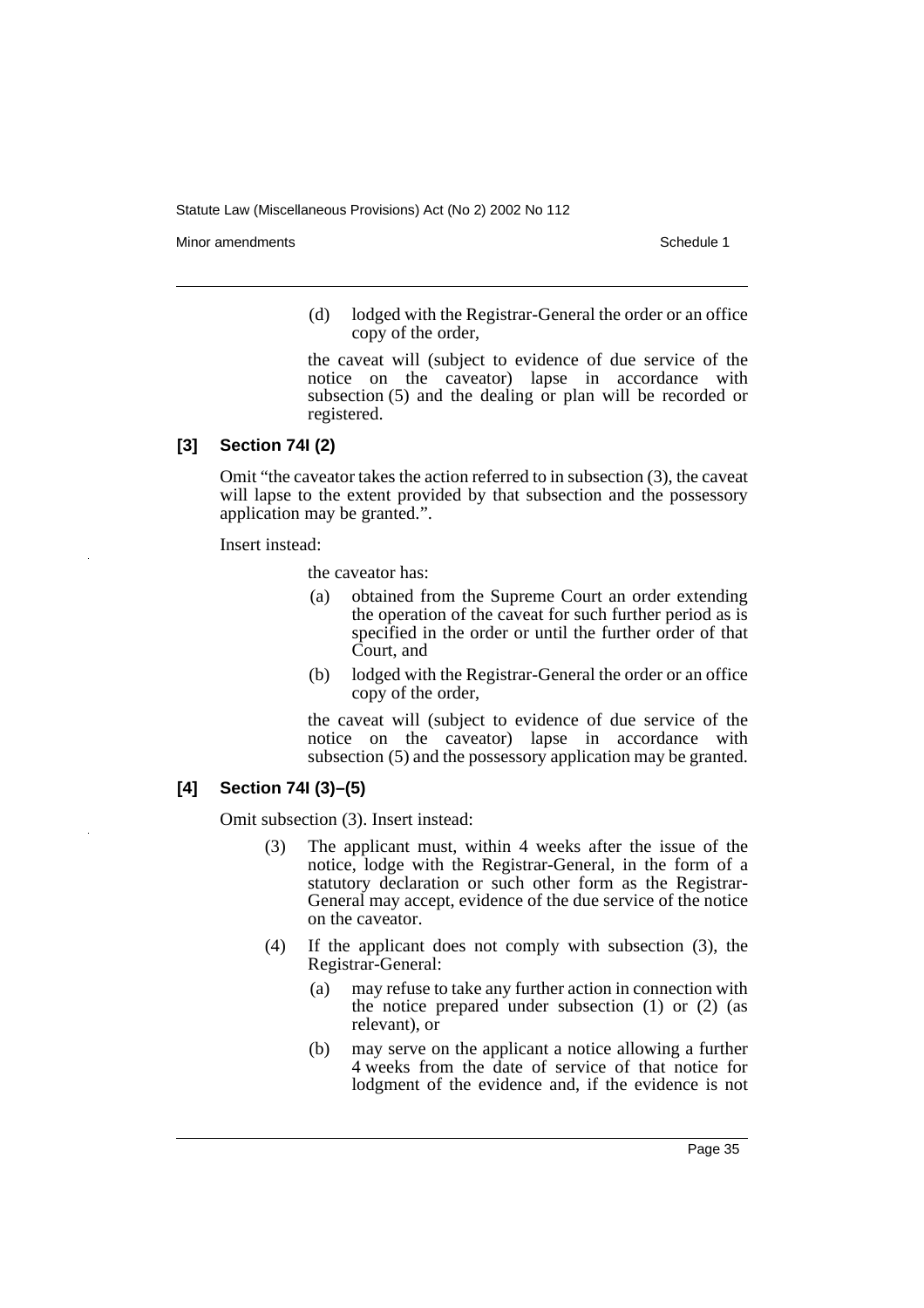Schedule 1 Minor amendments

lodged within the further period, may refuse to take any further action in connection with the notice prepared under subsection (1) or (2) (as relevant).

- (5) If:
	- (a) the evidence required by subsection  $(3)$  is lodged within the time permitted by this section, and
	- (b) the caveator has not lodged with the Registrar-General the order or office copy of the order referred to in subsection (1) or (2) (as the case may require) in accordance with the relevant subsection,

the Registrar-General is to make a recording in the Register to the effect that the caveat has, to the extent that it would prohibit the recording of the dealing or the registration of the delimitation plan, or the granting of the possessory application, lapsed, and the caveat so lapses on the making of that recording.

### **[5] Section 74J Lapse of caveat on application of proprietor of estate or interest**

Omit "the caveator takes the action referred to in subsection (2) before the expiry of 21 days after the date of service of the notice, the caveat will lapse." from section 74J (1).

Insert instead:

the caveator has, before the expiry of 21 days after the date of service of the notice:

- (a) obtained from the Supreme Court an order extending the operation of the caveat for such further period as is specified in the order or until the further order of that Court, and
- (b) lodged with the Registrar-General the order or an office copy of the order,

the caveat will (subject to evidence of due service of the notice on the caveator) lapse in accordance with subsection (4).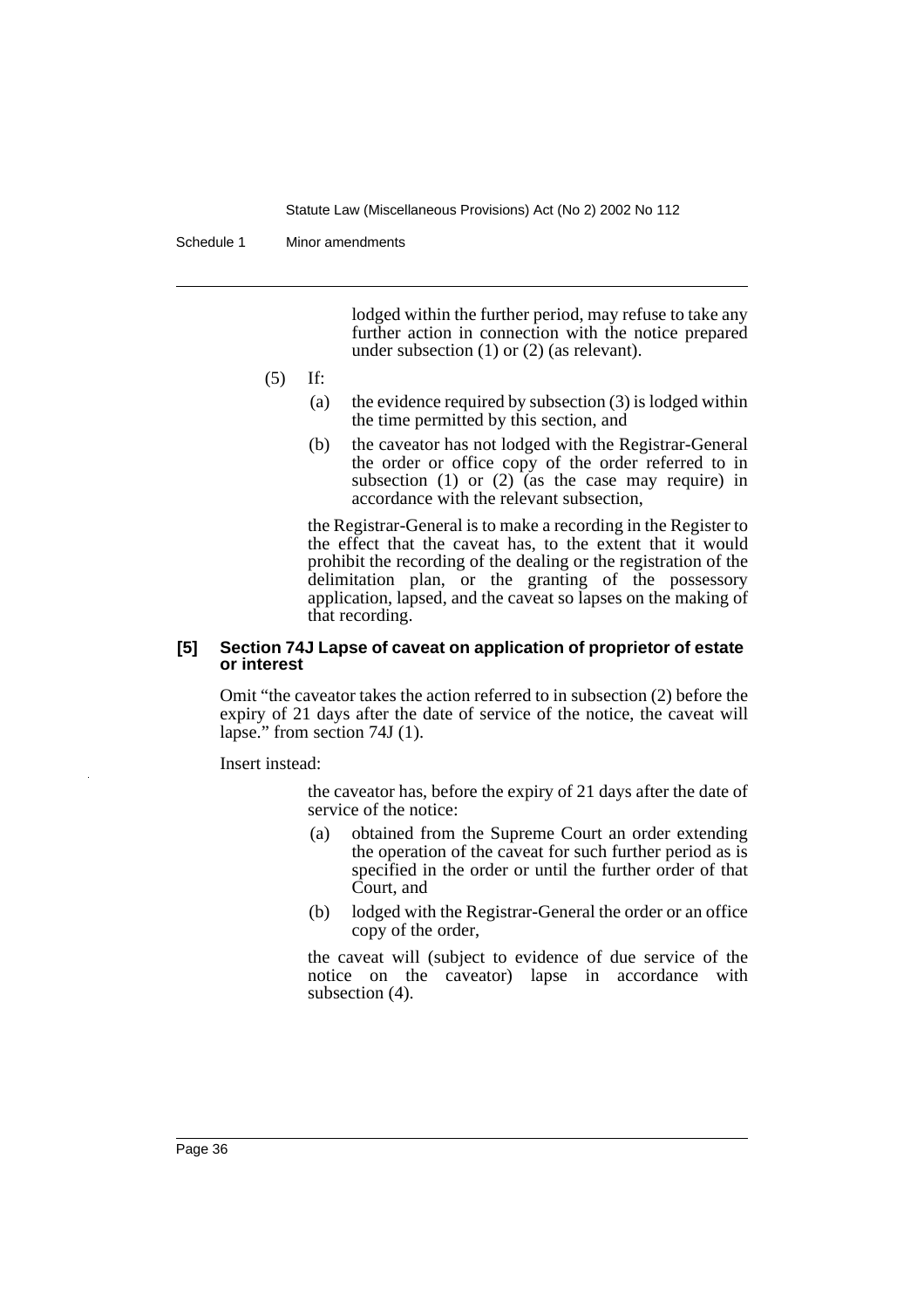Minor amendments **Schedule 1** and the state of the state of the state of the Schedule 1

### **[6] Section 74J (2)–(4)**

Omit subsection (2). Insert instead:

- (2) The applicant must, within 4 weeks after the issue of the notice, lodge with the Registrar-General, in the form of a statutory declaration or such other form as the Registrar-General may accept, evidence of the due service of the notice on the caveator.
- (3) If the applicant does not comply with subsection (2), the Registrar-General:
	- (a) may refuse to take any further action in connection with the notice prepared under subsection (1), or
	- (b) may serve on the applicant a notice allowing a further 4 weeks from the date of service of that notice for lodgment of the evidence and, if the evidence is not lodged within the further period, may refuse to take any further action in connection with the notice prepared under subsection (1).
- (4) If:
	- (a) the evidence required by subsection (2) is lodged within the time permitted by this section, and
	- (b) the caveator has not lodged with the Registrar-General the order or office copy of the order referred to in subsection (1) in accordance with that subsection,

the Registrar-General is to make a recording in the Register to the effect that the caveat has lapsed, and the caveat so lapses on the making of that recording.

#### **[7] Section 74JA Lapse of caveat regarding extinguishment of restrictive covenant**

Omit "the caveator takes the action referred to in subsection (4), the caveat will lapse to the extent provided by that subsection and the restrictive covenant will be extinguished." from section 74JA (3).

Insert instead:

the caveator has:

(a) obtained from the Supreme Court an order extending the operation of the caveat for such further period as is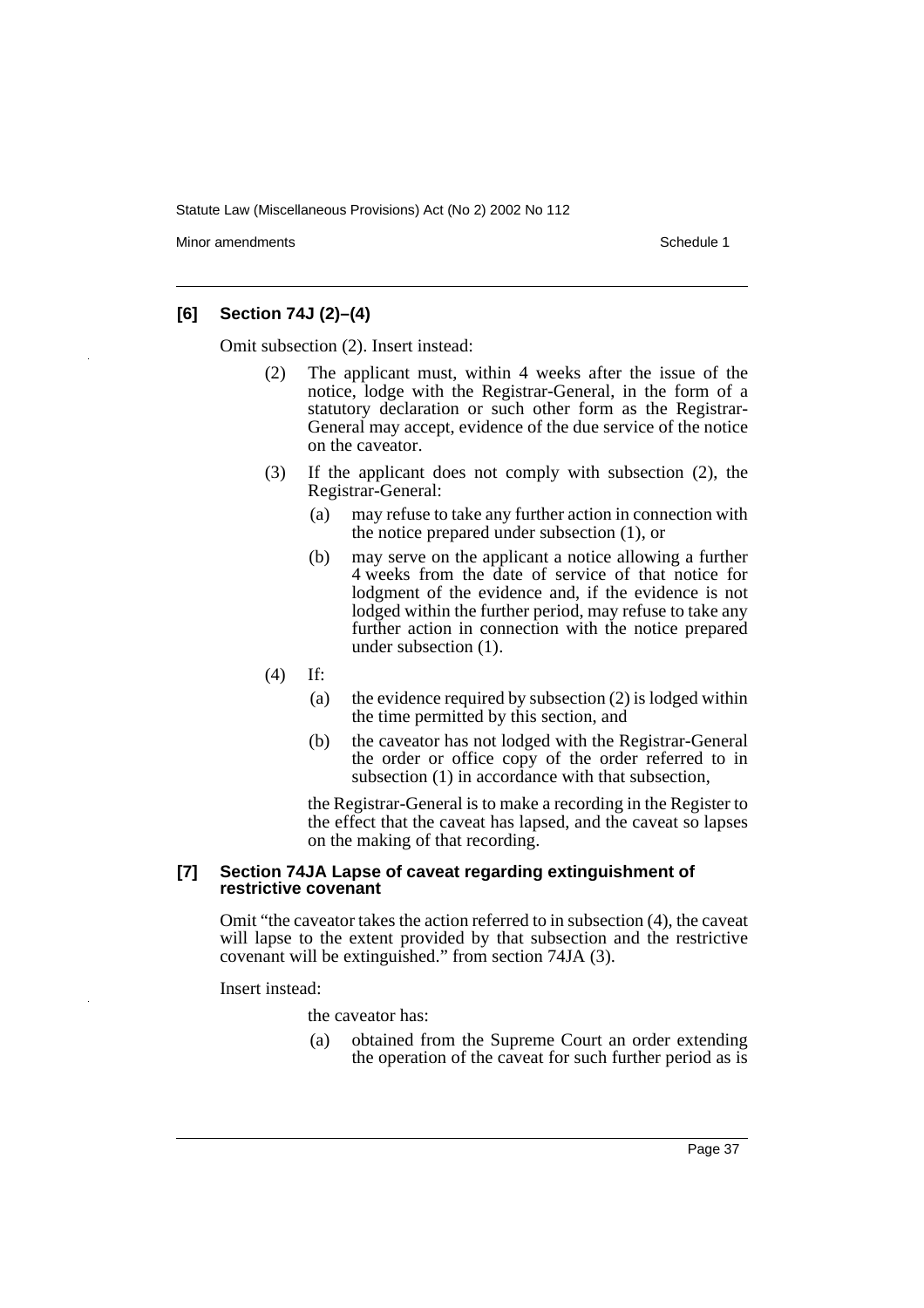Schedule 1 Minor amendments

specified in the order or until the further order of that Court, and

(b) lodged with the Registrar-General the order or an office copy of the order,

the caveat will (subject to evidence of due service of the notice on the caveator) lapse in accordance with subsection (6) and the restrictive covenant will be extinguished.

# **[8] Section 74JA (4)–(6)**

Omit subsection (4). Insert instead:

- (4) The applicant must, within 4 weeks after the issue of the notice, lodge with the Registrar-General, in the form of a statutory declaration or such other form as the Registrar-General may accept, evidence of the due service of the notice on the caveator.
- (5) If the applicant does not comply with subsection (4), the Registrar-General:
	- (a) may refuse to take any further action in connection with the notice prepared under subsection (3), or
	- (b) may serve on the applicant a notice allowing a further 4 weeks from the date of service of that notice for lodgment of the evidence and, if the evidence is not lodged within the further period, may refuse to take any further action in connection with the notice prepared under subsection (3).
- (6) If:
	- (a) the evidence required by subsection (4) is lodged within the time permitted by this section, and
	- (b) the caveator has not lodged with the Registrar-General the order or office copy of the order referred to in subsection (3) in accordance with that subsection,

the Registrar-General is to make a recording in the Register to the effect that the caveat has, to the extent that it would prohibit the extinguishment of the restrictive covenant concerned, lapsed, and the caveat so lapses on the making of that recording.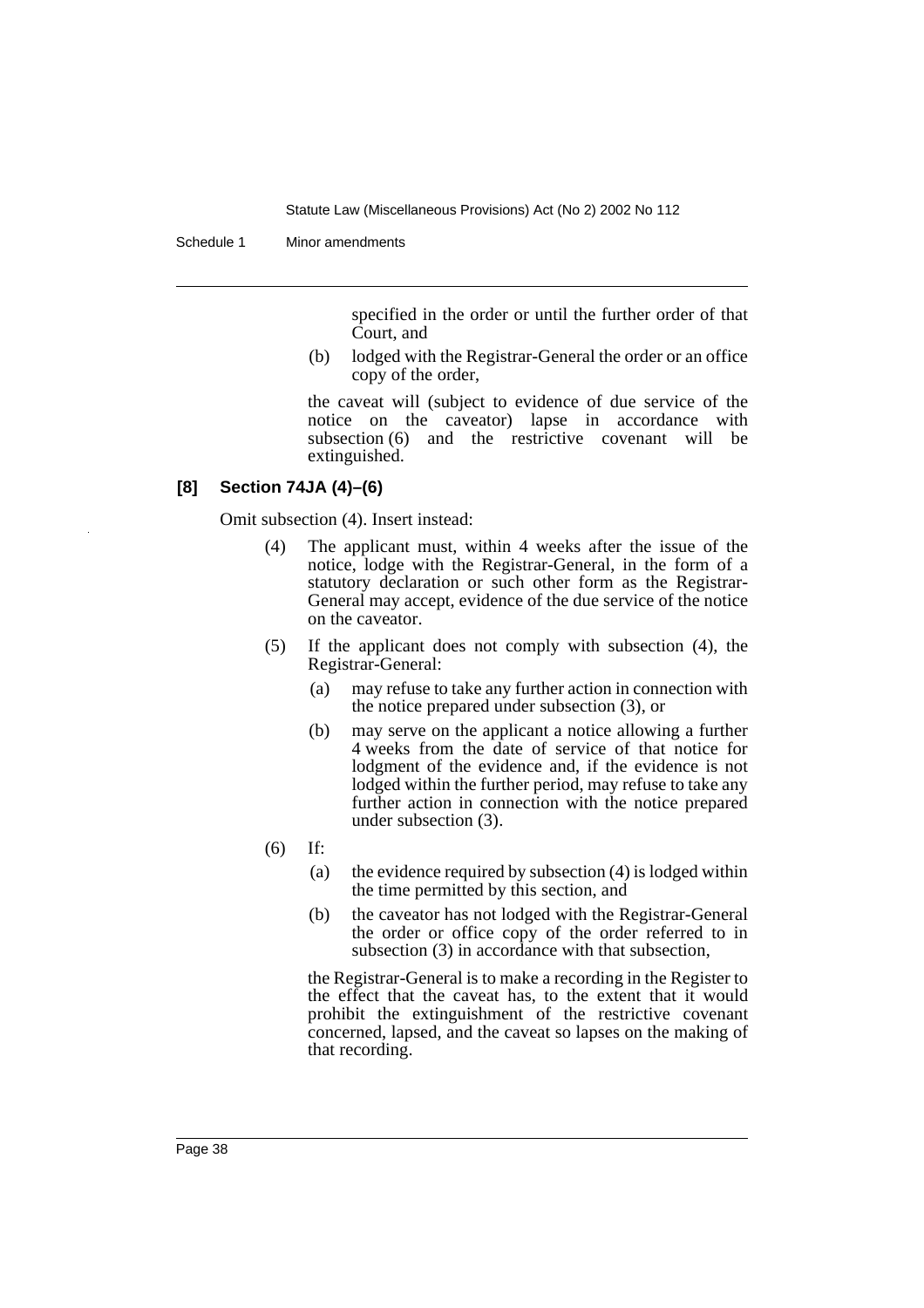Minor amendments **Schedule 1** and the state of the state of the state of the Schedule 1

#### **[9] Schedule 3 Savings and transitional provisions**

Insert after clause 18:

# **Part 7 Statute Law (Miscellaneous Provisions) Act (No 2) 2002**

#### **19 Lapsing of caveats**

Sections 74I, 74J and 74JA, as in force immediately before the commencement of Schedule 1.25 to the *Statute Law (Miscellaneous Provisions) Act (No 2) 2002*, continue to apply to and in respect of applications made under those sections before that commencement as if that Act had not been enacted.

#### **Explanatory note**

Section 74F (5) of the Real Property Act 1900 (**the Act**) sets out the requirements for a caveat lodged under section 74F. Section 74F (5) (b) (viii) provides that the caveat must specify an address in New South Wales at which notices may be served on the caveator. Frequently, solicitors who are members of a document exchange (**DX**) specify their DX number as the address. However, persons who are not members of the DX cannot use the DX to serve a notice. Item [1] of the proposed amendments ensures that, if a DX number is specified as the address, an alternative, non-DX, address must also be specified.

Items [2]–[8] of the proposed amendments give statutory force to the Registrar-General's current administrative arrangements relating to the lapsing of caveats. At present, sections 74I, 74J and 74JA of the Act provide that the caveats to which those sections relate lapse at the expiry of the period of 21 days after the date of service on the caveator of a notice warning the caveator that the caveat will lapse unless, within that period, the caveator obtains and lodges with the Registrar-General an order from the Supreme Court extending the operation of the caveat.

The proposed amendments amend those sections so as to require the person seeking the lapsing of the caveat to lodge with the Registrar-General evidence of service of the warning notice on the caveator within 4 weeks after the issue of the notice. They also provide for an extension of time for that service, and enable the Registrar-General to refuse to take any further action in relation to the lapsing of the caveat if the applicant fails to provide the evidence of service of the notice within the time allowed.

Item [9] of the proposed amendments inserts a transitional provision in the Act to ensure that applications made under sections 74I, 74J and 74JA before the amendment of those sections by this Act are dealt with in accordance with those sections as in force at the time the applications were made.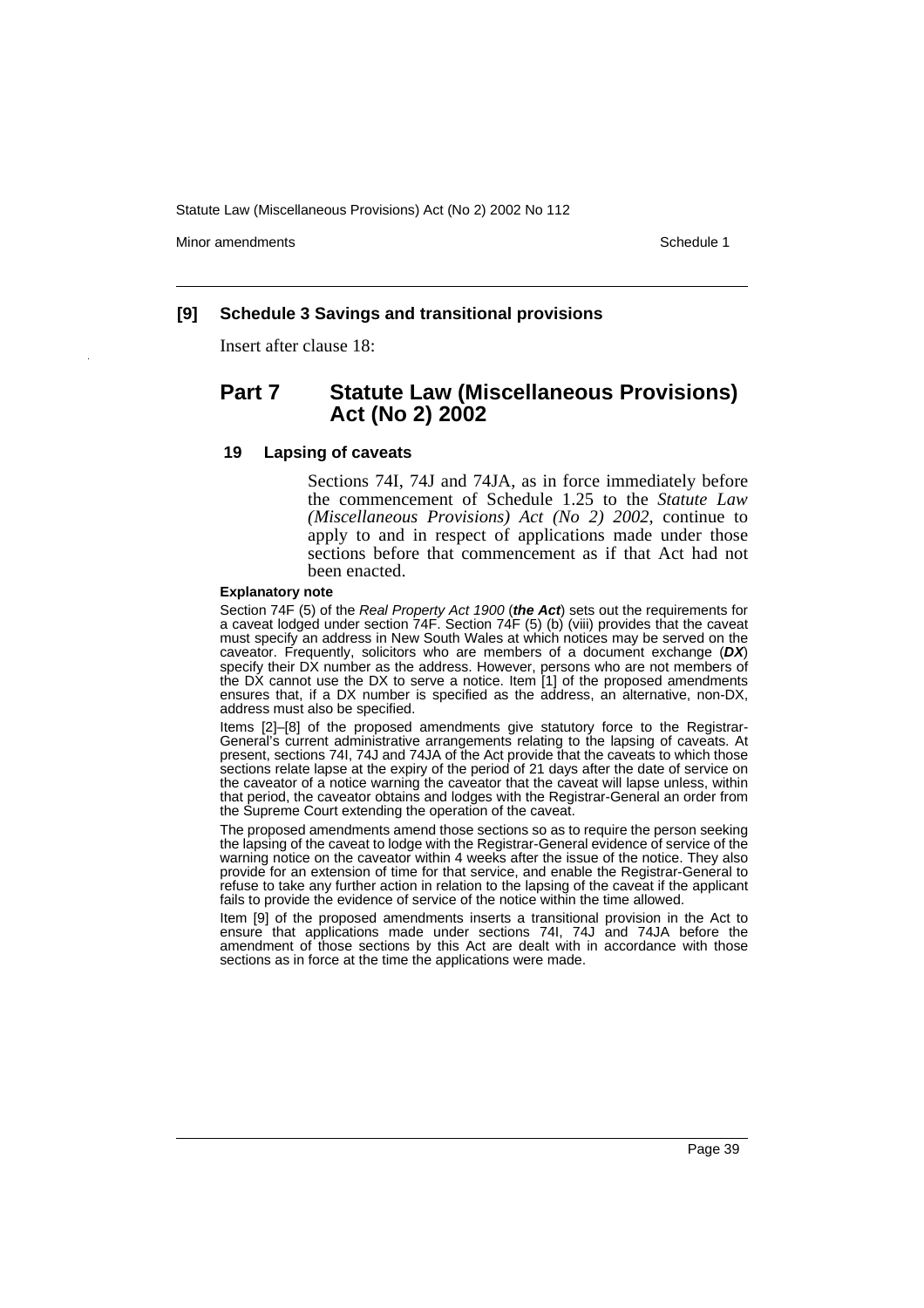Schedule 1 Minor amendments

### **1.26 Statutory and Other Offices Remuneration Act 1975 (1976 No 4)**

#### **Section 10AA**

Insert after section 10:

#### **10AA Tribunal assistance to other entities**

- (1) The Tribunal may enter into arrangements with any Minister or government agency or other body or person in the public sector for the provision of assistance by the Tribunal to the Minister, agency or other body or person by means of the provision of services that are within the Tribunal's field of expertise and relevant to its functions.
- (2) However, the Tribunal is not to enter into an arrangement under this section:
	- (a) for the provision of services relating to the remuneration or allowances payable to the holder of an office specified in Schedule 1, 2, 3 or 4, or
	- (b) unless the Minister has approved of the arrangement (either generally or in a particular case).
- (3) In entering into an arrangement under this section, the Tribunal has a duty to ensure that giving effect to the arrangement will not interfere with the ability of the Tribunal to exercise its functions.

#### **Explanatory note**

The proposed amendment inserts a new section in the Statutory and Other Offices Remuneration Act 1975 (**the Act**) so as to permit the Statutory and Other Offices Remuneration Tribunal (**the Tribunal**) to provide assistance to Ministers, government agencies and other bodies and persons (in the public sector only) in the form of services that are within the Tribunal's field of expertise and relevant to its functions. However, that assistance will not extend to matters relating to remuneration or allowances determined by the Tribunal under the Act.

The proposed new section is similar to a provision of the Independent Pricing and Regulatory Tribunal Act 1992.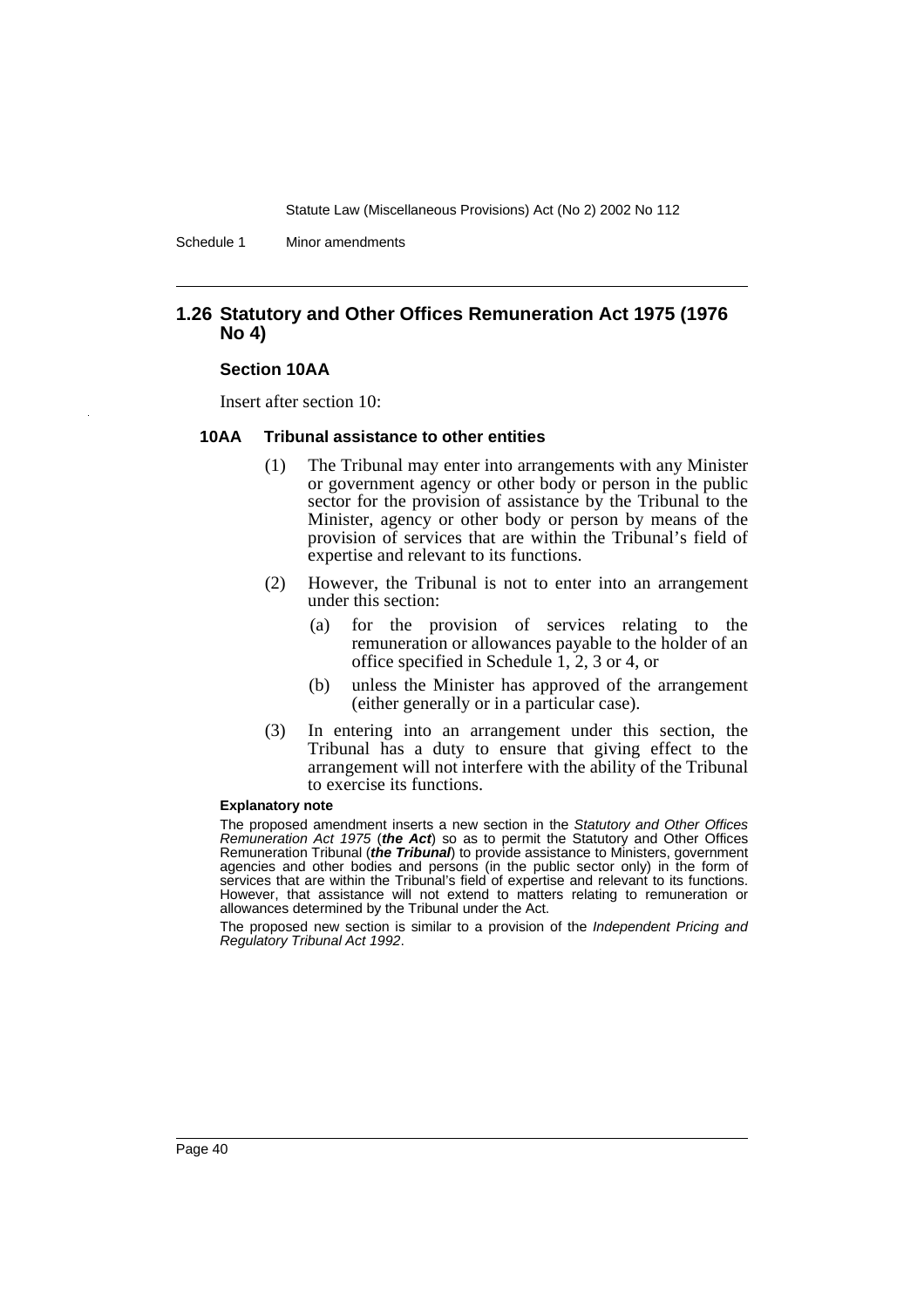Minor amendments **Schedule 1** and the state of the state of the state of the Schedule 1

### **1.27 Strata Schemes (Freehold Development) Act 1973 No 68**

#### **[1] Section 8 Registration of strata plans**

Insert after section 8 (6) (a):

- (a1) if the certificate of title or Crown grant for the land comprising the proposed parcel does not accompany the plan (or is not produced in the office of the Registrar-General within such time as the Registrar-General considers reasonable), unless evidence is furnished to the Registrar-General's satisfaction that:
	- (i) the certificate of title or Crown grant is in his or her custody, and that he or she has authority to use the instrument in connection with the registration of the plan, or
	- (ii) the certificate of title or Crown grant has been lost, mislaid or destroyed and application has been duly made (and is being duly prosecuted) under section 111 of the *Real Property Act 1900*, or

### **[2] Section 11 Unit entitlements of lots in subdivisions involving common property**

Omit "section 37A (5) (b)" from section 11 (b).

Insert instead "section 37A (5) (c)".

#### **[3] Section 27 Dedication of common property**

Omit "unanimous resolution" from section 27 (2).

Insert instead "special resolution".

#### **Explanatory note**

Section 15 (2) of the Strata Schemes (Freehold Development) Act 1973 (**the Act**) permits the Registrar-General to refuse to register a strata plan of subdivision or consolidation, a notice of conversion or a building alteration plan if it is not accompanied by the certificate of title for the common property (except in certain circumstances—for example, if the certificate is lost and application for a replacement has been duly made and is being prosecuted). Item [1] of the proposed amendments inserts a similar power in relation to the registration of an initial strata plan and the certificate of title (or Crown grant) for the land to which the proposed strata plan relates. Item [2] of the proposed amendments corrects a cross-reference.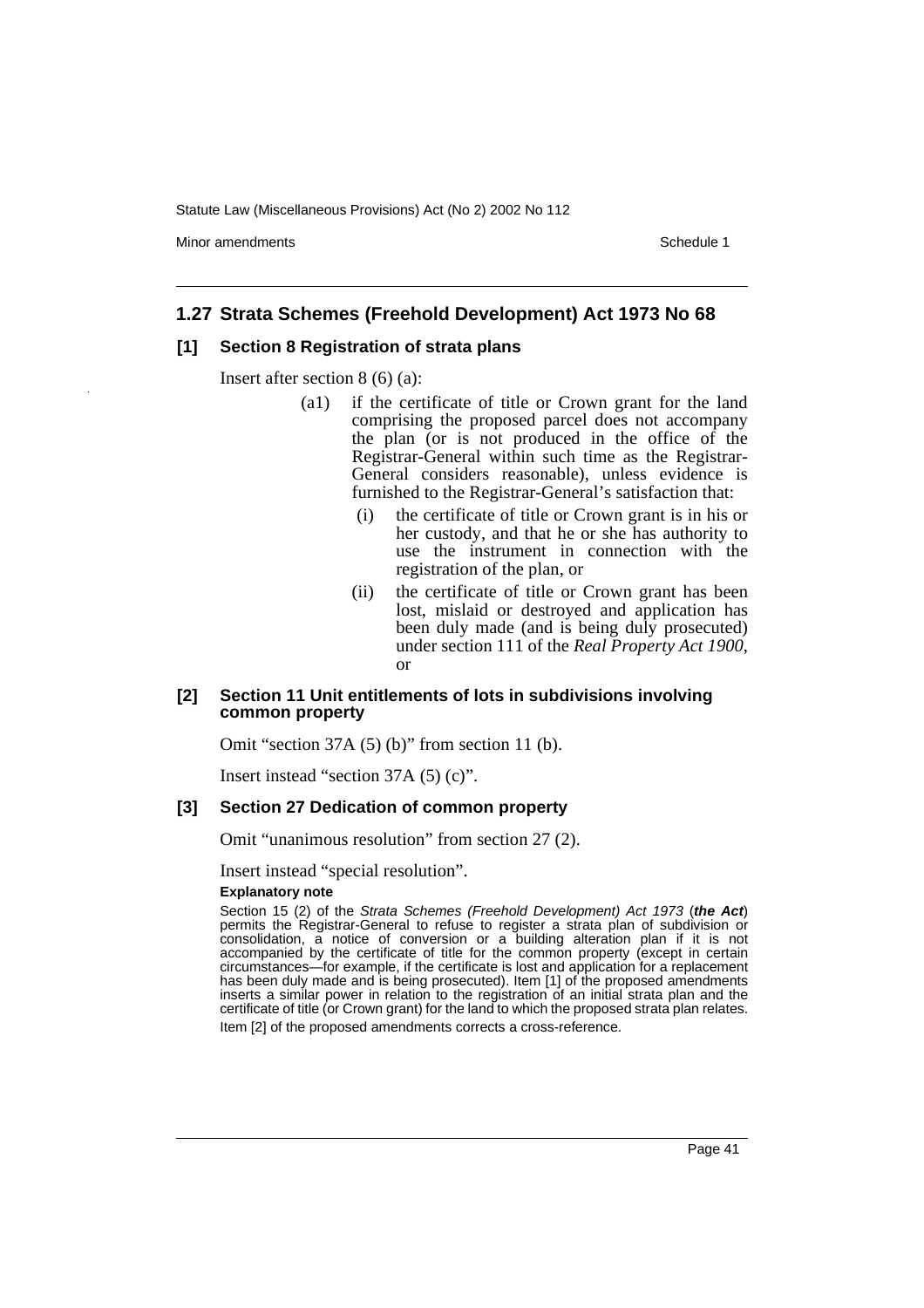Schedule 1 Minor amendments

The Conveyancing Legislation Amendment (e-plan) Act 2002 repealed and re-enacted (among other things) section 27 (2) of the Act. That subsection requires the common property in a strata scheme that is to be dedicated as public road, public reserve or drainage reserve to be identified on a plan and relate to a statement of intention to so dedicate that is acknowledged by endorsement of the seal of the owners corporation "pursuant to a unanimous resolution". However, an earlier amendment (made by the Strata Schemes Legislation Amendment Act 2001) had altered section 27 (2), as then in force, so as to require only a special resolution (that is, a resolution passed at a duly convened general meeting of the owners corporation and against which not more than one-quarter in value (ascertained as provided by the Act) of votes is cast), rather than a unanimous resolution. Item [3] of the proposed amendments gives effect to the earlier amendment.

# **1.28 Strata Schemes (Leasehold Development) Act 1986 No 219**

### **[1] Section 7 Registration of strata plans**

Insert after section 7 (2E) (b):

- (b1) if the certificate of title or Crown grant for the land comprising the proposed parcel does not accompany the plan (or is not produced in the office of the Registrar-General within such time as the Registrar-General considers reasonable), unless evidence is furnished to the Registrar-General's satisfaction that:
	- (i) the certificate of title or Crown grant is in his or her custody, and that he or she has authority to use the instrument in connection with the registration of the plan, or
	- (ii) the certificate of title or Crown grant has been lost, mislaid or destroyed and application has been duly made (and is being duly prosecuted) under section 111 of the *Real Property Act 1900*, or

### **[2] Section 14 Unit entitlements of lots in subdivisions involving common property**

Omit "section 66A (5) (b)" from section 14 (b).

Insert instead "section 66A (5) (c)".

### **[3] Section 31 Dedication of common property**

Omit "unanimous resolution" from section 31 (2).

Insert instead "special resolution".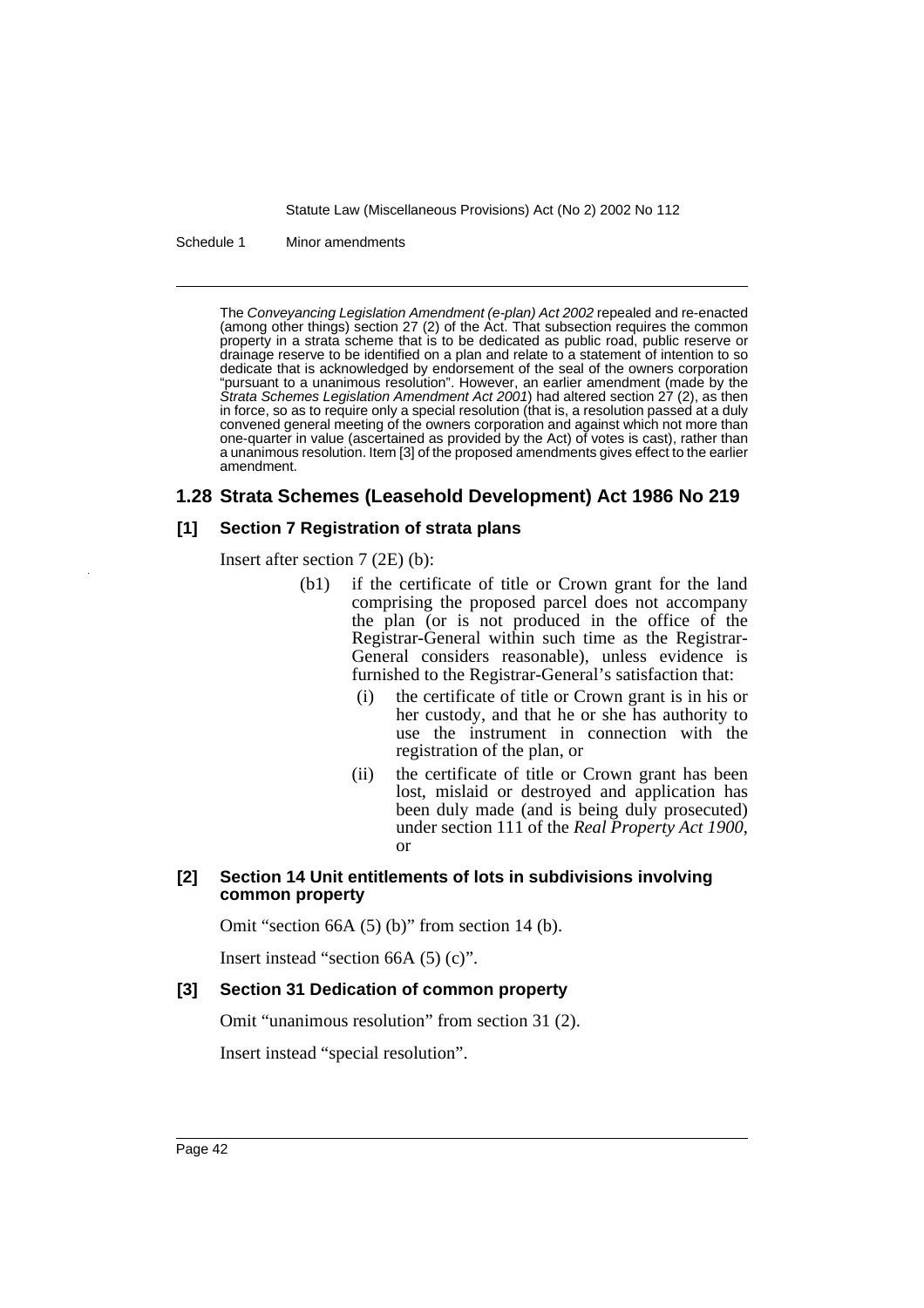Minor amendments **Schedule 1** and the state of the state of the state of the Schedule 1

#### **[4] Section 35 Powers of lessor where no current lease**

Omit "prescribed authority" from section 35 (2).

Insert instead "proprietor".

#### **Explanatory note**

Section 18 (2) of the Strata Schemes (Leasehold Development) Act 1986 (**the Act**) permits the Registrar-General to refuse to register a strata plan of subdivision or consolidation, a notice of conversion or a building alteration plan if it is not accompanied by the certificate of title for the common property (except in certain circumstances—for example, if the certificate is lost and application for a replacement has been duly made and is being prosecuted). Item [1] of the proposed amendments inserts a similar power in relation to the registration of an initial strata plan and the certificate of title (or Crown grant) for the land to which the proposed strata plan relates.

Item [2] of the proposed amendments corrects a cross-reference.

The Conveyancing Legislation Amendment (e-plan) Act 2002 repealed and re-enacted (among other things) section 31 (2) of the Act. That subsection requires the common property in a strata scheme that is to be dedicated as public road, public reserve or drainage reserve to be identified on a plan and relate to a statement of intention to so dedicate that is acknowledged by endorsement of the seal of the owners corporation "pursuant to a unanimous resolution". However, an earlier amendment (made by the Strata Schemes Legislation Amendment Act 2001) had altered section  $31$  (2), as then in force, so as to require only a special resolution (that is, a resolution passed at a duly convened general meeting of the owners corporation and against which not more than one-quarter in value (ascertained as provided by the Act) of votes is cast), rather than a unanimous resolution. Item [3] of the proposed amendments gives effect to the earlier amendment.

Originally, the leasehold strata scheme established by the Act could be utilised only by a **prescribed authority** (the Crown or a public authority, including a local council). When the Act was later amended to allow privately owned land to be the subject of such a scheme, the expression "prescribed authority" was replaced by the expression "proprietor". However, one such expression was missed. Item [4] of the proposed amendments makes the necessary correction.

#### **1.29 Strata Schemes Management Act 1996 No 138**

#### **Section 112 Agreement for payment to owner of consideration on transfer or lease of common property**

Omit "unanimous resolution". Insert instead "special resolution".

#### **Explanatory note**

On 1 June 2001, the Strata Schemes (Freehold Development) Act 1973 and the Strata Schemes (Leasehold Development) Act 1986 were amended to allow common property to be dealt with by special resolution rather than unanimous resolution.

The proposed amendment makes a consequential amendment to a provision that is concerned solely with common property.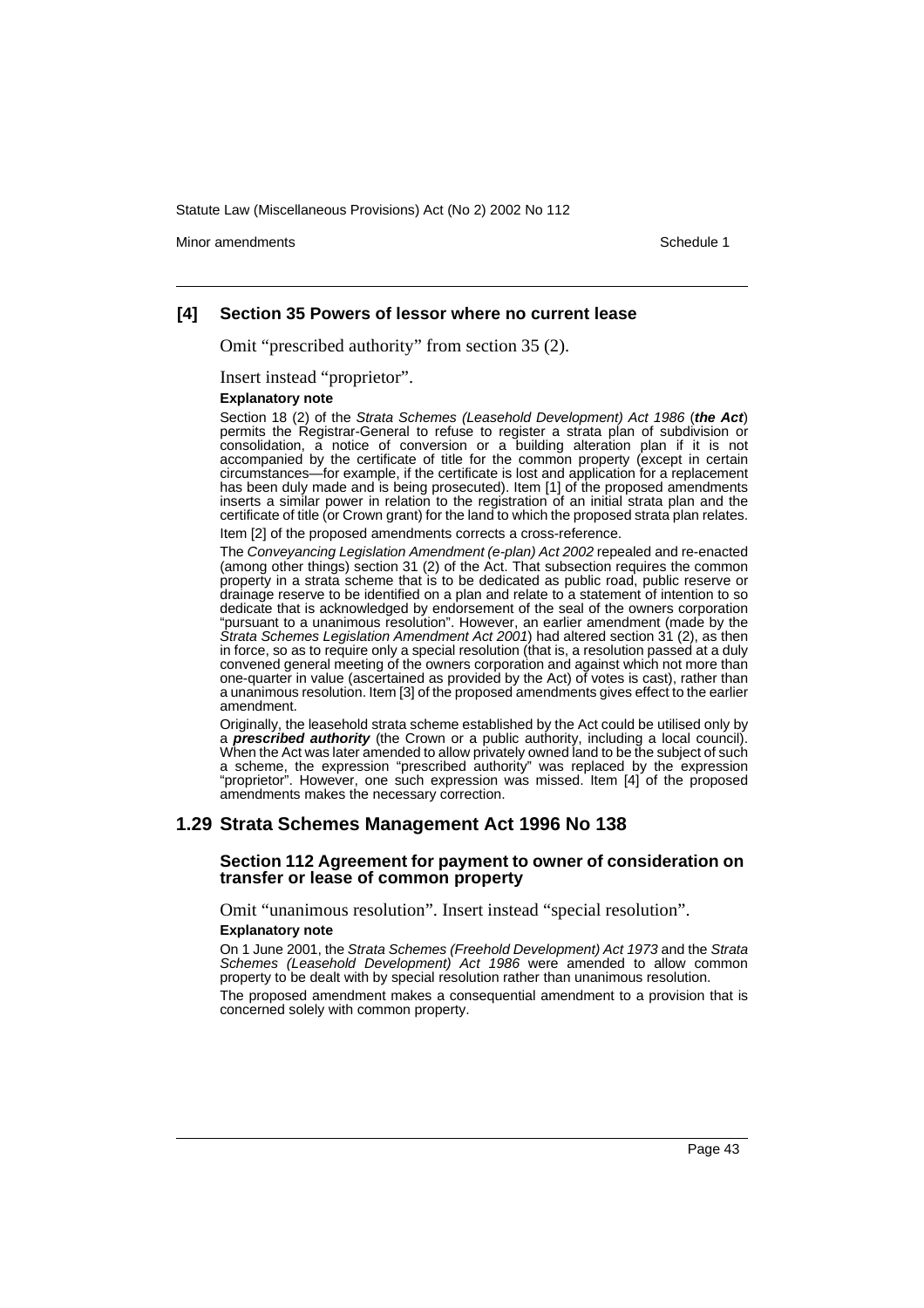Schedule 1 Minor amendments

# **1.30 Unlawful Gambling Act 1998 No 113**

### **Section 6 Definition of "prohibited gaming device"**

Insert after section 6 (3):

- (4) A device that would otherwise be a prohibited gaming device is not a prohibited gaming device if:
	- (a) it is kept in a State-owned museum or similar public institution, and
	- (b) it is not used for the purposes of gambling, and
	- (c) it is used only for educational or cultural purposes.

#### **Explanatory note**

Section 15 of the Unlawful Gambling Act 1998 (**the Act**) creates the offence of possessing, or permitting the use or operation of a **prohibited gaming device**, which is defined in section 6 of the Act.

The proposed amendment amends section 6 so as to allow State-owned museums and similar public institutions to hold, display, and demonstrate the operation of, such gaming devices.

### **1.31 Wentworth Irrigation Act 1890 No 7**

#### **Section 4 Definitions**

Omit the definitions of *Domestic use*, *Regulations* and *Stock*.

#### **Explanatory note**

The proposed amendment omits definitions of terms (**domestic use** and **stock**) that are no longer used in the Wentworth Irrigation Act 1890. It also omits the definition of a term (**regulations**) that is dealt with in section 20 of the Interpretation Act 1987.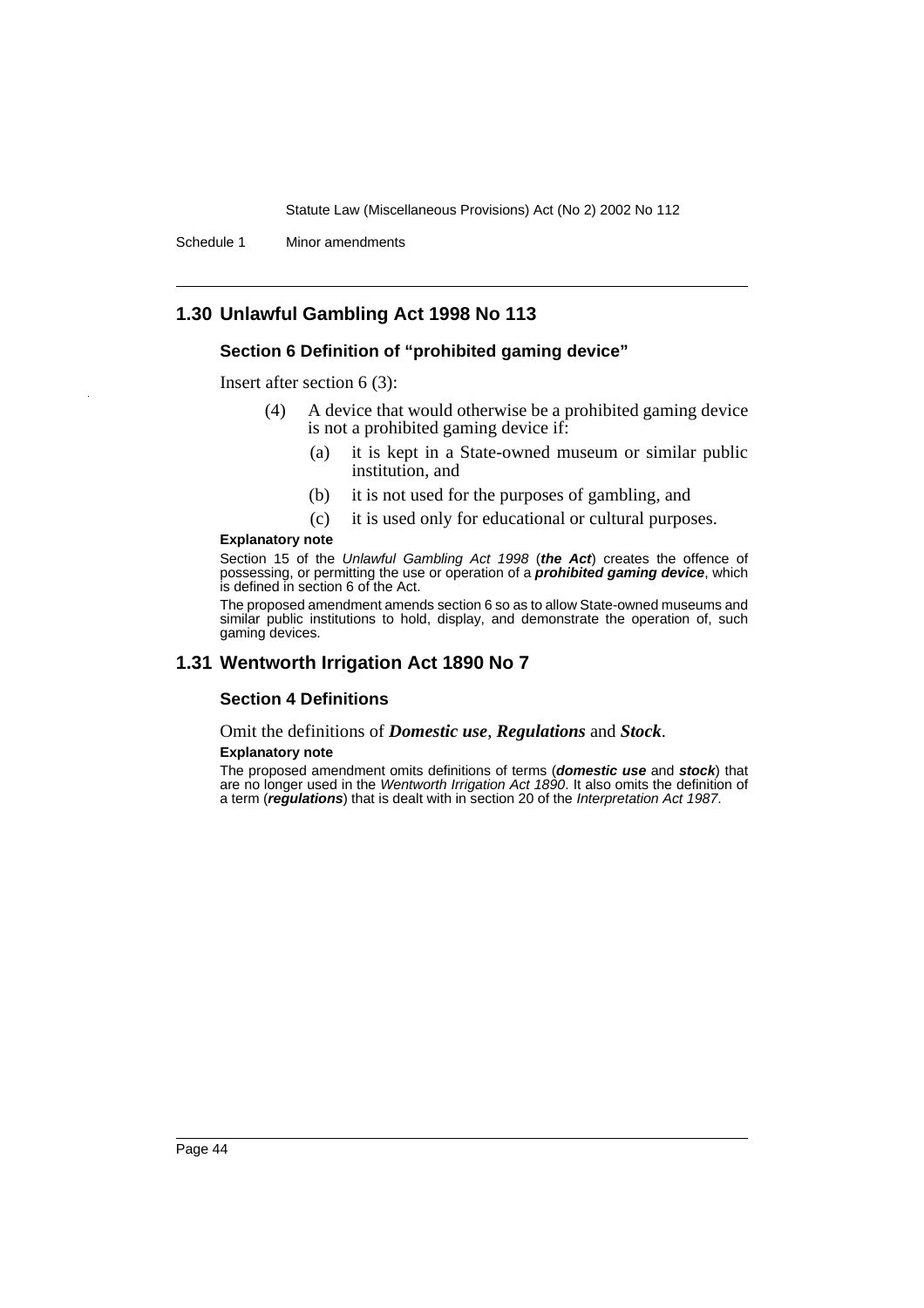Amendments by way of statute law revision example 2

# <span id="page-45-0"></span>**Schedule 2 Amendments by way of statute law revision**

(Section 3)

### **2.1 Burwood Planning Scheme Ordinance**

#### **Clause 78DA Development of land at Webb Street, Croydon**

Omit "(within the meaning of the *Unhealthy Building Land Act 1990*)" from clause 78DA (6).

#### **Commencement**

The amendment to the Burwood Planning Scheme Ordinance commences on the commencement of section 4 (2).

#### **Explanatory note**

The proposed amendment is consequential on the proposed repeal of the Unhealthy Building Land Act 1990 by section 4 (2).

### **2.2 Conveyancing (Sale of Land) Regulation 2000**

### **Schedule 3 Prescribed warranties**

Omit item 7 from Part 3.

#### **Commencement**

The amendment to the Conveyancing (Sale of Land) Regulation 2000 commences on the commencement of section 4 (2).

### **Explanatory note**

The proposed amendment is consequential on the proposed repeal of the Unhealthy Building Land Act 1990 by section 4 (2).

### **2.3 Crimes (Administration of Sentences) Act 1999 No 93**

#### **Section 198 Matters to be considered in relation to certain advisory functions**

Omit "served" where secondly occurring from section 198 (3) (e).

Insert instead "serve".

#### **Explanatory note**

The proposed amendment corrects incorrect grammar.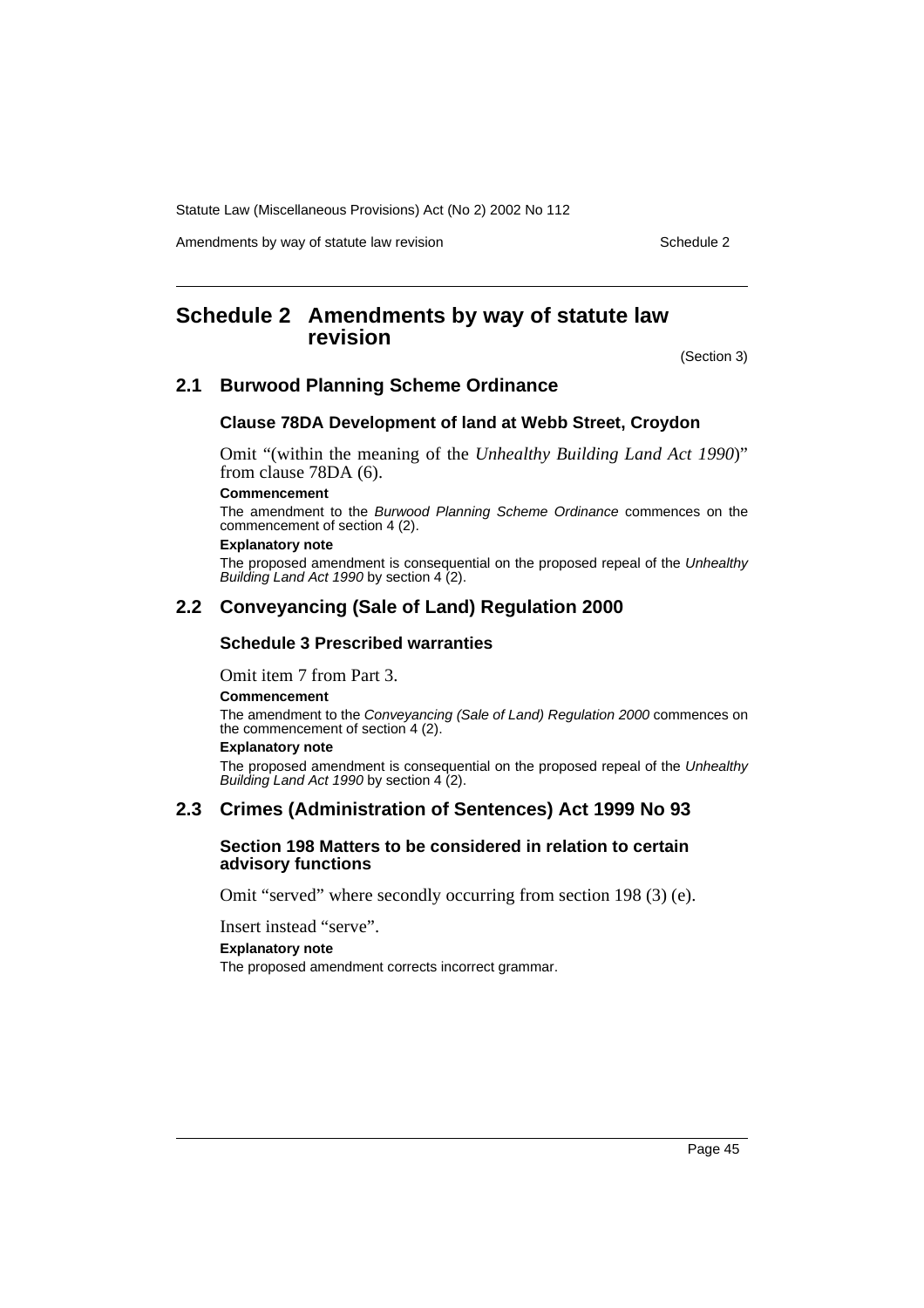# **2.4 Environmental Planning and Assessment Act 1979 No 203**

#### **Section 118 Appointment of environmental planning administrator**

Omit "section 94A" from section 118 (1). Insert instead "section 94E". **Explanatory note** The proposed amendment corrects a cross-reference.

### **2.5 Firearms (General) Amendment (Temporary Amnesty for pre-1900 Firearms) Regulation 2002**

### **Clause 3**

Omit the clause. Insert instead:

#### **3 Amendment of Firearms (General) Regulation 1997**

The *Firearms (General) Regulation 1997* is amended as set out in Schedule 1.

#### **Commencement**

The amendment to the Firearms (General) Amendment (Temporary Amnesty for pre-1900 Firearms) Regulation 2002 is taken to have commenced on 1 July 2002. **Explanatory note**

The proposed amendment corrects the incorrect citations of a statutory instrument.

### **2.6 Gaming Machines Act 2001 No 127**

#### **Section 47A Prohibition on accepting transfer of prize winning cheques**

Omit "limited" from section 47A (2). Insert instead "limiting". **Explanatory note** The proposed amendment corrects a typographical error.

# **2.7 Gas Supply (Network Safety Management) Regulation 2002**

### **[1] Clause 3 Definitions**

Insert "(1)" before "In this Regulation".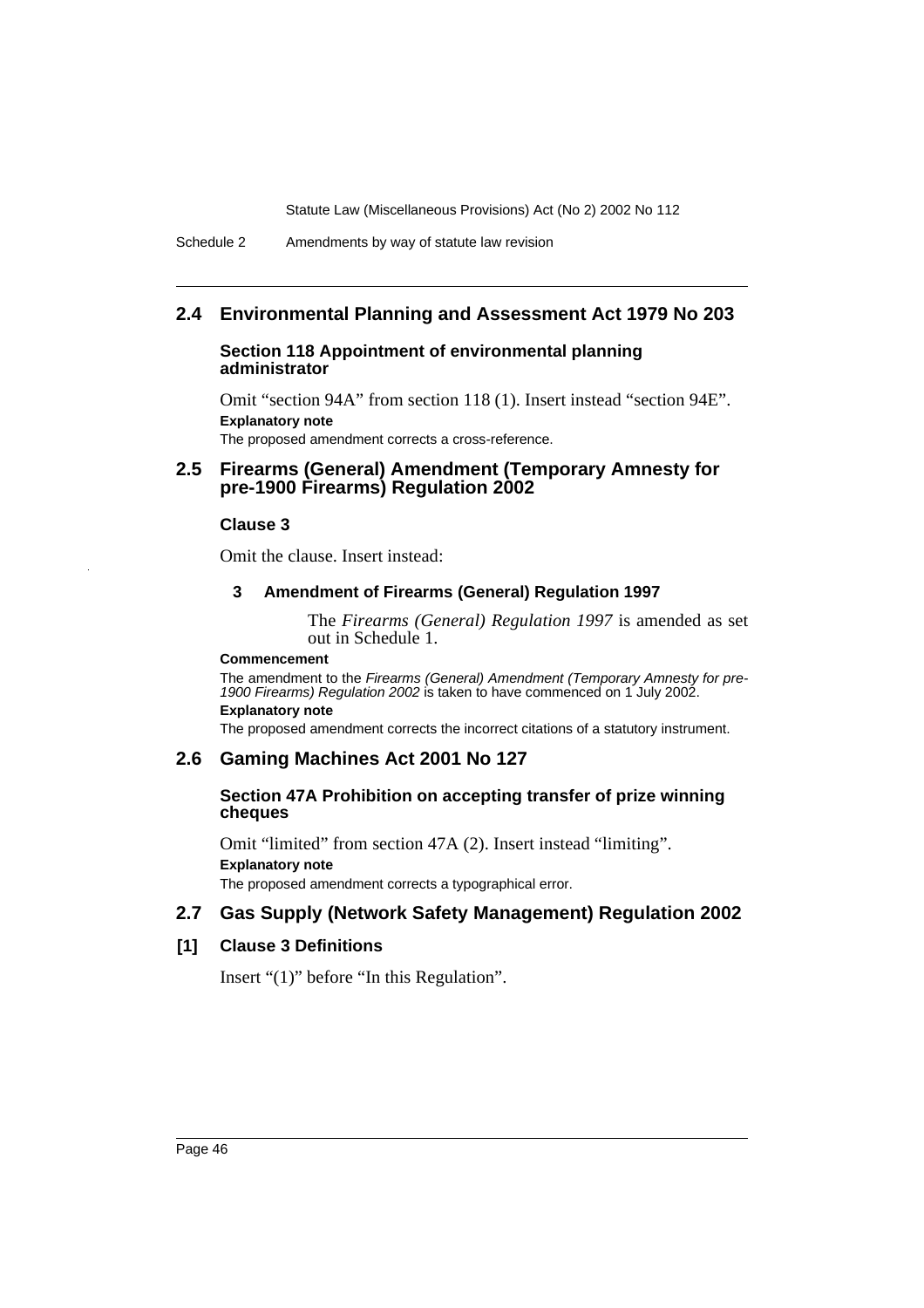Amendments by way of statute law revision Schedule 2 and Schedule 2

## **[2] Clause 3 (1) (as gazetted)**

Renumber the subclause as subclause (2).

#### **Explanatory note**

The proposed amendments number an unnumbered subclause and make a consequential amendment to the numbering of another subclause.

# **2.8 Health Records and Information Privacy Act 2002 No 71**

#### **Schedule 3 Amendment of Privacy and Personal Information Protection Act 1998**

Omit "*1998*" from the Note to section 45 (2A) in Schedule 3 [18].

Insert instead "*2002*". **Explanatory note** The proposed amendment corrects an incorrect citation of an Act.

# **2.9 Landlord and Tenant (Amendment) Act 1948 No 25**

### **Sections 30 and 32**

Omit "Controller's" wherever occurring.

Insert instead "Director-General's". **Explanatory note** The proposed amendment updates terminology.

### **2.10 Leeton Local Environmental Plan No 35**

### **Schedule 1 Definitions**

Omit the definition of *unhealthy building land*. **Explanatory note**

The proposed amendment omits the definition of a term (defined by reference to an Act that is to be repealed by section 4 (2)) that is not used in the local environmental plan.

# **2.11 Marine Pollution Act 1987 No 299**

### **Section 25 Interpretation**

Insert ", or" after "pipeline" in paragraph (e) (ii) of the definition of *appropriate person* in section 25 (1).

#### **Explanatory note**

The proposed amendment inserts missing punctuation and a missing conjunction.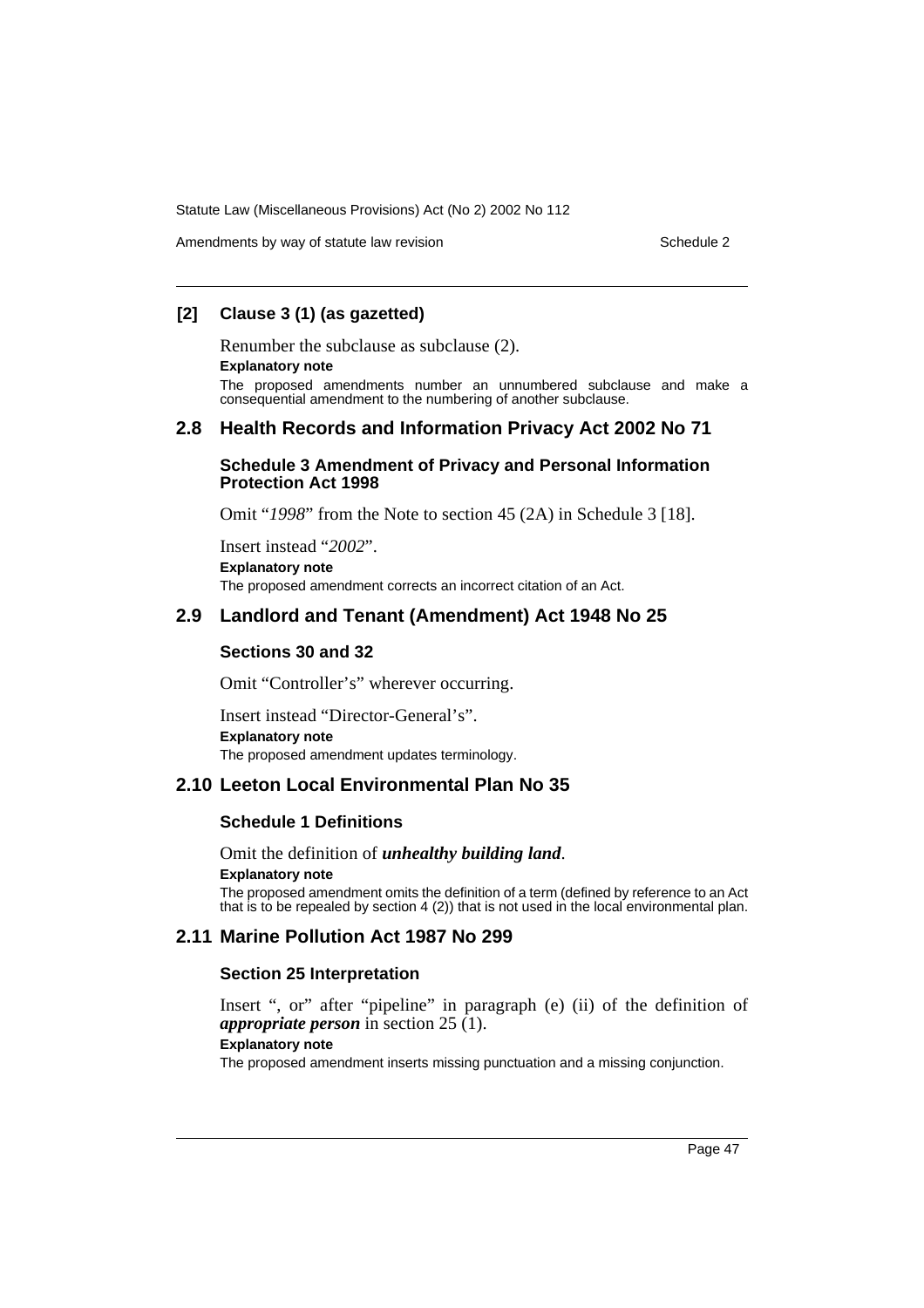Schedule 2 Amendments by way of statute law revision

# **2.12 National Parks and Wildlife Amendment Act 2001 No 130**

### **[1] Schedule 1 Amendment of National Parks and Wildlife Act 1974 relating to classification and management of land**

Omit "138 (1) (b) (ix)" from the heading to Schedule 1 [73].

Insert instead "138 (1) (b) (xi)".

### **[2] Schedule 1 [80]**

Omit "Sections 33 (4) (b)" from the item heading.

Insert instead "Sections 33 (4) (a)". **Explanatory note** The proposed amendments correct incorporating directions.

# **2.13 Police Service Amendment (NSW Police) Act 2002 No 51**

#### **Schedule 1 Amendment of Police Service Act 1990**

Insert "or where occurring in the name of an Act" after "this Schedule" in Schedule 1 [2]. **Explanatory note**

The proposed amendment corrects an incorporating direction.

### **2.14 Protection of the Environment Administration Act 1991 No 60**

### **Section 3 Definitions**

Omit "*Unhealthy Building Land Act 1990*," from the list of Acts in the definition of *environment protection legislation*.

#### **Commencement**

The amendment to the Protection of the Environment Administration Act 1991 commences on the commencement of section 4 (2).

#### **Explanatory note**

The proposed amendment omits a reference to an Act that is to be repealed by section 4 (2).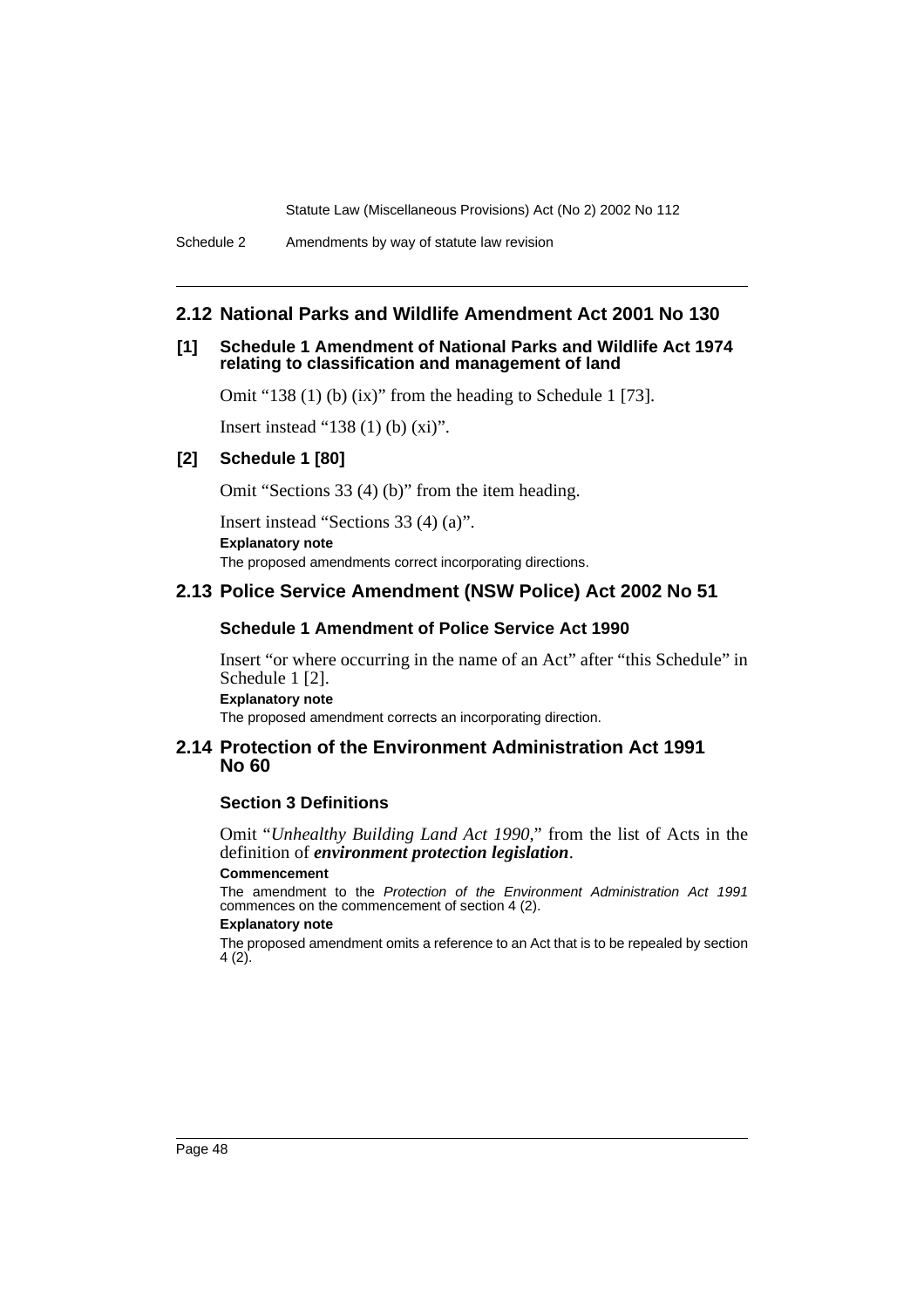Amendments by way of statute law revision example 2 Schedule 2

# **2.15 Public Sector Employment and Management Act 2002 No 43**

#### **Section 28 Period of employment**

Omit "temporary" where secondly occurring from section 28 (2). **Explanatory note** The proposed amendment omits a superfluous word.

### **2.16 Public Sector Employment and Management (General) Regulation 1996**

# **[1] Clause 3 Definitions**

Insert "a" before "member of staff" in the definition of *temporary work location* in clause 3 (1).

### **[2] Clause 3 (1), definition of "temporary work location"**

Omit "public servant". Insert instead "member of staff". **Explanatory note** Item [1] of the proposed amendments inserts a missing word. Item [2] of the proposed amendments updates obsolete terminology.

### **2.17 Radiation Control Act 1990 No 13**

### **Schedule 2 Savings and transitional provisions**

Renumber Part 3 (where secondly occurring) as Part 4. **Explanatory note** The proposed amendment corrects duplicated numbering of Parts.

### **2.18 Radiation Control Regulation 1993**

### **Clause 6 Safe dose limits to be taken into account by Authority**

Omit "a a decision". Insert instead "a decision". **Explanatory note** The proposed amendment omits a superfluous word.

### **2.19 Rail Safety Regulation 1999**

### **Schedule 1 Penalty notice offences**

Omit "(Offences)" from the heading to Part 2. **Explanatory note** The proposed amendment corrects an incorrect citation of a Regulation.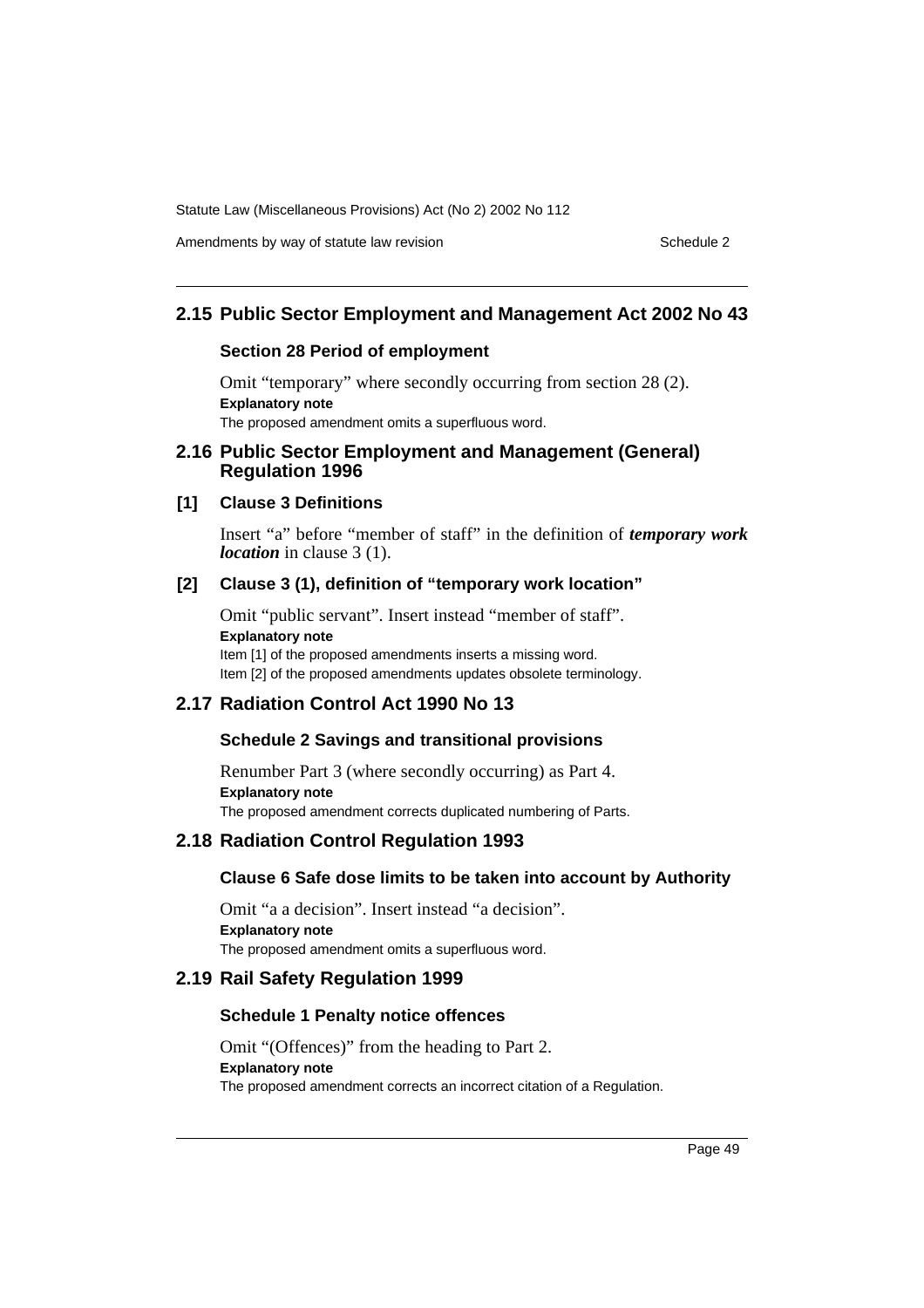Schedule 2 Amendments by way of statute law revision

### **2.20 Road Transport (Heavy Vehicles Registration Charges) Act 1995 No 72**

#### **Section 9 Variations in charges**

Insert "in" after "specified" wherever occurring in section 9 (1), (3) and  $(4).$ 

**Explanatory note** The proposed amendment inserts missing words.

#### **2.21 Rural Fires Act 1997 No 65**

#### **Sections 86 (Notice and certain authorities required before certain fires lit) and 89 (Issue of permits)**

Omit "*Environmental Planning Assessment Act 1979*" wherever occurring from sections  $86 (1A)$  (b) and  $89 (2)$  (b).

Insert instead "*Environmental Planning and Assessment Act 1979*". **Explanatory note** The proposed amendment corrects incorrect citations of an Act.

#### **2.22 Statute Law (Miscellaneous Provisions) Act 2002 No 53**

### **Schedule 2 Amendments by way of statute law revision**

Omit "170 (1)" from Schedule 2.16 [1] wherever occurring.

Insert instead "170A (1)". **Explanatory note** The proposed amendment corrects an incorporating direction.

## **2.23 Sutherland Local Environmental Plan—Menai Town Centre 1992**

#### **Clause 33 What is complying development?**

Omit "*1997*" from clause 33 (3) (i). Insert instead "*1977*". **Explanatory note** The proposed amendment corrects an incorrect citation of an Act.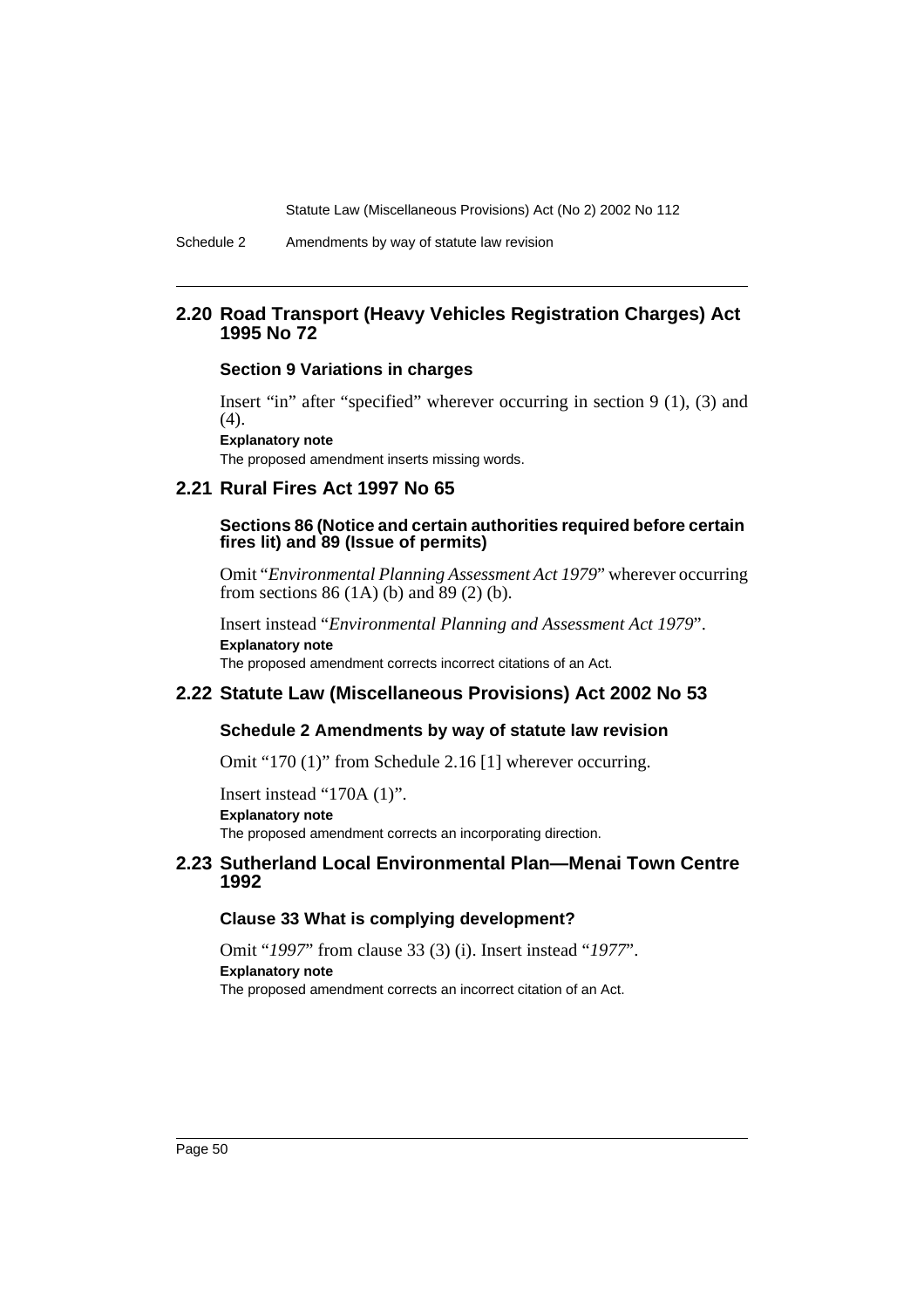Amendments by way of statute law revision example 2

## **2.24 Sydney Regional Environmental Plan No 17—Kurnell Peninsula (1989)**

#### **Clause 36 What is complying development?**

Omit "*1997*" from clause 36 (3) (p). Insert instead "*1977*". **Explanatory note** The proposed amendment corrects an incorrect citation of an Act.

#### **2.25 Western Lands Act 1901 No 70**

#### **Section 20 Annual rent (as inserted by the Western Lands Amendment Act 2002)**

Omit "*Annual rent = Base rent + Cultivation charge + Intensive agriculture charge Rehabilitation rebate*" from section  $20(1)$ .

Insert instead "*Annual rent = Base rent + Cultivation charge + Intensive agriculture charge - Rehabilitation rebate*".

#### **Commencement**

The amendment to the Western Lands Act 1901 commences (or is taken to have commenced) on the commencement of Schedule 2 [2] to the Western Lands Amendment Act 2002.

#### **Explanatory note**

The proposed amendment inserts a minus sign that was in the Bill for the Western Lands Amendment Act 2002 as introduced into Parliament and passed by both Houses but which was inadvertently omitted from the Act that was presented to the Governor for assent and assented to.

# **2.26 Young Offenders Act 1997 No 54**

#### **Section 4 Definitions**

Omit "access" from the definition of *on-line service*.

Insert instead "accessed".

**Explanatory note**

The proposed amendment corrects incorrect grammar.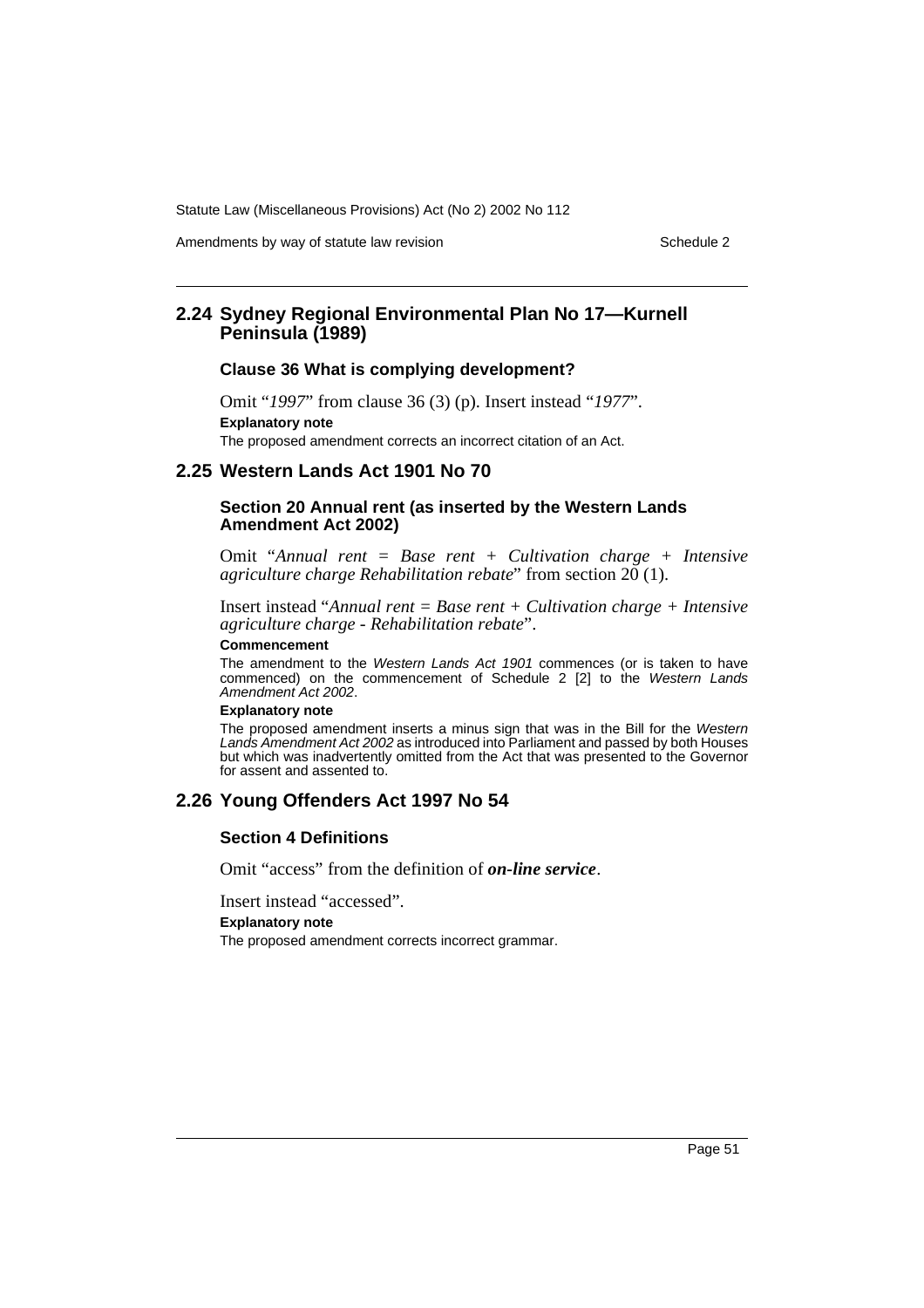Schedule 3 Repeals

# <span id="page-52-0"></span>**Schedule 3 Repeals**

# (Section 4)

| Name of Act or statutory rule                                                                                                                                        | <b>Extent of repeal</b>                                                                                    |
|----------------------------------------------------------------------------------------------------------------------------------------------------------------------|------------------------------------------------------------------------------------------------------------|
| Loan Fund Companies Act 1976 No 94                                                                                                                                   | Sections 9, 10, 11 and $284$                                                                               |
| Meat Industry Act 1978 No 54                                                                                                                                         | Section $463$                                                                                              |
| Hire-Purchase (Repeal) Act 1981 No 127                                                                                                                               | Whole $Act3$                                                                                               |
| Children (Equality of Status) Amendment Act 1984 No 6                                                                                                                | Whole $Act2$                                                                                               |
| Optical Dispensers (Amendment) Act 1987 No 276                                                                                                                       | Schedule 1 $(1), (2), (4)$ and<br>$(10)^4$<br>Schedule $2^3$                                               |
| <b>Public Authorities Superannuation (Government</b><br>Initiatives Transfer) (Savings and Transitional)<br>Regulation 1987                                          | Whole Regulation $3$                                                                                       |
| <b>Public Authorities Superannuation (Cootamundra Shire</b><br>Council Gas Employees) (Savings and Transitional)<br><b>Regulation 1988</b>                           | Whole Regulation $3$                                                                                       |
| Catchment Management Act 1989 No 235                                                                                                                                 | The reference to the Upper<br>Parramatta River Catchment<br>Management Trust in Part 2 of<br>Schedule $14$ |
| Superannuation (Government Insurance Office<br>Employees) (Savings and Transitional) Regulation 1990                                                                 | Whole Regulation <sup>3</sup>                                                                              |
| <b>State Authorities Superannuation (Australian Securities</b><br>Commission Employees) Savings and Transitional<br>Regulation 1991                                  | Whole Regulation <sup>3</sup>                                                                              |
| <b>State Authorities Superannuation (NSW Health</b><br>Department Computer and Information Systems Branch<br><b>Employees Transfer) Transitional Regulation 1991</b> | Whole Regulation <sup>3</sup>                                                                              |
| Superannuation (Australian Securities Commission<br>Employees) Savings and Transitional Regulation 1991                                                              | Whole Regulation <sup>3</sup>                                                                              |
| Superannuation (NSW Health Department Computer and<br><b>Information Systems Branch Employees Transfer)</b><br><b>Transitional Regulation 1991</b>                   | Whole Regulation <sup>3</sup>                                                                              |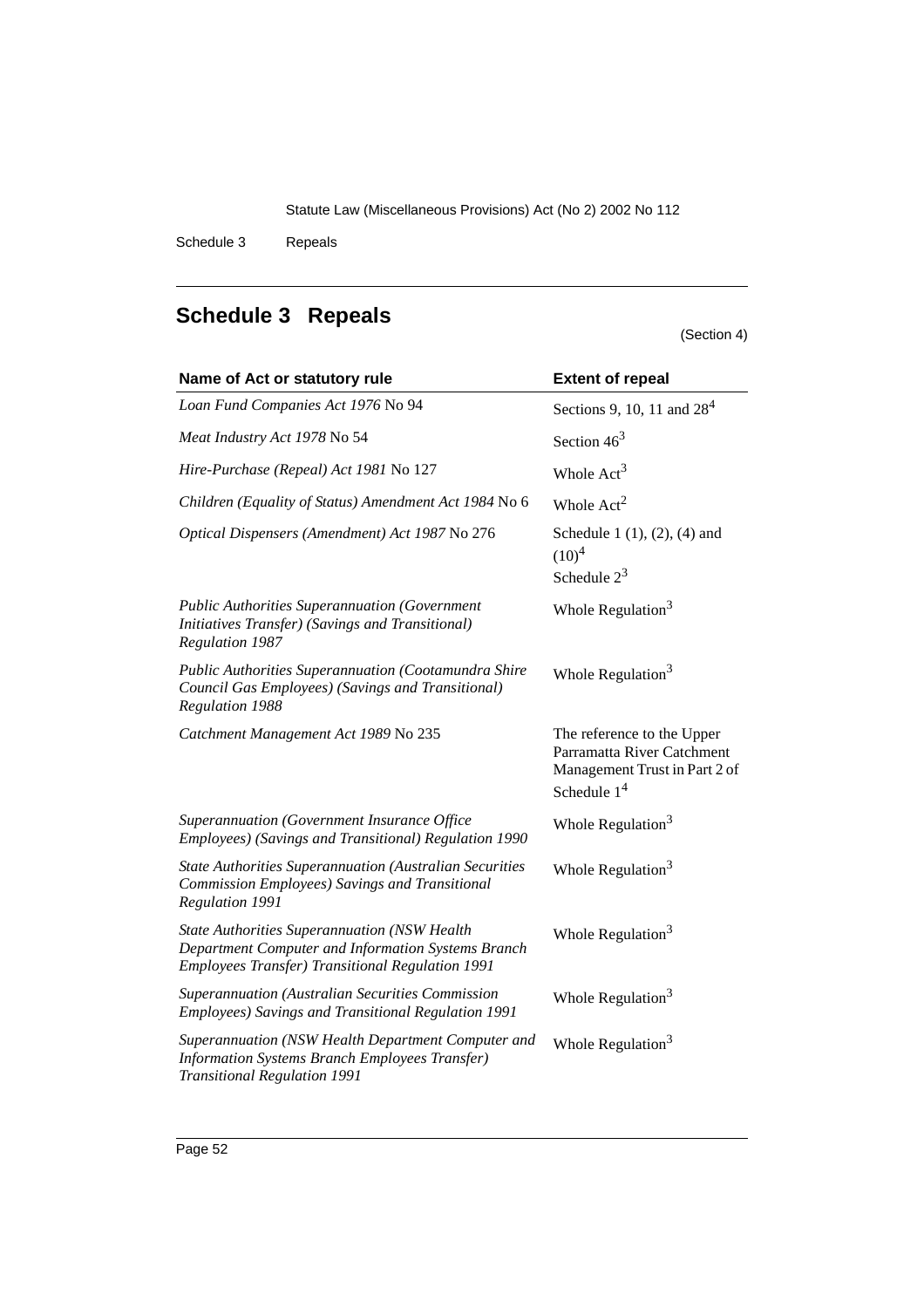Repeals Schedule 3

| Name of Act or statutory rule                                                                                           | <b>Extent of repeal</b>       |
|-------------------------------------------------------------------------------------------------------------------------|-------------------------------|
| <i>Medical Practice Act 1992 No 94</i>                                                                                  | Section $64$                  |
| <b>State Authorities Superannuation (First State Computing</b><br>Employees) Transitional Regulation 1992               | Whole Regulation <sup>3</sup> |
| State Authorities Superannuation (Government Insurance<br>Office Employees) Transitional Regulation 1992                | Whole Regulation <sup>3</sup> |
| State Authorities Superannuation (GrainCorp Employees)<br><b>Transitional Regulation 1992</b>                           | Whole Regulation <sup>3</sup> |
| State Authorities Superannuation (Sydney Ports Pilotage<br>Service Employees) Transitional Regulation 1992              | Whole Regulation <sup>3</sup> |
| <b>Superannuation (First State Computing Employees)</b><br><b>Transitional Regulation 1992</b>                          | Whole Regulation <sup>3</sup> |
| Superannuation (GrainCorp Employees) Transitional<br>Regulation 1992                                                    | Whole Regulation <sup>3</sup> |
| <b>Superannuation (Sydney Ports Pilotage Service</b><br>Employees) Transitional Regulation 1992                         | Whole Regulation <sup>3</sup> |
| <b>State Authorities Superannuation (ABRI Employees)</b><br><b>Transitional Regulation 1993</b>                         | Whole Regulation <sup>3</sup> |
| <b>State Authorities Superannuation (FINCOM Employees)</b><br><b>Transitional Regulation 1993</b>                       | Whole Regulation <sup>3</sup> |
| State Authorities Superannuation (Joint Coal Board-Coal<br>Industry Tribunal Employees) Transitional Regulation<br>1993 | Whole Regulation <sup>3</sup> |
| State Authorities Superannuation (Lismore City Council)<br><b>Transitional Regulation 1993</b>                          | Whole Regulation <sup>3</sup> |
| Superannuation (FINCOM Employees) Transitional<br>Regulation 1993                                                       | Whole Regulation <sup>3</sup> |
| Superannuation (Joint Coal Board-Coal Industry<br>Tribunal Employees) Transitional Regulation 1993                      | Whole Regulation <sup>3</sup> |
| State Authorities Superannuation (Centre for Bone and<br>Joint Diseases Employees' Superannuation)<br>Regulation 1994   | Whole Regulation <sup>3</sup> |
| State Authorities Superannuation (FRC-NRC Transfer)<br>Regulation 1994                                                  | Whole Regulation <sup>3</sup> |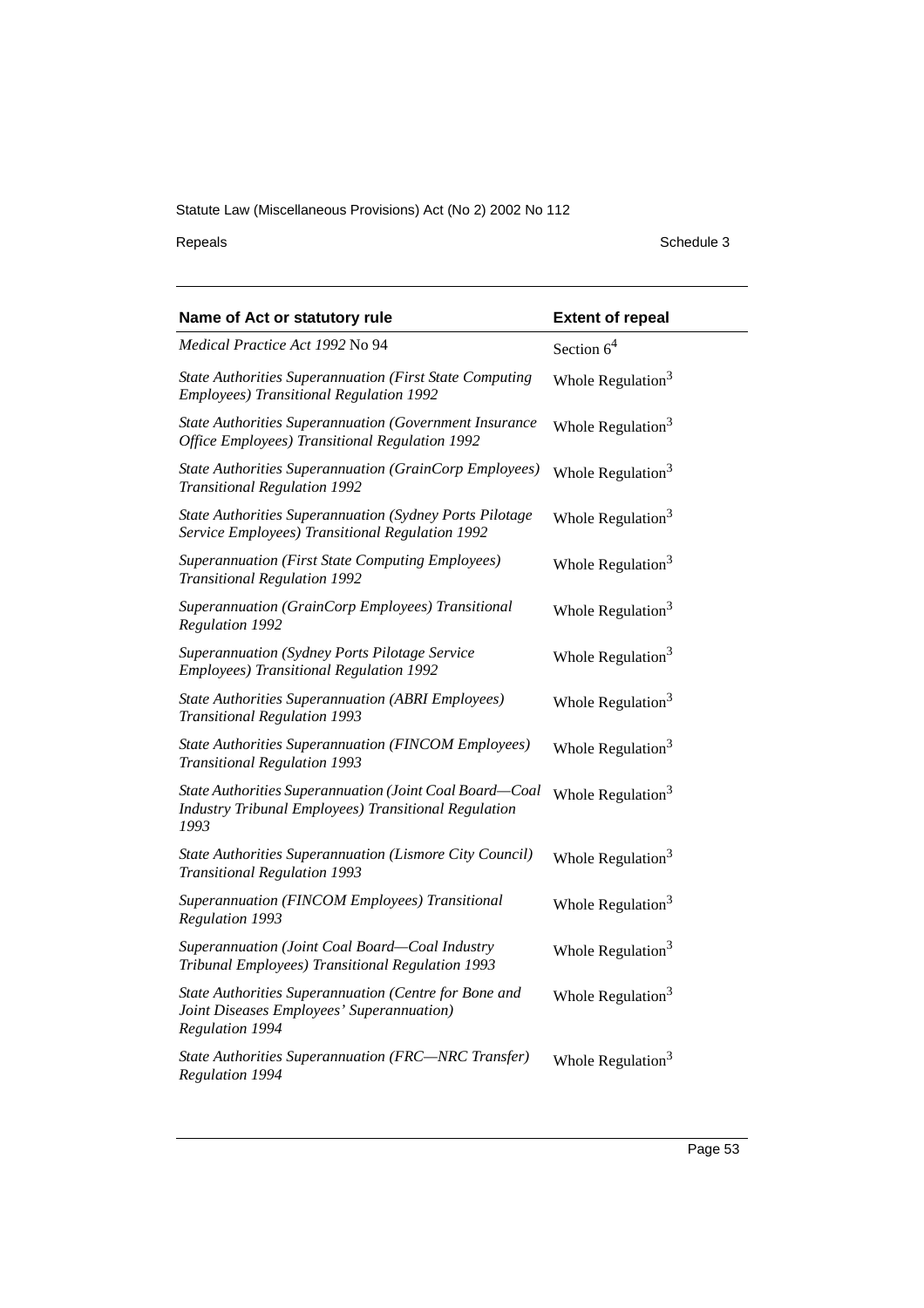Schedule 3 Repeals

| Name of Act or statutory rule                                                                                 | <b>Extent of repeal</b>                           |
|---------------------------------------------------------------------------------------------------------------|---------------------------------------------------|
| <b>State Authorities Superannuation (Government Cleaning</b><br>Service Employees Transfer) Regulation 1994   | Whole Regulation <sup>3</sup>                     |
| State Authorities Superannuation (SRA-Goninan<br>Transfer) Regulation 1994                                    | Whole Regulation <sup>3</sup>                     |
| Superannuation (Government Cleaning Service Employees<br>Transfer) Regulation 1994                            | Whole Regulation <sup>3</sup>                     |
| State Authorities Superannuation (Department of<br><b>Agriculture Employees) Transitional Regulation 1995</b> | Whole Regulation <sup>3</sup>                     |
| Superannuation (Department of Agriculture Employees)<br><b>Transitional Regulation 1995</b>                   | Whole Regulation <sup>3</sup>                     |
| State Authorities Superannuation (Eastern Creek Raceway<br>Employees) Transitional Regulation 1996            | Whole Regulation <sup>3</sup>                     |
| <b>State Authorities Superannuation (Integral Energy</b><br>Australia) Transitional Regulation 1996           | Whole Regulation <sup>3</sup>                     |
| Superannuation (Eastern Creek Raceway Employees)<br><b>Transitional Regulation 1996</b>                       | Whole Regulation <sup>3</sup>                     |
| Superannuation (Integral Energy Australia) Transitional<br>Regulation 1996                                    | Whole Regulation <sup>3</sup>                     |
| Liquor and Registered Clubs Legislation Amendment Act<br>1997 No 155                                          | Whole Act <sup>6</sup>                            |
| State Authorities Superannuation (Dairy Corporation<br>Employees) Transitional Regulation 1997                | Whole Regulation <sup>3</sup>                     |
| Superannuation (Dairy Corporation Employees)<br><b>Transitional Regulation 1997</b>                           | Whole Regulation <sup>3</sup>                     |
| Parliamentary Contributory Superannuation Legislation<br>Amendment Act 1998 No 13                             | Whole $Act2$                                      |
| Rural Lands Protection Act 1998 No 143                                                                        | Clause 11 of Schedule $74$                        |
| Road Transport (Safety and Traffic Management) (Road<br>Rules) Regulation 1999                                | Division 4 of Part 5 (clauses<br>$123B - 123H)^3$ |
| <b>State Authorities Superannuation (APRA Employees)</b><br><b>Transitional Regulation 1999</b>               | Whole Regulation $3$                              |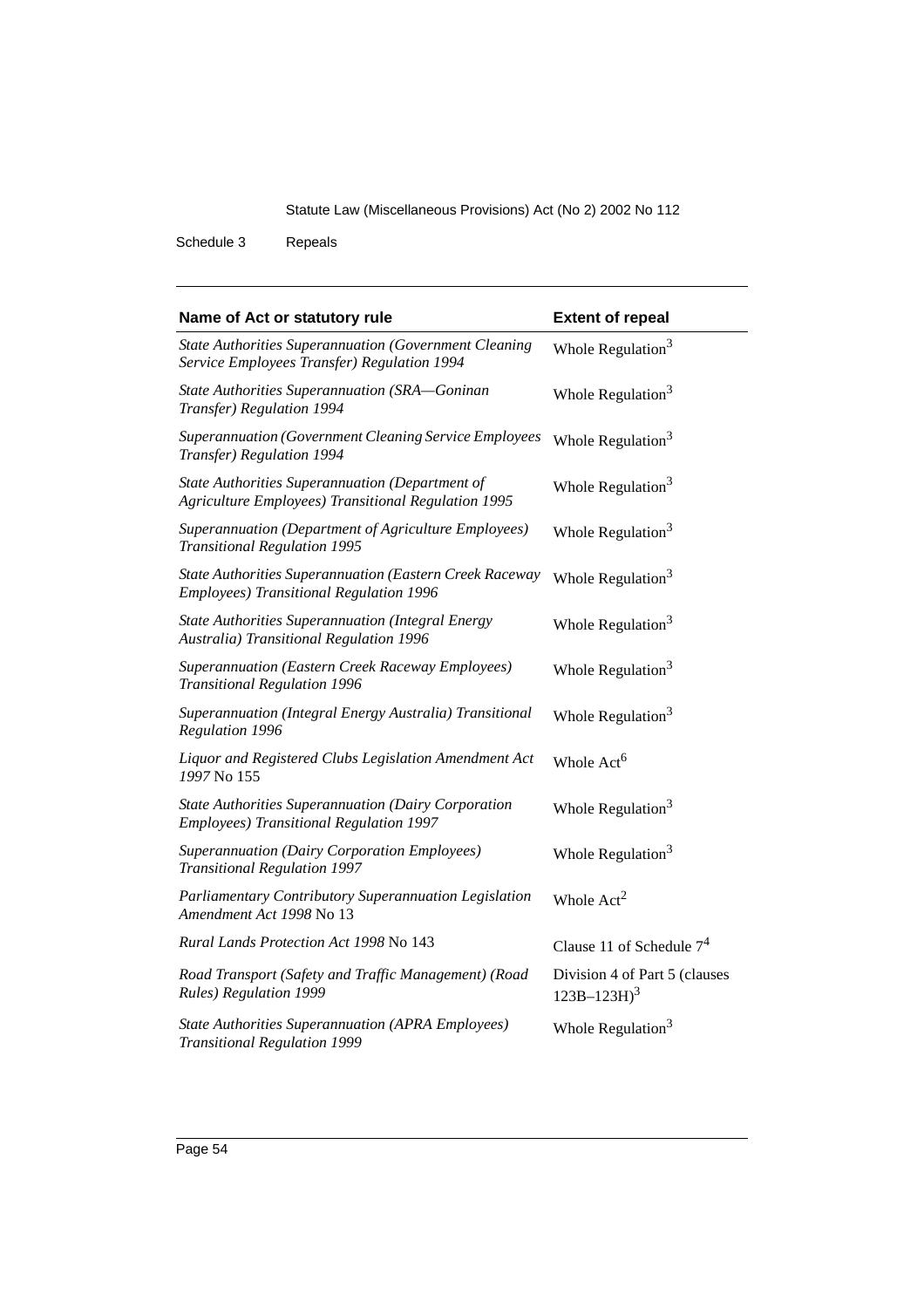Repeals Schedule 3

| Name of Act or statutory rule                                                                     | <b>Extent of repeal</b>       |
|---------------------------------------------------------------------------------------------------|-------------------------------|
| Superannuation (APRA Employees) Transitional<br>Regulation 1999                                   | Whole Regulation <sup>3</sup> |
| Tow Truck Industry Amendment Act 1999 No 61                                                       | Whole $Act2$                  |
| Medical Practice Amendment Act 2000 No 64                                                         | Whole $Act2$                  |
| Unlawful Gambling Amendment (Betting) Act 2000 No 66                                              | Whole $Act2$                  |
| Road Transport (Heavy Vehicles Registration Charges)<br>Amendment Act 2000 No 68                  | Whole $Act2$                  |
| Plant Diseases Amendment Act 2000 No 70                                                           | Whole $Act2$                  |
| Administrative Decisions Tribunal Legislation Amendment<br>(Revenue) Act 2000 No 72               | Whole $Act2$                  |
| Legal Profession Amendment (Incorporated Legal<br>Practices) Act 2000 No 73                       | Whole $Act2$                  |
| Rural Assistance Amendment Act 2000 No 79                                                         | Whole Act <sup>2</sup>        |
| Protection of the Environment Operations Amendment<br>(Balloons) Act 2000 No 82                   | Whole $Act2$                  |
| Crimes at Sea Amendment Act 2000 No 83                                                            | Whole $Act2$                  |
| General Government Debt Elimination Amendment Act<br>2000 No 84                                   | Whole $Act2$                  |
| Passenger Transport Amendment Act 2000 No 85                                                      | Whole $Act2$                  |
| Electricity Legislation Amendment (TransGrid) Act 2000<br>No 88                                   | Whole $Act2$                  |
| Mining and Petroleum Legislation Amendment Act 2000<br>No 90                                      | Whole $Act2$                  |
| Protection of the Environment Operations Amendment<br>(Tradeable Emission Schemes) Act 2000 No 91 | Whole $Act2$                  |
| Banana Industry Amendment Act 2000 No 94                                                          | Whole $Act2$                  |
| Horticultural Legislation Amendment Act 2000 No 96                                                | Whole $Act2$                  |
| Legal Aid Commission Amendment Act 2000 No 98                                                     | Whole $Act2$                  |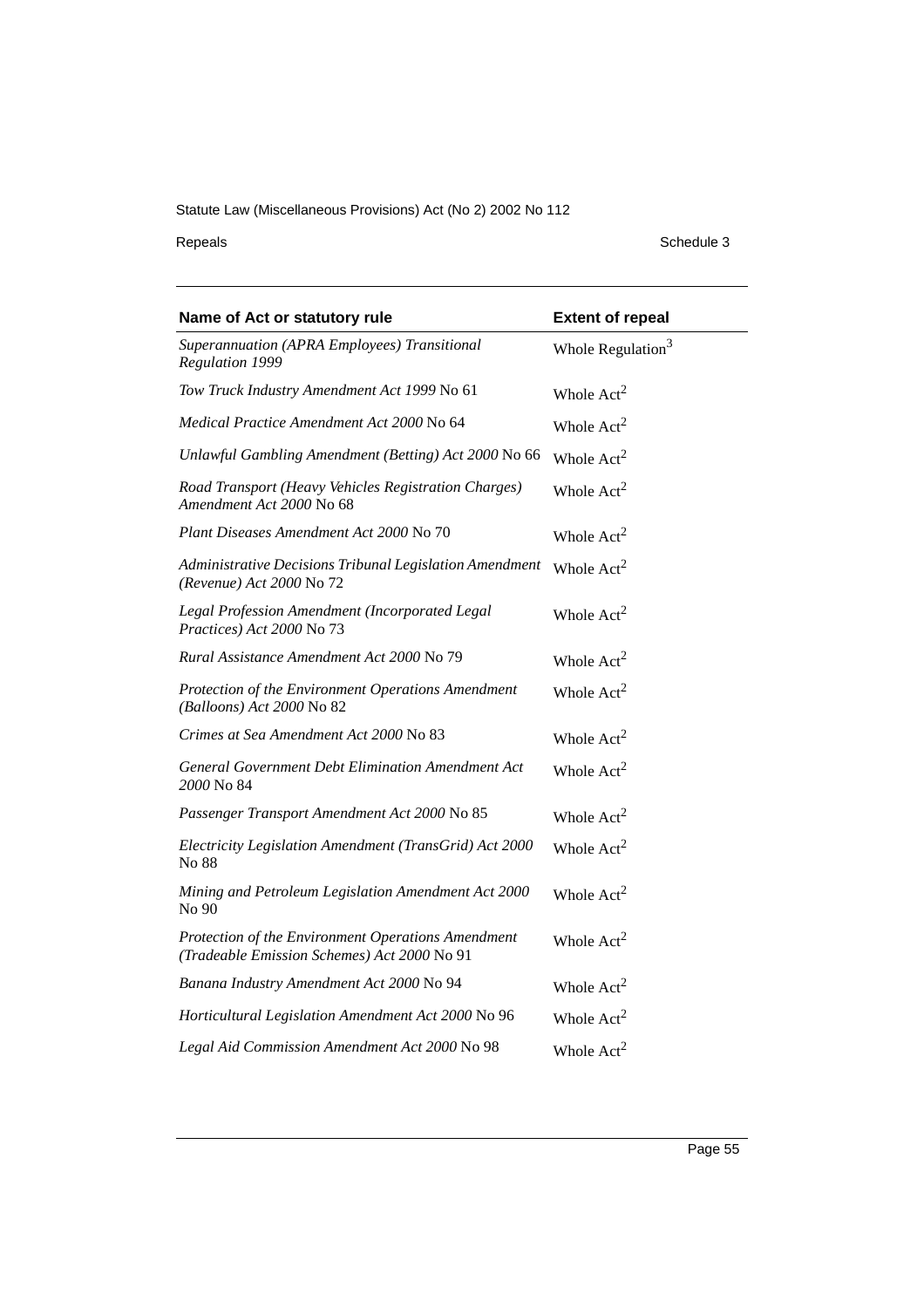Schedule 3 Repeals

| Name of Act or statutory rule                                                                                   | <b>Extent of repeal</b> |
|-----------------------------------------------------------------------------------------------------------------|-------------------------|
| Police Service Amendment (Selection and Appointment)<br>Act 2000 No 99                                          | Whole $Act2$            |
| Superannuation Legislation Amendment Act 2000 No 100                                                            | Whole $Act2$            |
| University of Western Sydney Amendment Act 2000<br>No 101                                                       | Whole $Act2$            |
| Rural Fires Amendment Act 2000 No 104                                                                           | Whole $Act2$            |
| State Revenue Legislation Further Amendment Act 2000<br>No 105                                                  | Whole Act <sup>2</sup>  |
| Valuation of Land Amendment Act 2000 No 106                                                                     | Whole $Act2$            |
| Crimes Legislation Further Amendment Act 2000 No 107                                                            | Whole Act <sup>2</sup>  |
| Racing and Totalizator Legislation Amendment Act 2000<br>No 108                                                 | Whole $Act2$            |
| Crimes (Administration of Sentences) Amendment Act<br>2000 No 110                                               | Whole $Act2$            |
| Law Reform (Miscellaneous Provisions) Amendment Act<br>2000 No 111                                              | Whole $Act2$            |
| Marine Parks Amendment Act 2000 No 113                                                                          | Whole Act <sup>2</sup>  |
| <b>State Authorities Superannuation (Rail Fleet Services</b><br>Limited Employees) Transitional Regulation 2000 | Whole Regulation $3$    |
| Superannuation Legislation Amendment (Same Sex<br>Partners) Act 2000 No 114                                     | Whole $Act2$            |
| Superannuation (Rail Fleet Services Limited Employees)<br><b>Transitional Regulation 2000</b>                   | Whole Regulation $3$    |
| Appropriation (Budget Variations) Act 2001 No 2                                                                 | Whole $Act3$            |
| <i>Appropriation Act 2001</i> No 36                                                                             | Whole Act <sup>3</sup>  |
| Appropriation (Parliament) Act 2001 No 37                                                                       | Whole $Act3$            |
| Appropriation (Special Offices) Act 2001 No 38                                                                  | Whole Act <sup>3</sup>  |
| Home Building Legislation Amendment Act 2001 No 51                                                              | Section $44$            |
| Criminal Legislation Amendment Act 2001 No 117                                                                  | Schedule $115$          |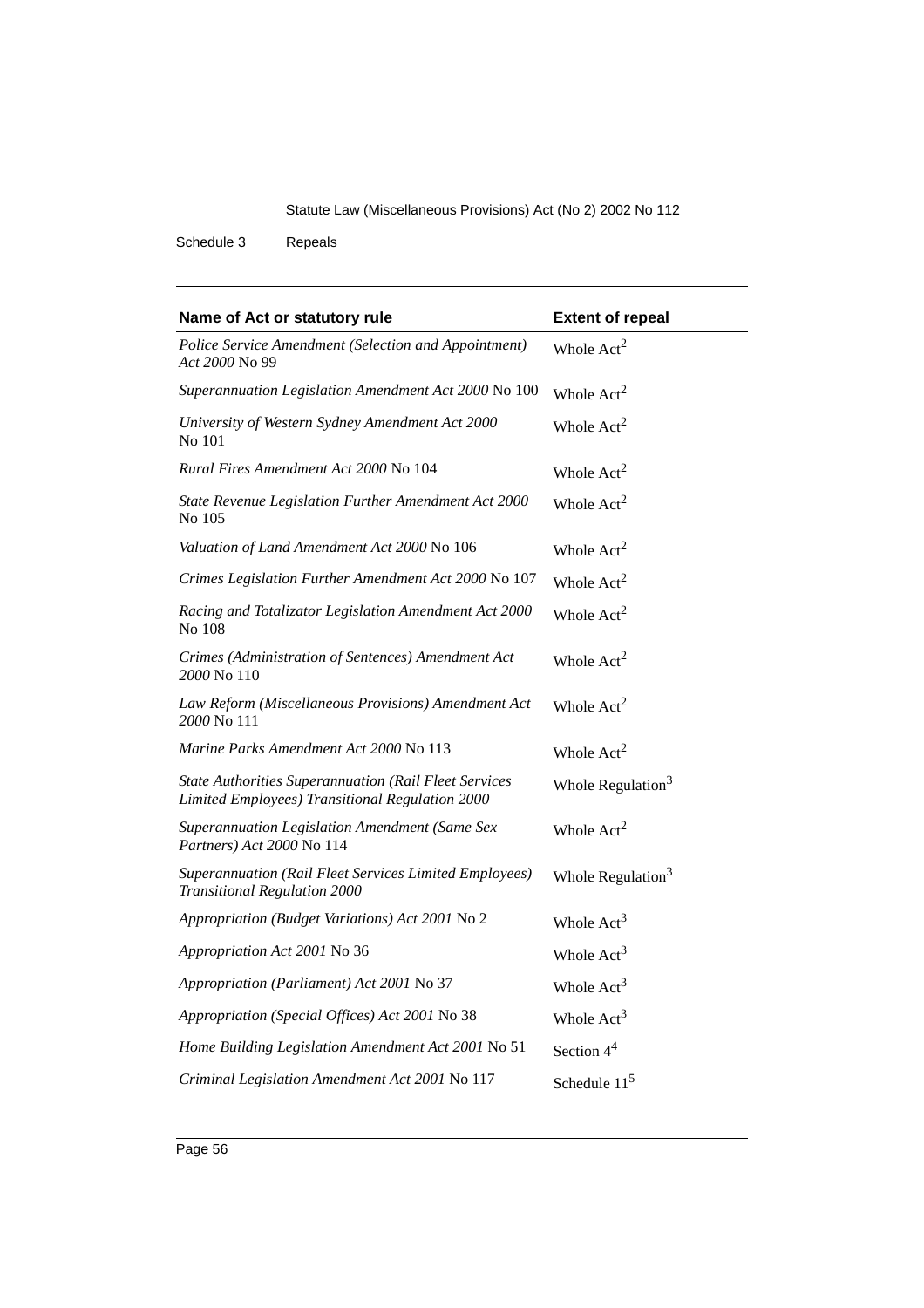Repeals **Schedule 3** Schedule 3

- 1 indicates repeal of an Act that was assented to in 2001 or earlier and that contains only amendments or amendments and repeals
- 2 indicates repeal of an Act that was assented to in 2001 or earlier and that contains only amendments and spent provisions (or other provisions that do not need to be preserved)
- 3 indicates repeal of an Act, statutory rule or provision that is spent or no longer of practical utility
- 4 indicates repeal of an Act or provision that is uncommenced but is not to be commenced because it is no longer of practical utility
- 5 indicates repeal of an uncommenced Act (or provision) that cannot be commenced
- 6 indicates repeal of an Act (or part of an Act) containing, among other things, uncommenced provisions that cannot be commenced or are not to be commenced because they are no longer of practical utility

#### **Explanatory note**

The repeals are explained in detail in the Explanatory note relating to this Act. In relation to the repeal of amending Acts, it should be noted that the Acts are repealed simply to rationalise the legislation in force and that the repeals have no substantive effect on the amendments made by the Acts or any associated provisions. The Acts that were amended by the Acts or provisions being repealed are up-to-date on the Legislation Database maintained by the Parliamentary Counsel's Office and are available electronically.

Section 30 (2) of the Interpretation Act 1987 ensures that, when an Act is amended or repealed, no amendment made by the Act is affected. Section 30 (2) also ensures that the following matters are not affected:

- (a) the proof of any past act or thing,
- (b) any right, privilege, obligation or liability saved by the operation of the Act,
- (c) any amendment or validation made by the Act,
- (d) the operation of any savings or transitional provision contained in the Act.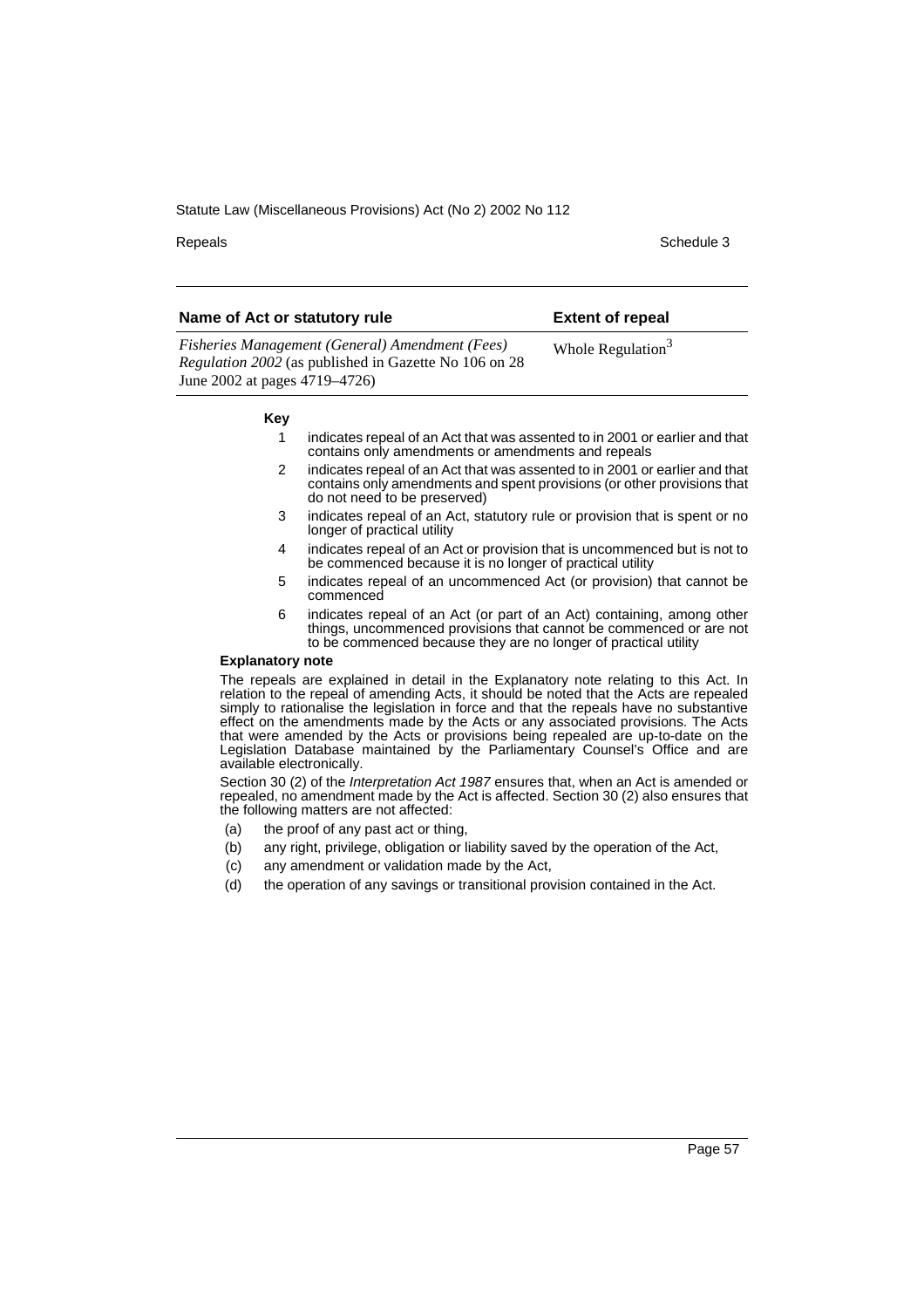Schedule 4 General savings, transitional and other provisions

# <span id="page-58-0"></span>**Schedule 4 General savings, transitional and other provisions**

(Section 5)

#### **1 Effect of amendment of amending provisions**

- (1) An amendment made by Schedule 1 or 2 to an amending provision contained in an Act is, if the amending provision has commenced before the date of assent to this Act, taken to have effect as from the commencement of the amending provision.
- (2) In this clause:

*amending provision* means a provision of an Act that makes a direct amendment to an Act by:

- (a) the repeal or omission of matter contained in the amended Act without the insertion of any matter instead of the repealed or omitted matter, or
- (b) the omission of matter contained in the amended Act and the insertion of matter instead of the omitted matter, or
- (c) the insertion into the amended Act of matter, not being matter inserted instead of matter omitted from the Act,

whether the provision was enacted before or after the commencement of the *Reprints Act 1972*.

#### **Explanatory note**

This clause ensures that certain amendments, including amendments correcting errors in the technical provisions (for example, headings indicating the section to be amended or directions as to where a new section is to be inserted) and rectifying minor drafting errors (for example, corrections in numbering of provisions, correction or insertion of cross-references, omission of unnecessary matter or insertion of omitted matter), will commence on the date the amendments to which they relate commenced.

#### **2 Effect of amendment or repeal on acts done or decisions made**

Except where it is expressly provided to the contrary, if this Act:

- (a) amends a provision of an Act or an instrument, or
- (b) repeals and re-enacts (with or without modification) a provision of an Act or an instrument,

any act done or decision made under the provision amended or repealed has effect after the amendment or repeal as if it had been done or made under the provision as so amended or repealed.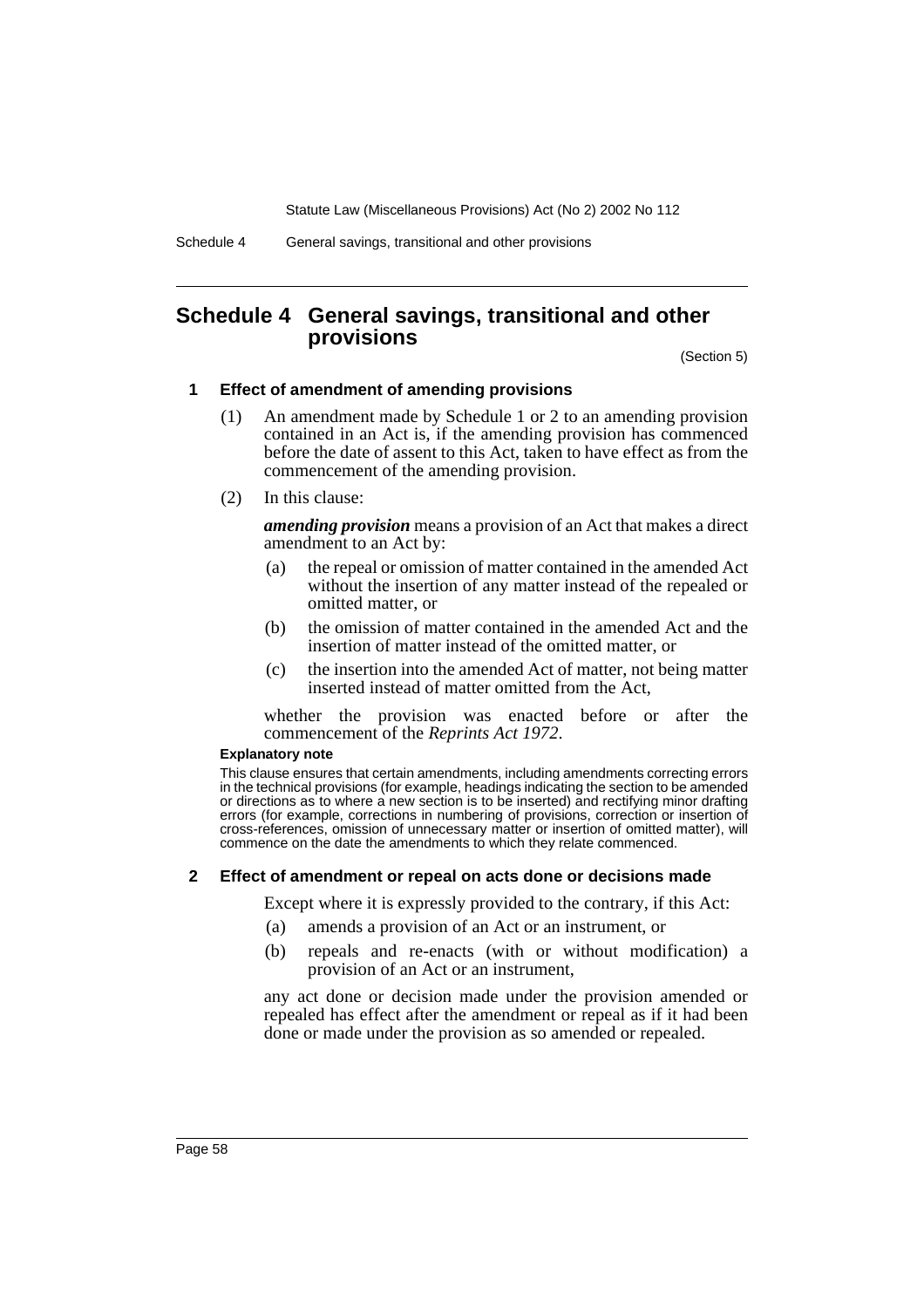General savings, transitional and other provisions Schedule 4

#### **Explanatory note**

This clause ensures that the amendment or repeal of a provision will not, unless expressly provided, vitiate any act done or decision made under the provision as in force before the amendment or repeal.

#### **3 Application of Interpretation Act 1987 to amendments to statutory rules**

Sections 39, 40 and 41 of the *Interpretation Act 1987* do not apply to any amendments to statutory rules made by this Act.

#### **Explanatory note**

This clause makes it clear that certain provisions concerning the making, tabling and disallowance of statutory rules do not apply to amendments to statutory rules made by the proposed Act.

#### **4 Effect of amendment on regulations**

Except where expressly provided to the contrary, any regulation made under an Act amended by this Act, that is in force immediately before the commencement of the amendment, is taken to have been made under the Act as amended.

#### **Explanatory note**

This clause ensures that, unless expressly provided, any regulation made under an Act amended by the proposed Act, and in force immediately before the commencement of the amendment, will be taken to have been made under the amended Act.

#### **5 Effect of amendment on environmental planning instruments**

The amendment of an environmental planning instrument by this Act does not prevent its later amendment or repeal by another environmental planning instrument.

#### **Explanatory note**

This clause ensures that the amendment of a local environmental plan or other environmental planning instrument does not prevent its amendment or repeal by an environmental planning instrument.

#### **6 Regulations**

- (1) The Governor may make regulations containing provisions of a savings or transitional nature consequent on the enactment of this Act.
- (2) Any such provision may, if the regulations so provide, take effect from the date of assent to this Act or a later date.
- (3) To the extent to which any such provision takes effect from a date that is earlier than the date of its publication in the Gazette, the provision does not operate so as: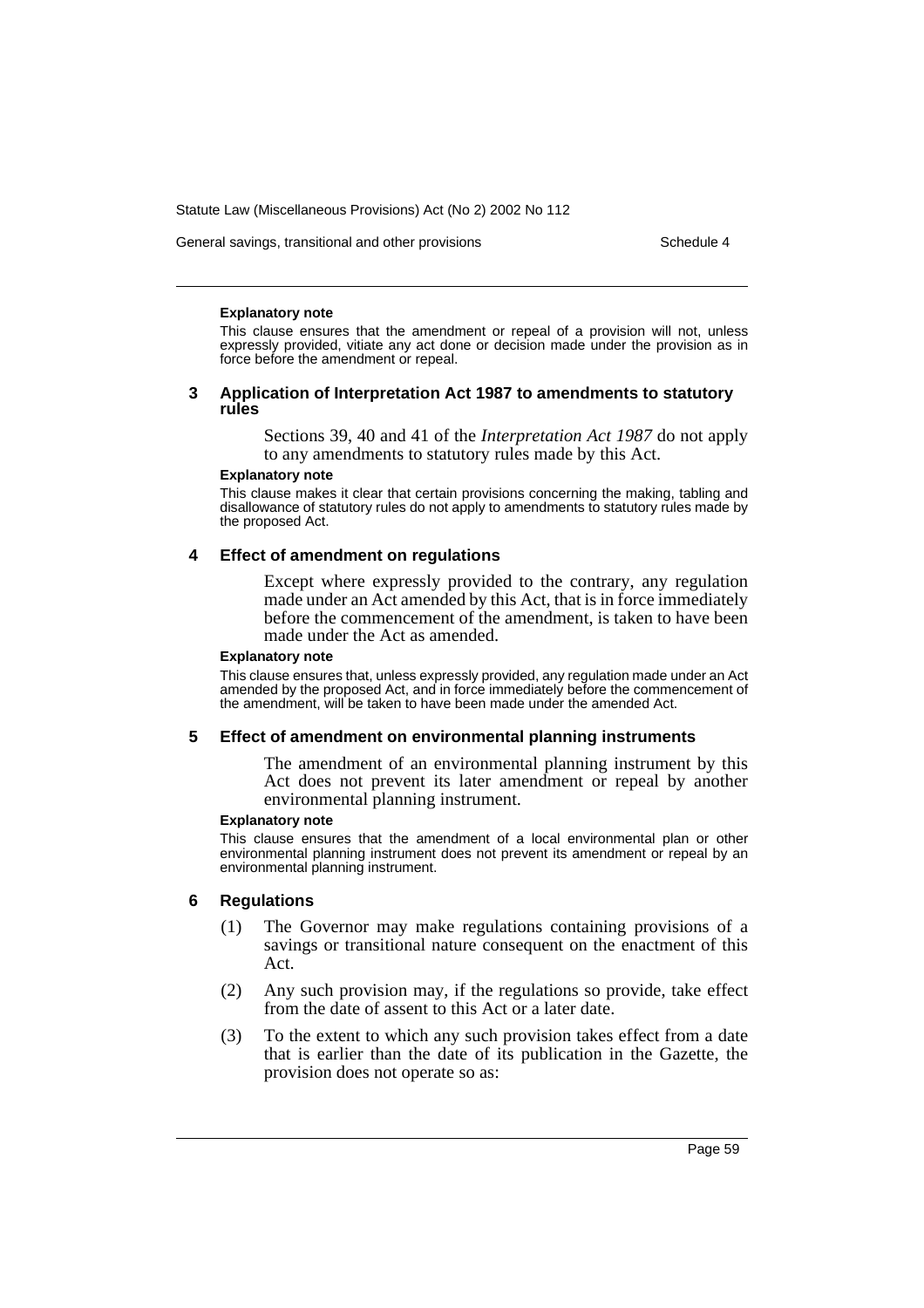Schedule 4 General savings, transitional and other provisions

- (a) to affect, in a manner prejudicial to any person (other than the State or an authority of the State), the rights of that person existing before the date of its publication, or
- (b) to impose liabilities on any person (other than the State or an authority of the State) in respect of anything done or omitted to be done before the date of its publication.

#### **Explanatory note**

This clause enables the making of regulations of a savings or transitional nature having a short term effect and relating to incidental matters arising out of the proposed Act with regard to which no specific, or sufficient, provision has been made in the Act.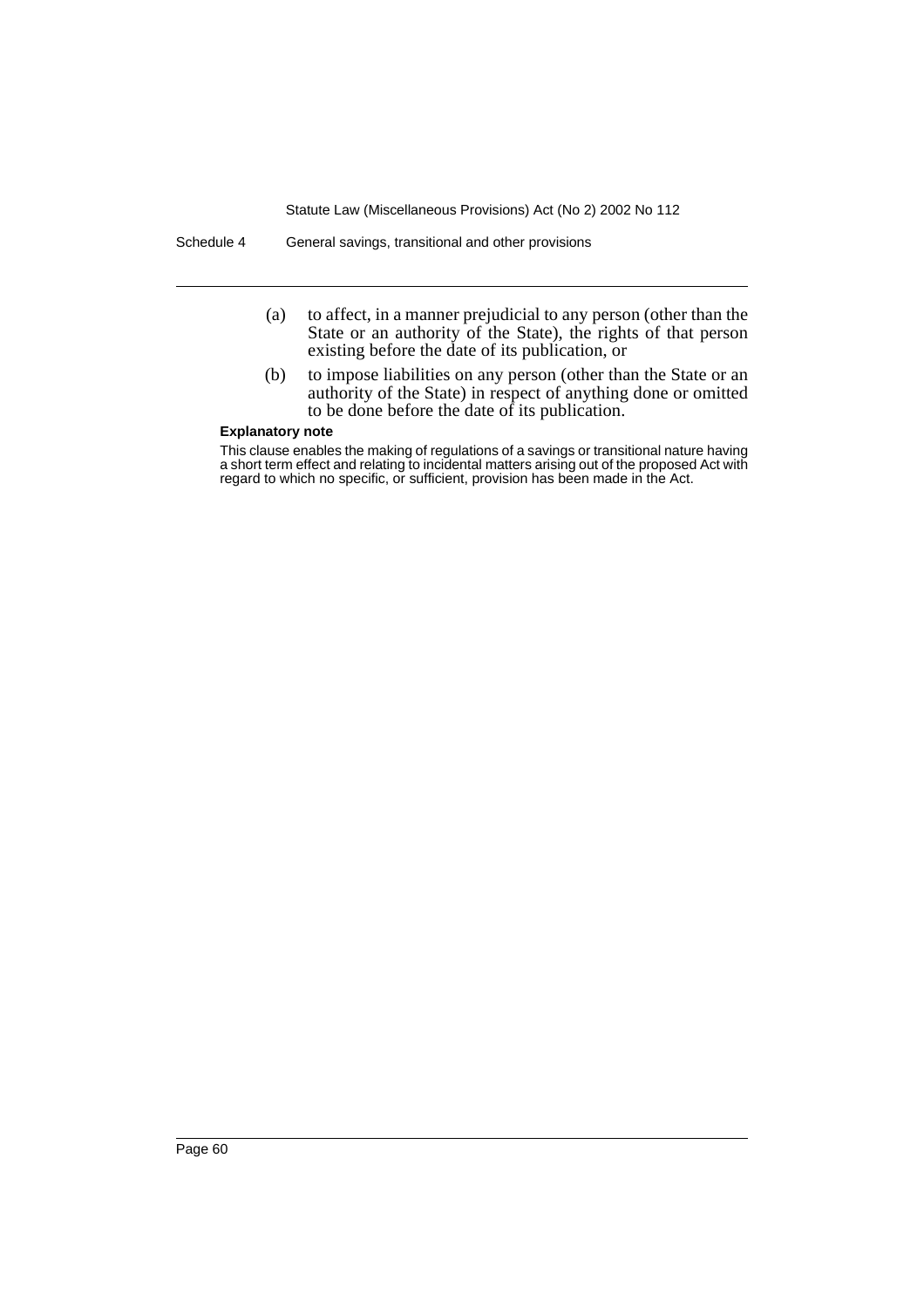Notes

# <span id="page-61-0"></span>**Notes**

**Index of Acts and instruments amended by Schedules 1 and 2** *Adoption Act 2000* No 75—Schedule 1 *Burwood Planning Scheme Ordinance*—Schedule 2 *Casino Control Act 1992* No 15—Schedule 1 *Children and Young Persons (Care and Protection) Act 1998* No 157— Schedule 1 *Community Services (Complaints, Reviews and Monitoring) Act 1993* No 2— Schedule 1 *Conveyancing (Sale of Land) Regulation 2000*—Schedule 2 *Crimes (Administration of Sentences) Act 1999* No 93—Schedule 2 *Crown Lands Act 1989* No 6—Schedule 1 *Crown Lands (Continued Tenures) Act 1989* No 7—Schedule 1 *Education (Ancillary Staff) Act 1987* No 240—Schedule 1 *Education (Ancillary Staff) Regulation 1998*—Schedule 1 *Environmental Planning and Assessment Act 1979* No 203—Schedule 2 *Firearms (General) Amendment (Temporary Amnesty for pre-1900 Firearms) Regulation 2002*—Schedule 2 *Fisheries Management Act 1994* No 38—Schedule 1 *Gaming Machines Act 2001* No 127—Schedule 2 *Gas Supply Act 1996* No 38—Schedule 1 *Gas Supply (Natural Gas Retail Competition) Regulation 2001*—Schedule 1 *Gas Supply (Network Safety Management) Regulation 2000*—Schedule 2 *Hay Irrigation Act 1902* No 57—Schedule 1 *Health Records and Information Privacy Act 2002* No 71—Schedule 2 *Landlord and Tenant (Amendment) Act 1948* No 25—Schedule 2 *Leeton Local Environmental Plan No 35*—Schedule 2 *Licensing and Registration (Uniform Procedures) Act 2002* No 28—Schedule 1 *Local Government Act 1993* No 30—Schedule 1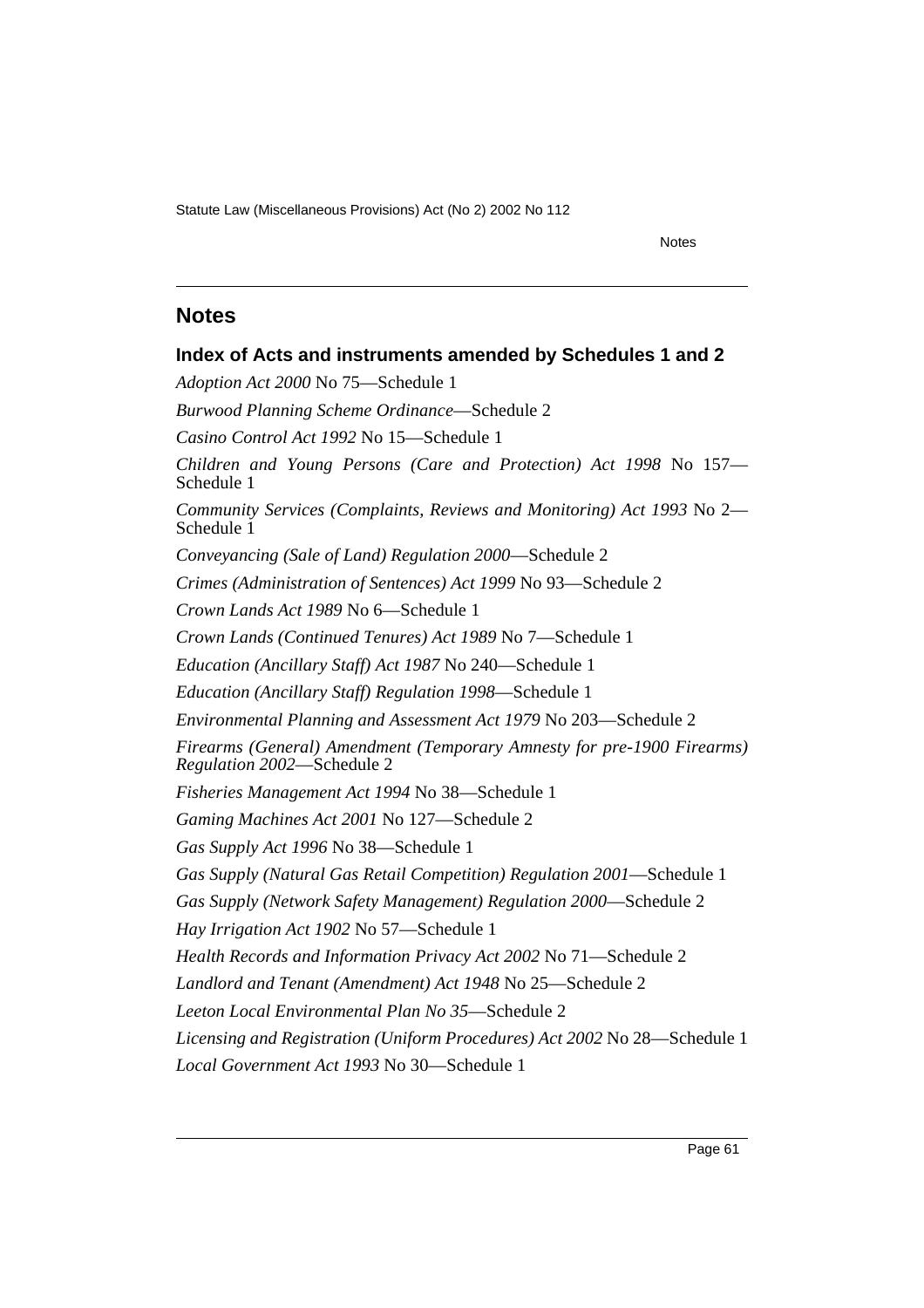Notes

*Marine Pollution Act 1987* No 299—Schedule 2 *Marine Safety Act 1998* No 121—Schedule 1 *National Parks and Wildlife Act 1974* No 80—Schedule 1 *National Parks and Wildlife Amendment Act 2001* No 130—Schedule 2 *Occupational Health and Safety Act 2000* No 40—Schedule 1 *Ombudsman Act 1974* No 68—Schedule 1 *Passenger Transport Act 1990* No 39—Schedule 1 *Police Service Amendment (NSW Police) Act 2002* No 51—Schedule 2 *Ports Corporatisation and Waterways Management Act 1995* No 13— Schedule 1 *Property, Stock and Business Agents Act 2002* No 66—Schedule 1 *Protected Disclosures Act 1994* No 92—Schedule 1 *Protection of the Environment Administration Act 1991* No 60—Schedule 2 *Protection of the Environment Operations Act 1997* No 156—Schedule 1 *Public Sector Employment and Management Act 2002* No 43—Schedule 2 *Public Sector Employment and Management (General) Regulation 1996*— Schedule 2 *Public Trustee Act 1913* No 19—Schedule 1 *Radiation Control Act 1990* No 13—Schedule 2 *Radiation Control Regulation 1993*—Schedule 2 *Rail Safety Regulation 1999*—Schedule 2 *Real Property Act 1900* No 25—Schedule 1 *Road Transport (Heavy Vehicles Registration Charges) Act 1995* No 72— Schedule 2 *Rural Fires Act 1997* No 65—Schedule 2 *Statute Law (Miscellaneous Provisions) Act 2002* No 53—Schedule 2 *Statutory and Other Offices Remuneration Act 1975* (1976 No 4)—Schedule 1 *Strata Schemes (Freehold Development) Act 1973* No 68—Schedule 1 *Strata Schemes (Leasehold Development) Act 1986* No 219—Schedule 1 *Strata Schemes Management Act 1996* No 138—Schedule 1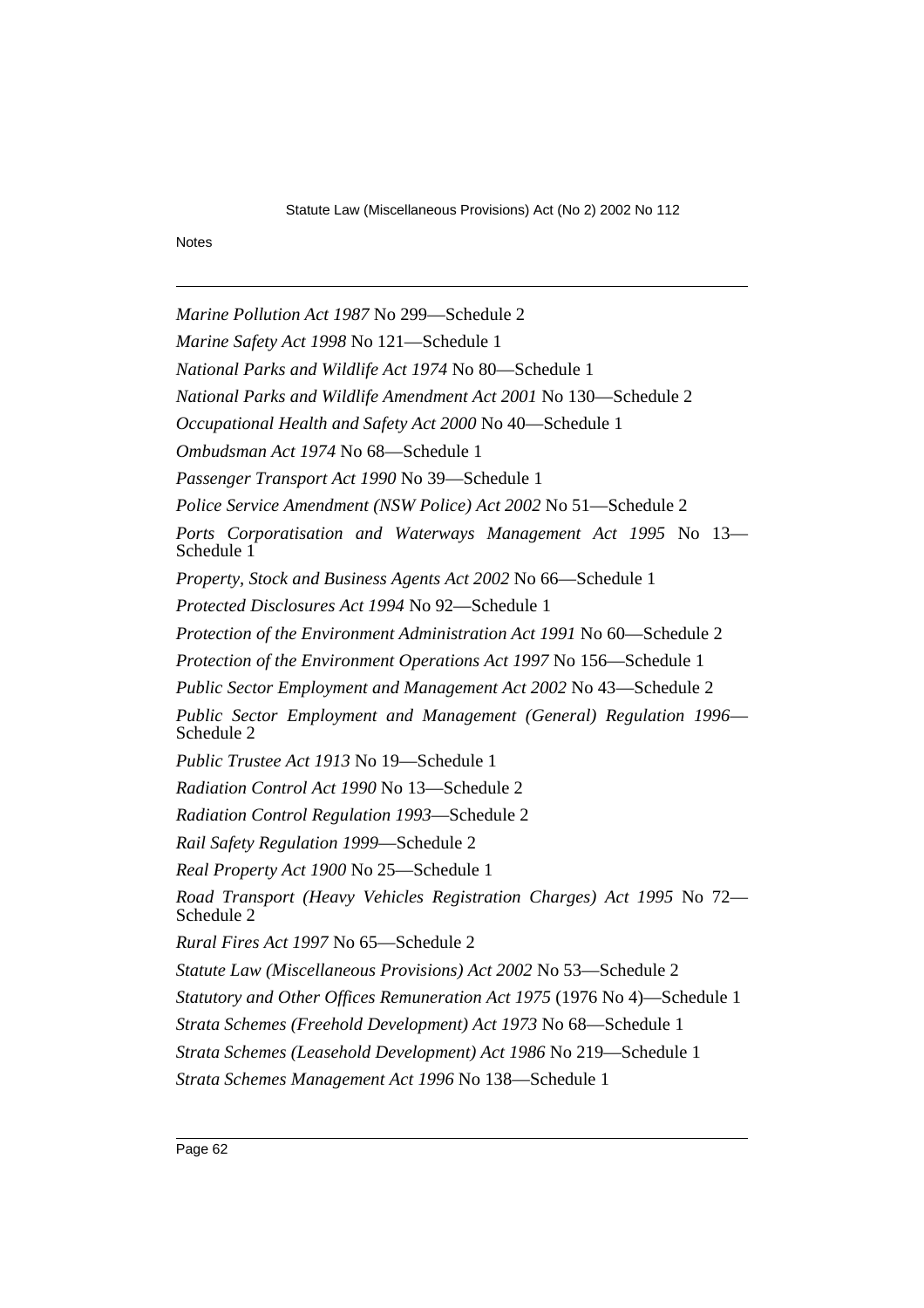#### Notes

*Sutherland Local Environmental Plan—Menai Town Centre 1992*—Schedule 2 *Sydney Regional Environmental Plan No 17—Kurnell Peninsula (1989)*— Schedule 2

*Unlawful Gambling Act 1998* No 113—Schedule 1

*Wentworth Irrigation Act 1890* No 7—Schedule 1

*Western Lands Act 1901* No 70—Schedule 2

*Young Offenders Act 1997* No 54—Schedule 2

# **Index of Acts and statutory rules wholly repealed by Schedule 3**

*Administrative Decisions Tribunal Legislation Amendment (Revenue) Act 2000* No 72 *Appropriation Act 2001* No 36 *Appropriation (Budget Variations) Act 2001* No 2 *Appropriation (Parliament) Act 2001* No 37 *Appropriation (Special Offices) Act 2001* No 38 *Banana Industry Amendment Act 2000* No 94 *Children (Equality of Status) Amendment Act 1984* No 6 *Crimes (Administration of Sentences) Amendment Act 2000* No 110 *Crimes at Sea Amendment Act 2000* No 83 *Crimes Legislation Further Amendment Act 2000* No 107 *Electricity Legislation Amendment (TransGrid) Act 2000* No 88 *Fisheries Management (General) Amendment (Fees) Regulation 2002* (as published in Gazette No 106 on 28 June 2002 at pages 4719–4726) *General Government Debt Elimination Amendment Act 2000* No 84 *Hire-Purchase (Repeal) Act 1981* No 127 *Horticultural Legislation Amendment Act 2000* No 96 *Law Reform (Miscellaneous Provisions) Amendment Act 2000* No 111 *Legal Aid Commission Amendment Act 2000* No 98 *Legal Profession Amendment (Incorporated Legal Practices) Act 2000* No 73 *Marine Parks Amendment Act 2000* No 113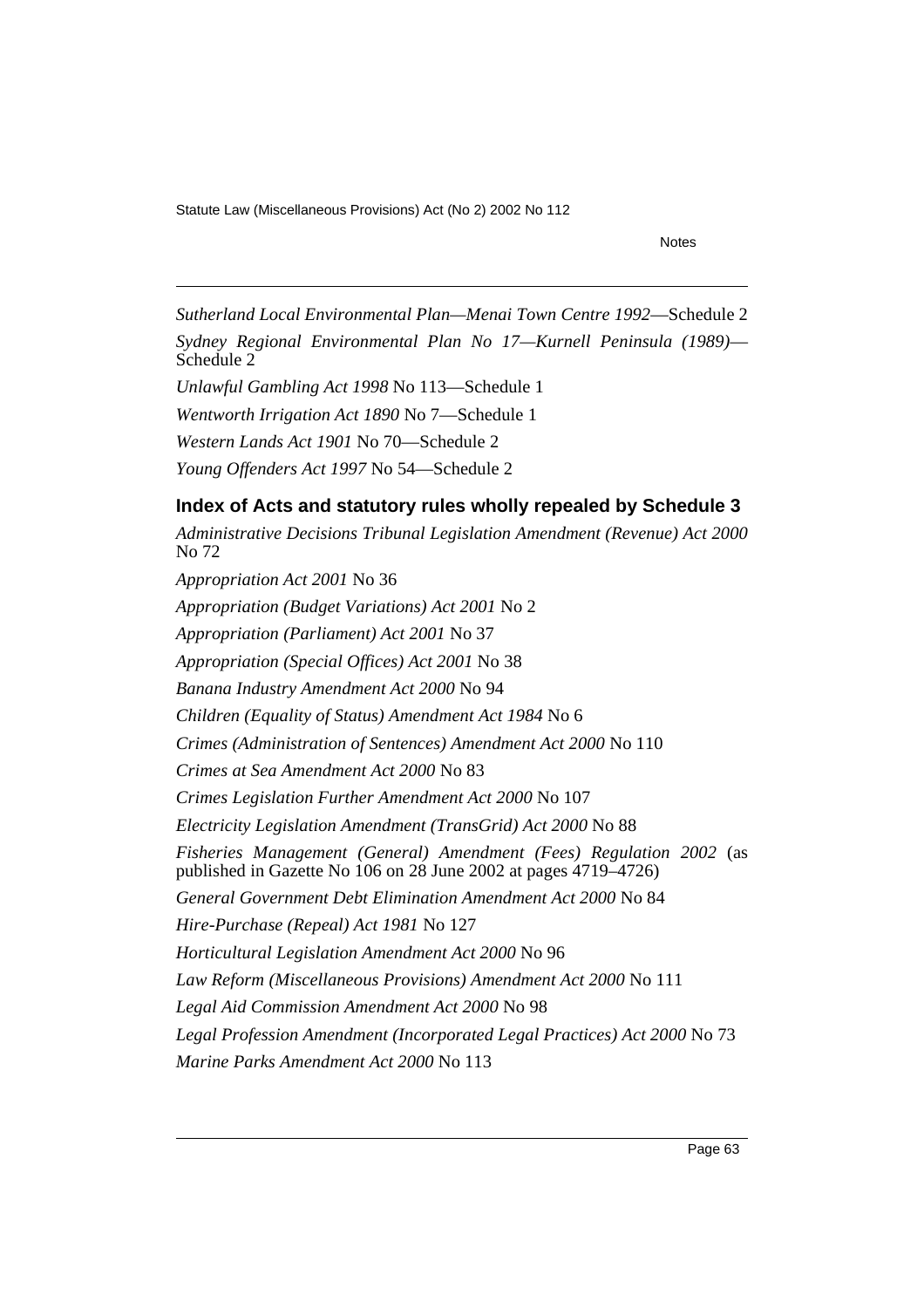Notes

*Medical Practice Amendment Act 2000* No 64

*Mining and Petroleum Legislation Amendment Act 2000* No 90

*Parliamentary Contributory Superannuation Legislation Amendment Act 1998* No 13

*Passenger Transport Amendment Act 2000* No 85

*Plant Diseases Amendment Act 2000* No 70

*Police Service Amendment (Selection and Appointment) Act 2000* No 99

*Protection of the Environment Operations Amendment (Balloons) Act 2000* No 82

*Protection of the Environment Operations Amendment (Tradeable Emission Schemes) Act 2000* No 91

*Public Authorities Superannuation (Cootamundra Shire Council Gas Employees) (Savings and Transitional) Regulation 1988*

*Public Authorities Superannuation (Government Initiatives Transfer) (Savings and Transitional) Regulation 1987*

*Racing and Totalizator Legislation Amendment Act 2000* No 108

*Road Transport (Heavy Vehicles Registration Charges) Amendment Act 2000* No 68

*Rural Assistance Amendment Act 2000* No 79

*Rural Fires Amendment Act 2000* No 104

*State Authorities Superannuation (ABRI Employees) Transitional Regulation 1993*

*State Authorities Superannuation (APRA Employees) Transitional Regulation 1999*

*State Authorities Superannuation (Australian Securities Commission Employees) Savings and Transitional Regulation 1991*

*State Authorities Superannuation (Centre for Bone and Joint Diseases Employees' Superannuation) Regulation 1994*

*State Authorities Superannuation (Dairy Corporation Employees) Transitional Regulation 1997*

*State Authorities Superannuation (Department of Agriculture Employees) Transitional Regulation 1995*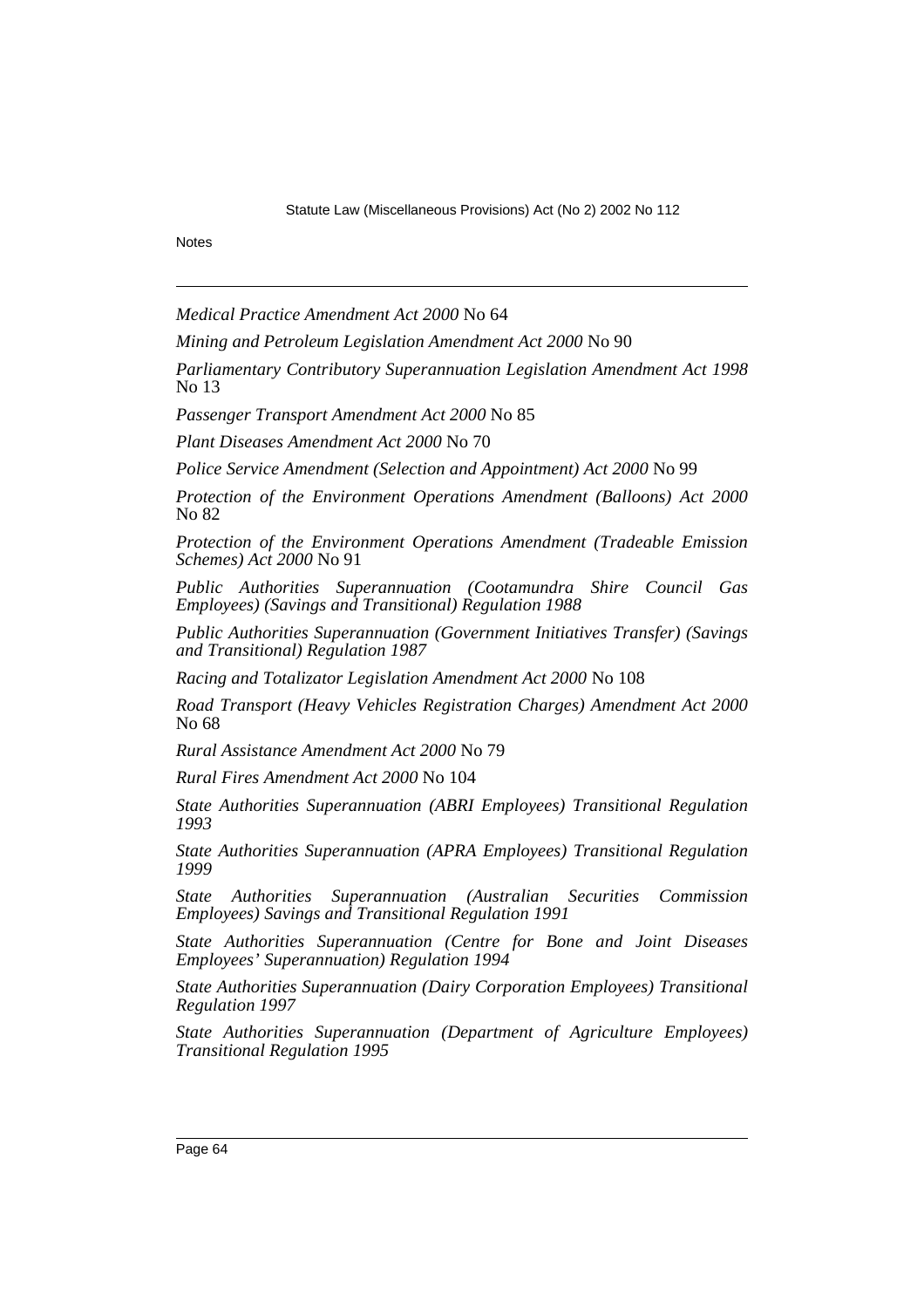Notes

*State Authorities Superannuation (Eastern Creek Raceway Employees) Transitional Regulation 1996*

*State Authorities Superannuation (FINCOM Employees) Transitional Regulation 1993*

*State Authorities Superannuation (First State Computing Employees) Transitional Regulation 1992*

*State Authorities Superannuation (FRC—NRC Transfer) Regulation 1994*

*State Authorities Superannuation (Government Cleaning Service Employees Transfer) Regulation 1994*

*State Authorities Superannuation (Government Insurance Office Employees) Transitional Regulation 1992*

*State Authorities Superannuation (GrainCorp Employees) Transitional Regulation 1992*

*State Authorities Superannuation (Integral Energy Australia) Transitional Regulation 1996*

*State Authorities Superannuation (Joint Coal Board—Coal Industry Tribunal Employees) Transitional Regulation 1993*

*State Authorities Superannuation (Lismore City Council) Transitional Regulation 1993*

*State Authorities Superannuation (NSW Health Department Computer and Information Systems Branch Employees Transfer) Transitional Regulation 1991*

*State Authorities Superannuation (Rail Fleet Services Limited Employees) Transitional Regulation 2000*

*State Authorities Superannuation (SRA—Goninan Transfer) Regulation 1994*

*State Authorities Superannuation (Sydney Ports Pilotage Service Employees) Transitional Regulation 1992*

*State Revenue Legislation Further Amendment Act 2000* No 105

*Superannuation (APRA Employees) Transitional Regulation 1999*

*Superannuation (Australian Securities Commission Employees) Savings and Transitional Regulation 1991*

*Superannuation (Dairy Corporation Employees) Transitional Regulation 1997*

*Superannuation (Department of Agriculture Employees) Transitional Regulation 1995*